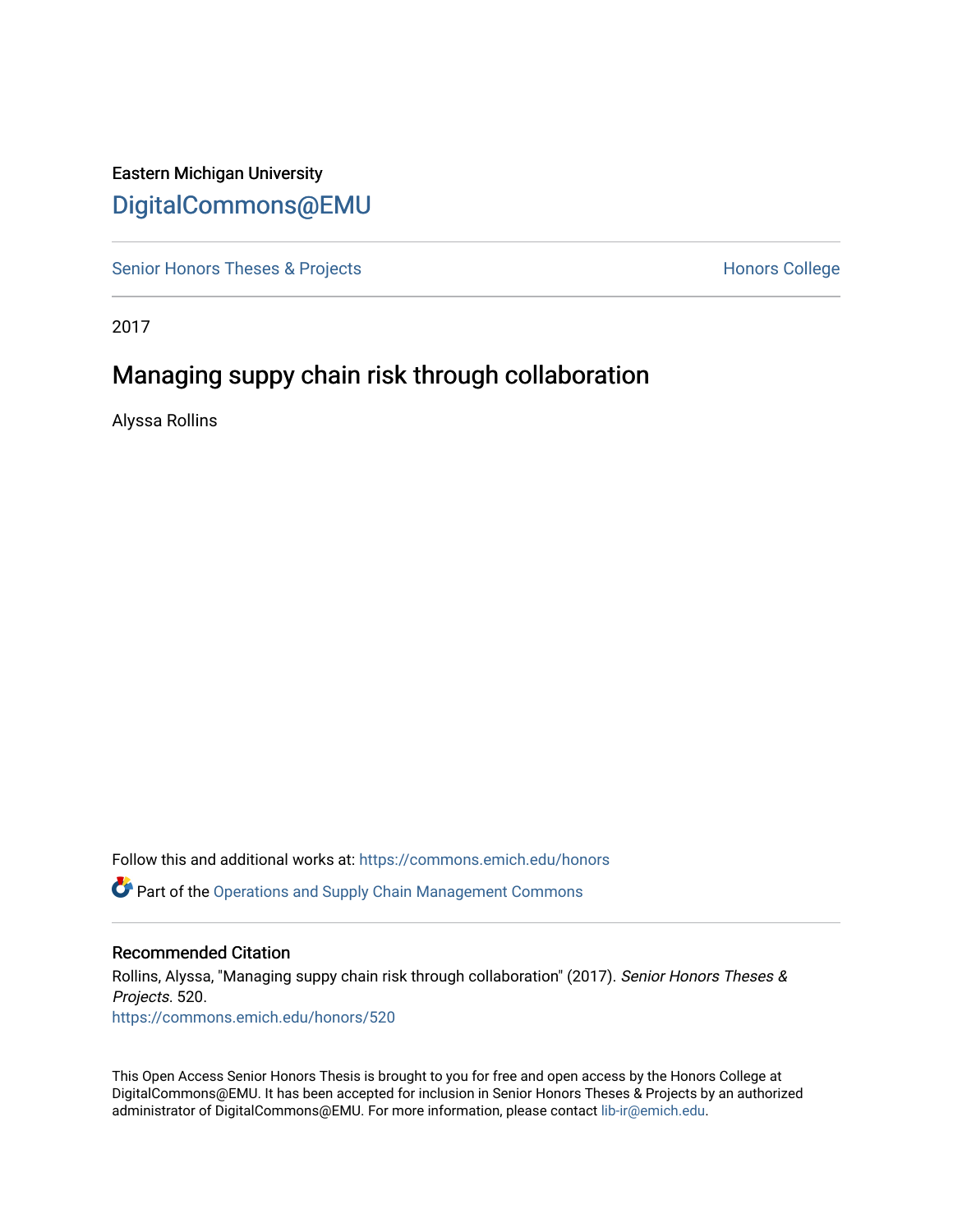# Managing suppy chain risk through collaboration

# Abstract

In an increasingly uncertain, complex, and global supply chain environment, supply chains face a greater multitude of risks. Information sharing and collaboration between supply chain players can reduce risk within the supply chain. This project discusses emerging supply chain risk management (SCRM) strategies pertaining to the distribution of products and how purchasing and logistics departments can work to build a resilient and agile supply chain.

# Degree Type

Open Access Senior Honors Thesis

Department Marketing

First Advisor Harash Sachdev

Keywords Supply Chain, Risk Management, Collaboration, Purchasing, Logistics

Subject Categories Operations and Supply Chain Management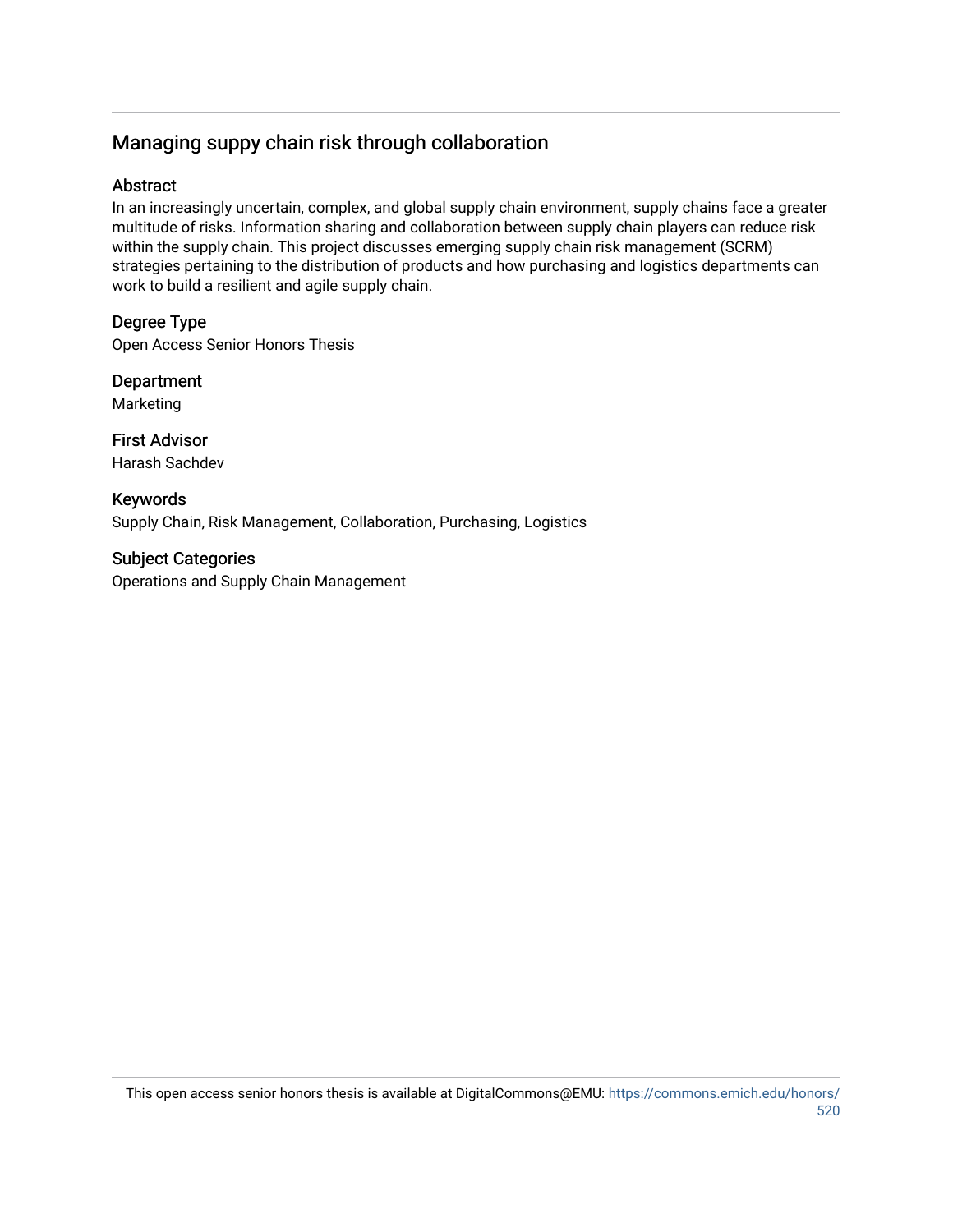# **MANAGING SUPPLY CHAIN RISK THROUGH COLLABORATION**

**By** 

**Alyssa Rollins** 

**A Senior Thesis Submitted to the** 

**Eastern Michigan University** 

**Honors College** 

m

**Partial Fulfillment of the Requirements for Graduation** 

**with** 

**Honors in Marketing** 

Approved at Ypsilanti, Michigan, on this date 32417

# HARASH SACHDEV

**Supervising Instructor (Print Name and have signed)** 

HARASH SACHDEV

**Honors Advisor (Print Name and have signed)** 

Lewis HERSHEY<br>Department Head (Print Name and h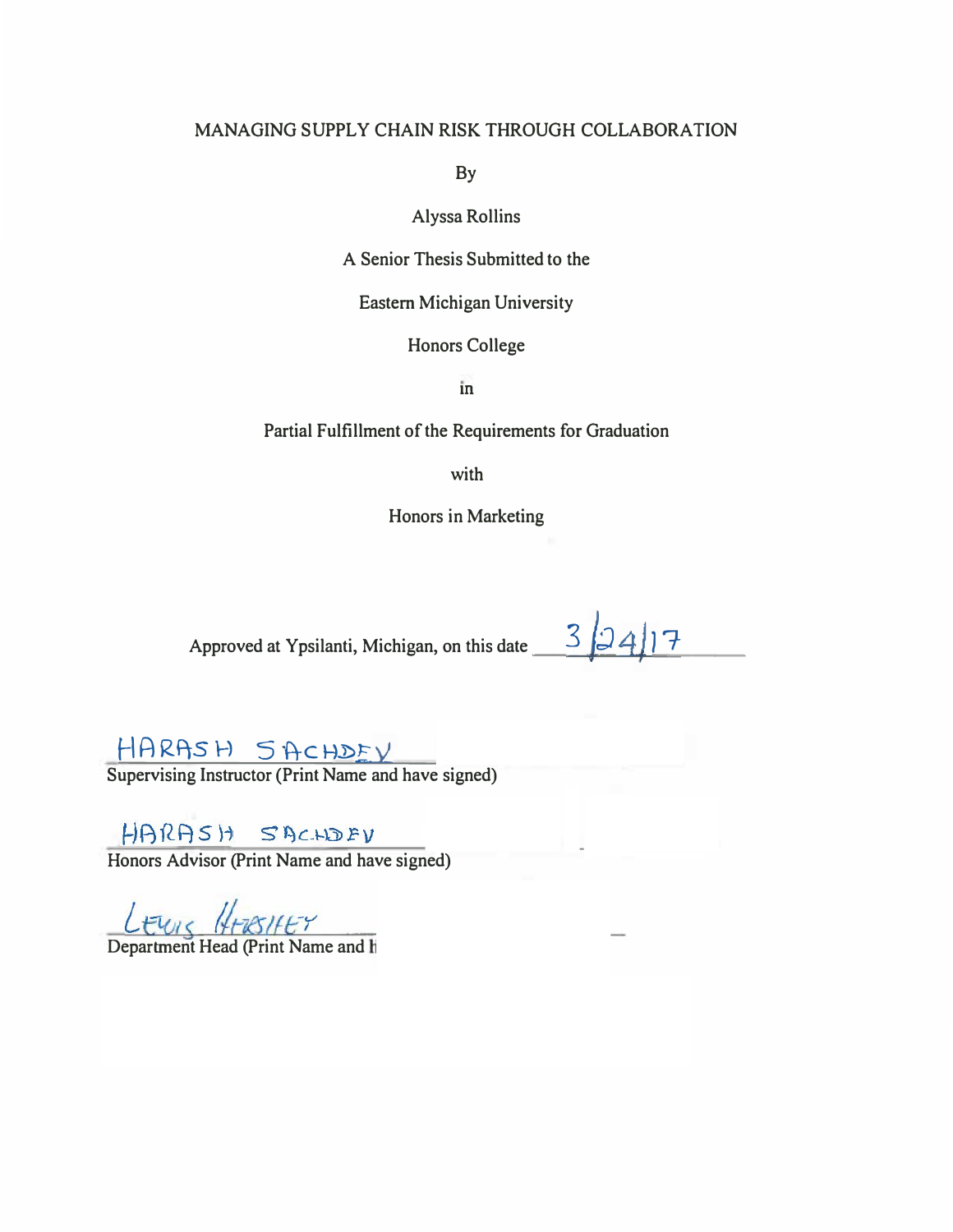# **Table of Contents**

| Goal Congruence, Decision Synchronization, Incentive Alignment, And Resource Sharing31 |  |
|----------------------------------------------------------------------------------------|--|
|                                                                                        |  |
|                                                                                        |  |
|                                                                                        |  |
|                                                                                        |  |
|                                                                                        |  |
|                                                                                        |  |
|                                                                                        |  |
|                                                                                        |  |
|                                                                                        |  |
|                                                                                        |  |
|                                                                                        |  |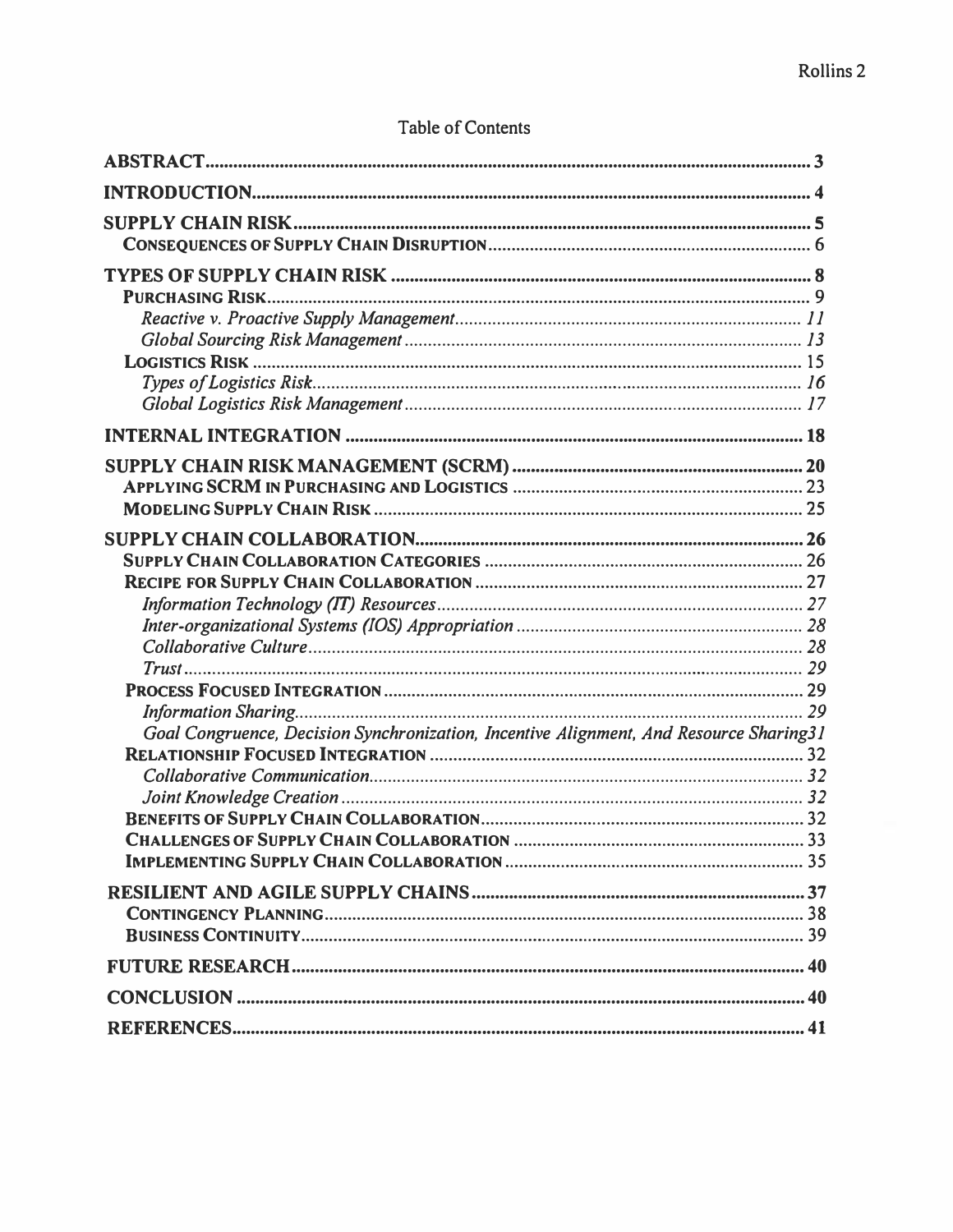# **Abstract**

**In an increasingly uncertain, complex, and global supply chain environment, supply chains face a greater multitude of risks. Infonnation sharing and collaboration between supply chain players can reduce risk within the supply chain. This project discusses emerging supply chain risk management (SCRM) strategies pertaining to the distribution of products and how purchasing and logistics departments can work to build a resilient and agile supply chain.** 

*Keywords:* **supply chain, collaboration, risk management, purchasing, logistics**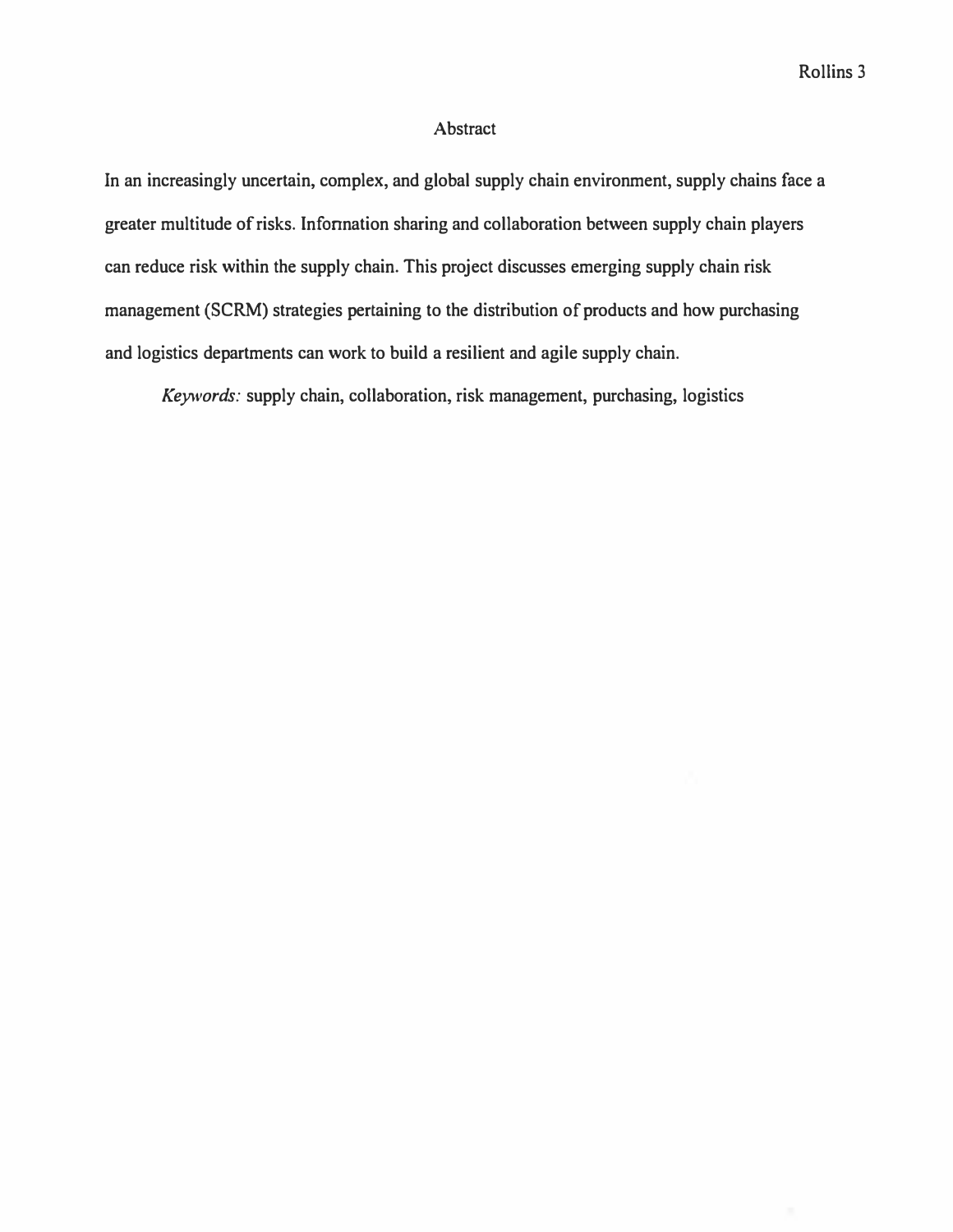# **MANAGING SUPPLY CHAIN RISK THROUGH COLLABORATION Introduction**

"The Only Thing That Is Constant Is Change" — Heraclitus. Supply chains are becoming **increasingly uncertain, complex, and global. Technology is driving an innovation that many companies cannot keep up with and the connected world has left us with information at our fingertips. The only thing we know for certain is change. This uncertainty translates in to supply chains facing a greater multitude of risks. Supply chain professionals have evolving responsibilities. Historically, being a supply chain professional meant being involved in the functions of procurement, manufacturing, and logistics and in process and resources. A supply chain professional's role now includes responsibilities such as risk, security, and sustainability (Bowersox, Closs, Cooper, & Bowersox, 2010). Business Continuity Institute's 2016 Supply Chain Resilience Report with 526 respondents from 64 countries found 70% of global companies have experienced at least one supply chain disruption in the last 12 months and 40% do not analyze the source of the disruption (Alcantara & Riglietti). Most companies have experienced a supply chain disruption recently but do not analyze the source to prevent it from happening in the future. This paper will discuss ways to prevent and mitigate the effects of supply chain disruptions.** 

**Companies experience different types of risk. Risk in the supply chain can be classified as operational, financial, and reputational and to manage risk, companies must identify and classify risks, perform an impact assessment, and have a risk strategy (Johnson & Flynn, 2015, pp. 29-31 ). In an increasingly uncertain, complex, and global supply chain environment, how can supply chain partners, and more specifically, logistics and purchasing departments reduce risk? Cooperative behavior is proven to reduce risk and improve overall logistical process efficiency (Bowersox, Closs, Cooper, & Bowersox, 2010). To achieve high cooperation, it is**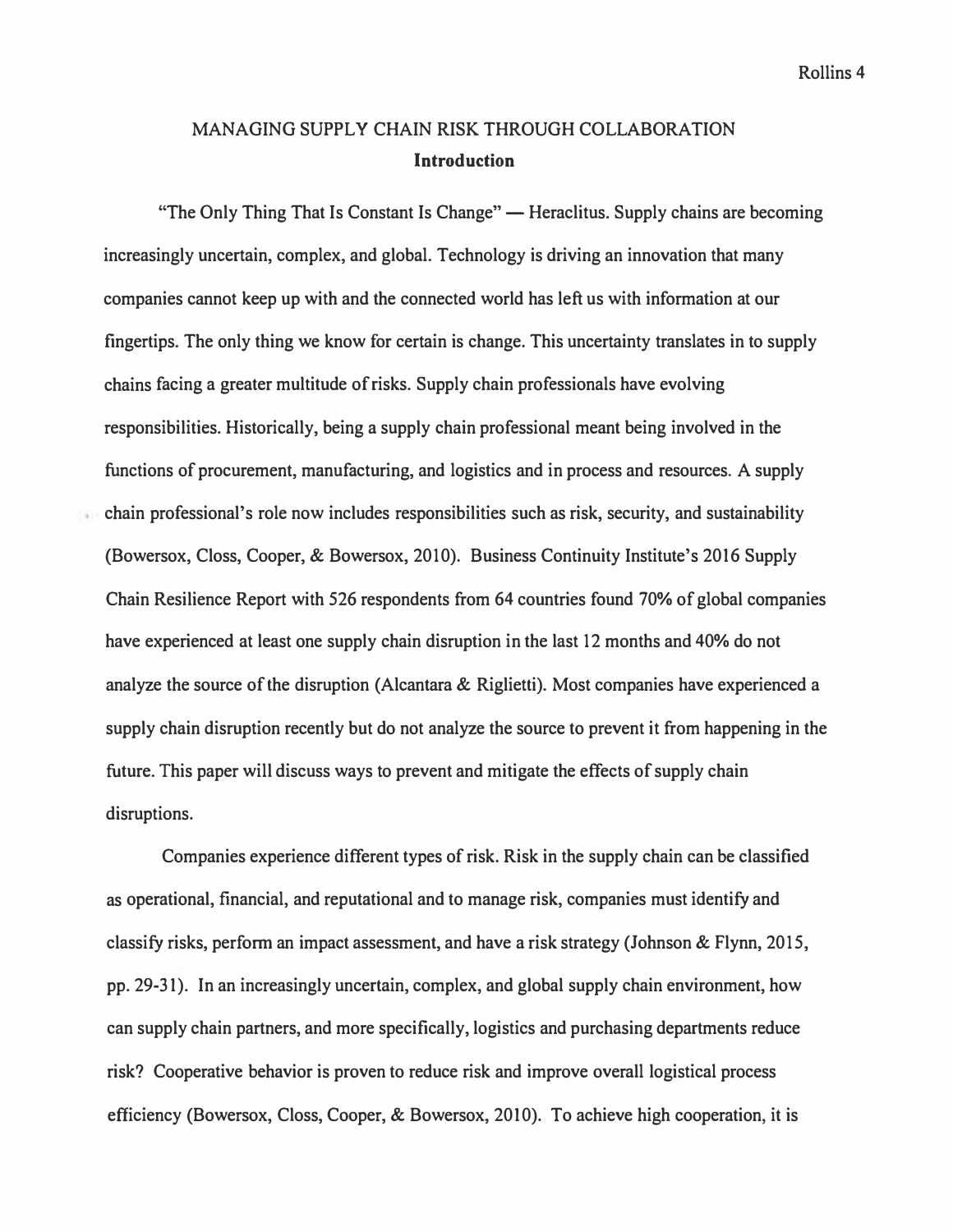necessary for supply chain participants to share strategic information and plans, not just transactional data (Bowersox, Closs, Cooper, & Bowersox, 2010). There is an opportunity to eliminate waste and repeated effort in the supply chain with the help of technology, acknowledgement of mutual dependence, and trust (Bowersox et al., 2010). To reap the benefits of collaboration, companies must maintain relationships through mutual strategic operational goals, two-way performance measurements, and formal and informal feedback mechanisms (Bowersox et al., 2010). Through these methods, supply chain disruptions can be prevented and supply chain disruption effects can be mitigated.

# **Supply Chain Risk**

Supply chain risk is defined as "Unforeseen events that might interrupt the smooth flow of materials" (Waters, 2011). The goal is to get products to customers, if there is an interruption this can affect customer satisfaction and cost the company unnecessary dollars. This definition is broad and encompasses the various types of supply chain risk.

In today's supply chains, there is an increased level of risk with the current trend in supply chain management to operate lean and remove slack that could absorb minor variations (Waters, 2011). Dan Howe, Senior Manager of Strategic Risk Management at General Motors (GM), recalled a memory from thirty years ago walking in to a GM plant and seeing 80% of inventory physically in the plant and 20% of inventory in transit. Mr. Howe states this is the exact opposite today. Today, there is about 20% of inventory in the plant and 80% in transit. In comparison to thirty years ago, Mr. Howe now uses data to make informed decisions rather than looking at what inventory is physically in the plant. However, if the smooth flow of goods is interrupted in transit, this poses as greater risk than if the goods were already in the plant. Mr. Howe also states that the global environment in which we live today is much more complex than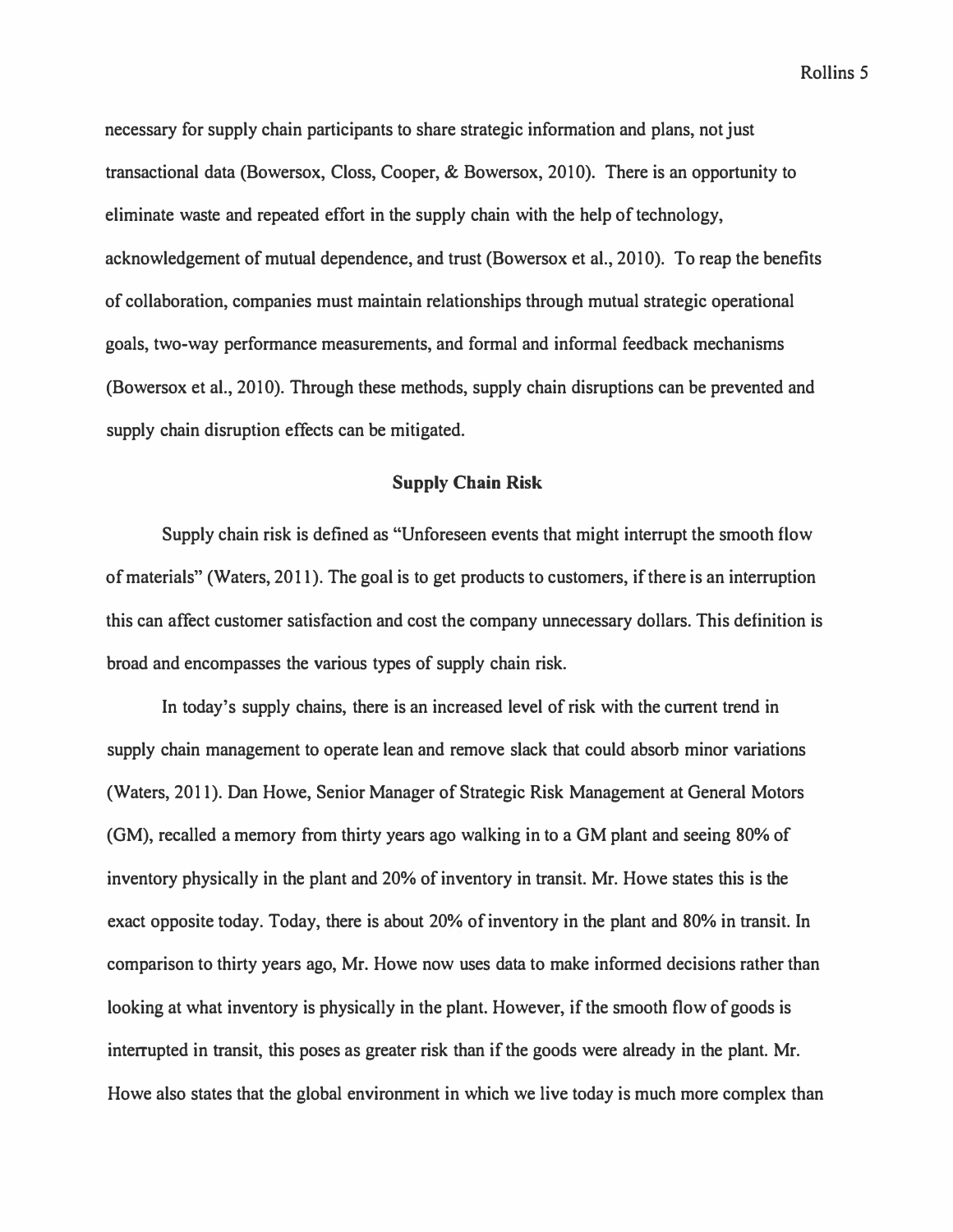*it used to be. Factors he would have never considered before, such as the political environment of Poland and Ukraine, are very relevant in the work he does today.* 

"We are in the midst of seeing more change in the next five years than we've seen in the last 50 years," Mary Barra, GM's CEO (Thompson, 2016). Dan Howe spoke about how the *technology age has added a new sense of complexity to the automotive industry. He has found that software and electronics suppliers are not used to automotive production. Technology supplier products are available in cars for many years at a time, a concept that is new to these types of suppliers. Technology suppliers are used to coming out with new products every couple months, whereas cars come out yearly and must be planned years in advance. Dan points out that consumers are keeping cars for longer and GM is in a situation where they must keep car parts*  longer to service customers in after sales. These trends in the automotive industry create more *complexity in the supply chain.* 

*Dan Howe describes the supply chain today as longer with an increased number of opportunities for failure. Mr. Howe points out that companies must be insightful and selective in deciding which risks require detailed planning. Companies cannot anticipate everything and cannot afford to mitigate all risks (Banker, 2016). Being selective in the risks that companies choose to allocate resources and plan for is an important step in supply chain risk management.* 

# **Consequences of Supply Chain Disruption**

*"The chain is only as strong as its weakest link" (Waters, 2011). Disruption anywhere in the supply chain can cause problems for the whole supply chain. The consequences of a supply chain disruption can be detrimental and affect many areas of the business. Supply chain disruptions have a significant impact on a company's overall perfonnance and financial perfonnance (Tang, 2006). The most commonly reported consequences of supply chain*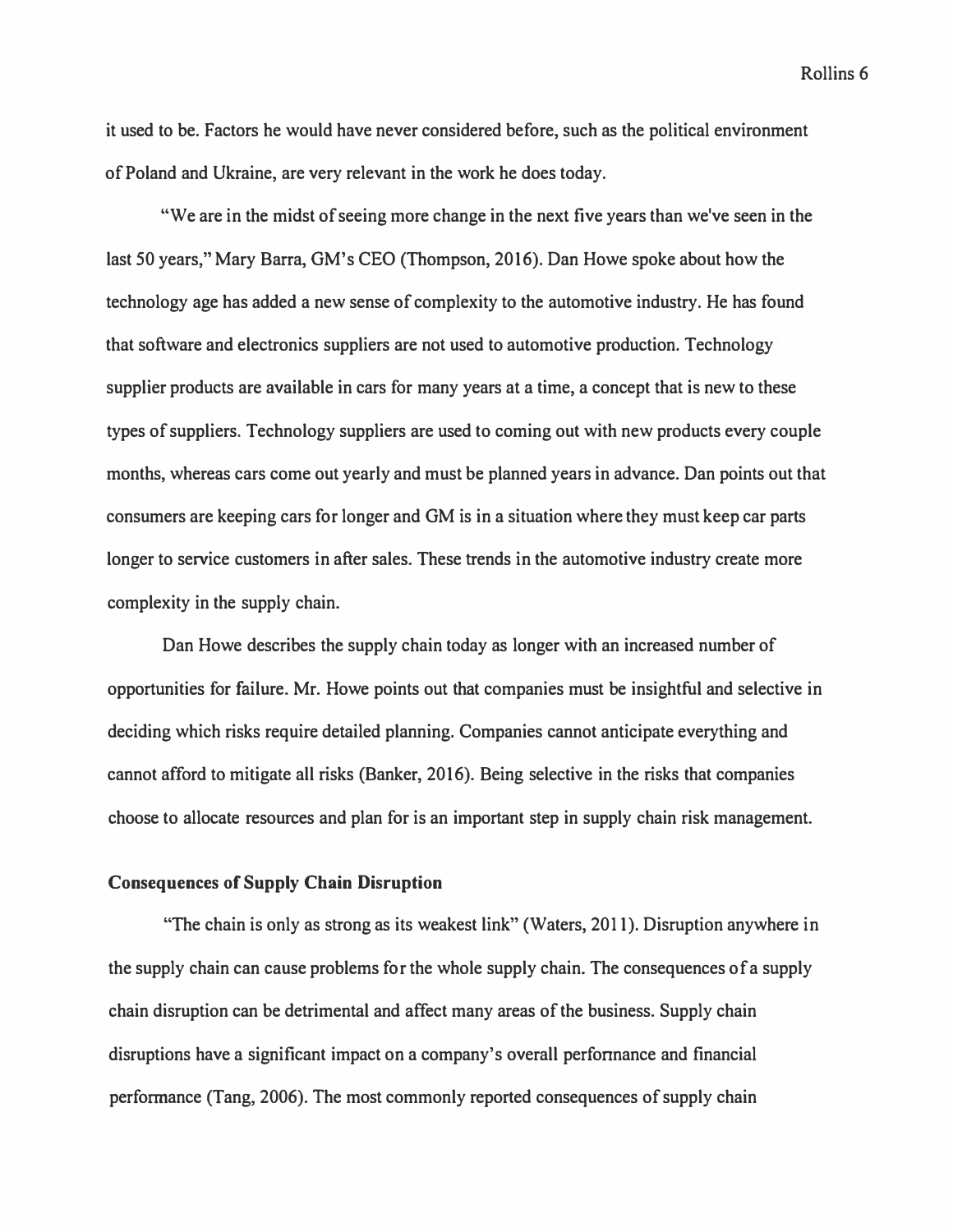**disruptions are 68% loss of productivity, 53% increased cost of working, 38% damage to brand reputation or image, 40% increase of customer complaints received, 40% in service outcome impaired, and 37% loss of revenue (Alcantara & Riglietti, 2016). Other consequences include: stakeholder/shareholder concern, delayed cash flows, product release delay, loss of regular customers, expected increase in regulatory scrutiny, share price fall, payment of service credits, product recall/withdrawal, and fine by regulator for non-compliance (Alcantara & Riglietti, 2016). As you can see the list could go on, supply chain risks are not something to be taken lightly and should be thought out no matter the size of the organization.** 

**In a world where news is instant and accessible at the touch of our fingertips, it is important to protect your brand. Hannah Kain's article "Protector of the Brand (2016)," gives the**  example of Chipotle, a Mexican food chain known for its local, farm fresh ingredients that was **loved by many. There was an outbreak of food borne illness at Chipotle locations in at least 12 states forcing the company to shut down temporarily in 2016. This resulted in a 47% drop in Chipotle stock, a \$10 billion loss in market capitalization, and its reputation as a healthy restaurant choice to its customers was severely damaged (Kain, 2016). Chipotle identified the issue due to a "Supply chain issue." The issue was difficult to determine as Chipotle and The Center for Disease Control had to investigate many suppliers globally. It is now more important than ever to manage purchasing supply chain risk because supply chain visibility is easily seen by customers online. "Damage to a company's reputation leads to a decrease in sales when customers are lost, and it can lead to a large amount of unexpected work to rectify the problem and the public perception of a potentially damaging incident" (Khan & Zsidisin, 2012). This unfortunate event will have lasting effects, Chipotle will have challenges to overcome to reestablish its brand as a healthy food chain.**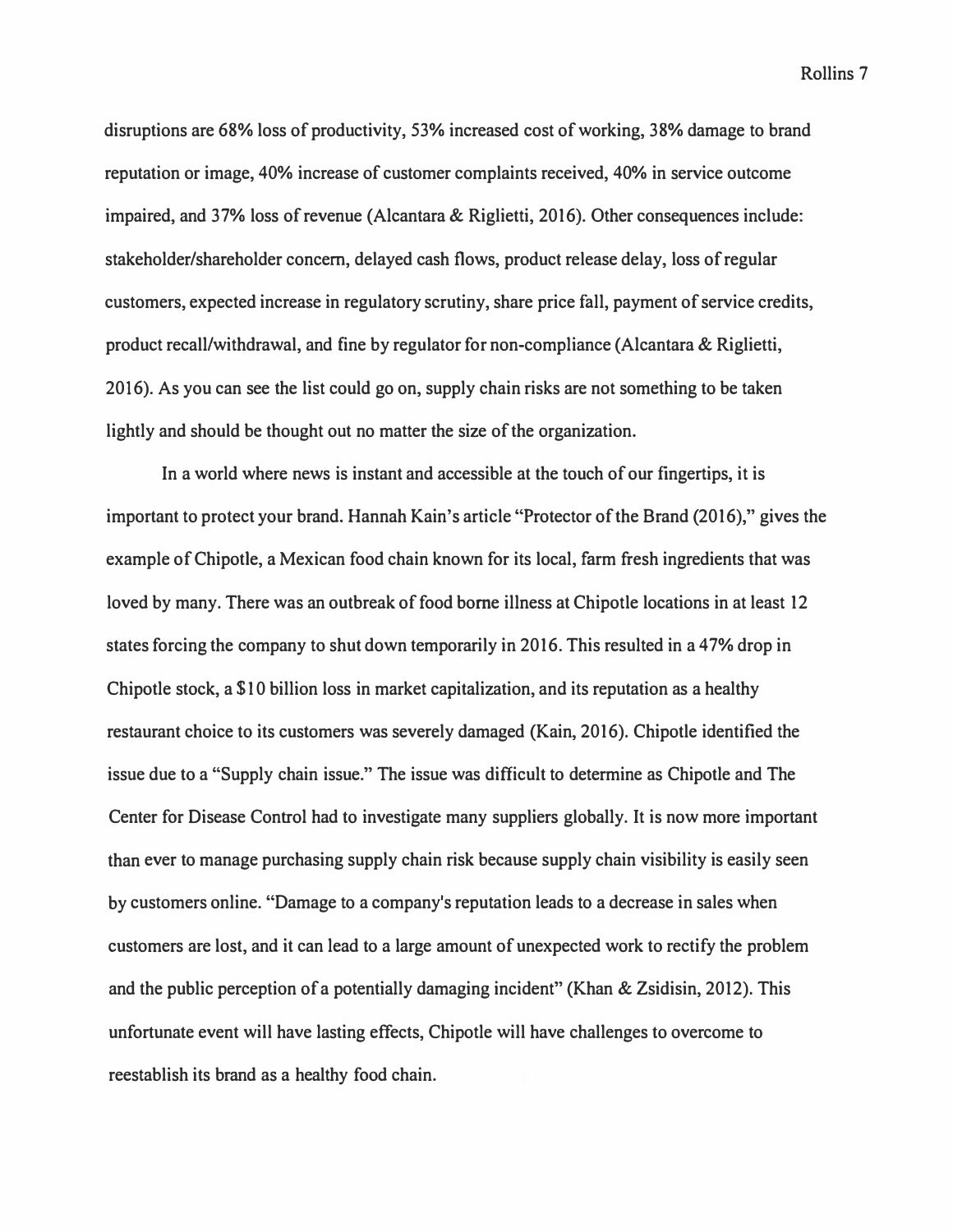**Japan's earthquake and tsunami that struck in 2011 affected 30 GM suppliers and 390 GM parts (Sheffi, 2015). Although 390 out of a total of 30,000 parts for an average car seems minor, a single part missing could prevent completion and shipment of a car (Sheffi, 2015). GM would eventually find out this number would grow to 5,830 parts affected by Japan's earthquake and tsunami. The initial estimate was that by the end of the month, all of GM's factories would be down and production might be disrupted for at least seven months (Sheffi, 2015). Now known as "Project J," GM's first step was to create a crisis room, consisting of three rooms: one for central coordination of Project J, one for supply chain solutions, and one for engineering solutions for affected parts (Sheffi, 2015). The crisis was identified as a supply chain disruption, and a global supply chain director led the effort with a strong collaboration between the supply chain organization and the engineering organization (Sheffi, 2015).** 

**GM's response tasks included detecting the potential disruptions, creating a visual dashboard (white-space charts), delaying shutdown, reducing time-to-recovery, and allocating scarce supplies when needed (Sheffi, 2015). In the end, GM handled the crisis well, but learned some valuable lessons. The first lesson was for team members to stick to their roles and expertise to avoid impeding progress and minimize extra work when dealing with complex manufacturing operations (Sheffi, 2015). The next was strong support from top management to not get involved in the details and finding cross-functional experts who have breadth and depth knowledge of their role as members of the team (Sheffi, 2015). These aspects of the crisis management team helped GM handle the Project J crisis well.** 

# **Types of Supply Chain Risk**

**The types of supply chain risk according to Johnson and Flynn are operational, financial, and reputational. Johnson and Flynn define operational (disruption) risk as the risk of**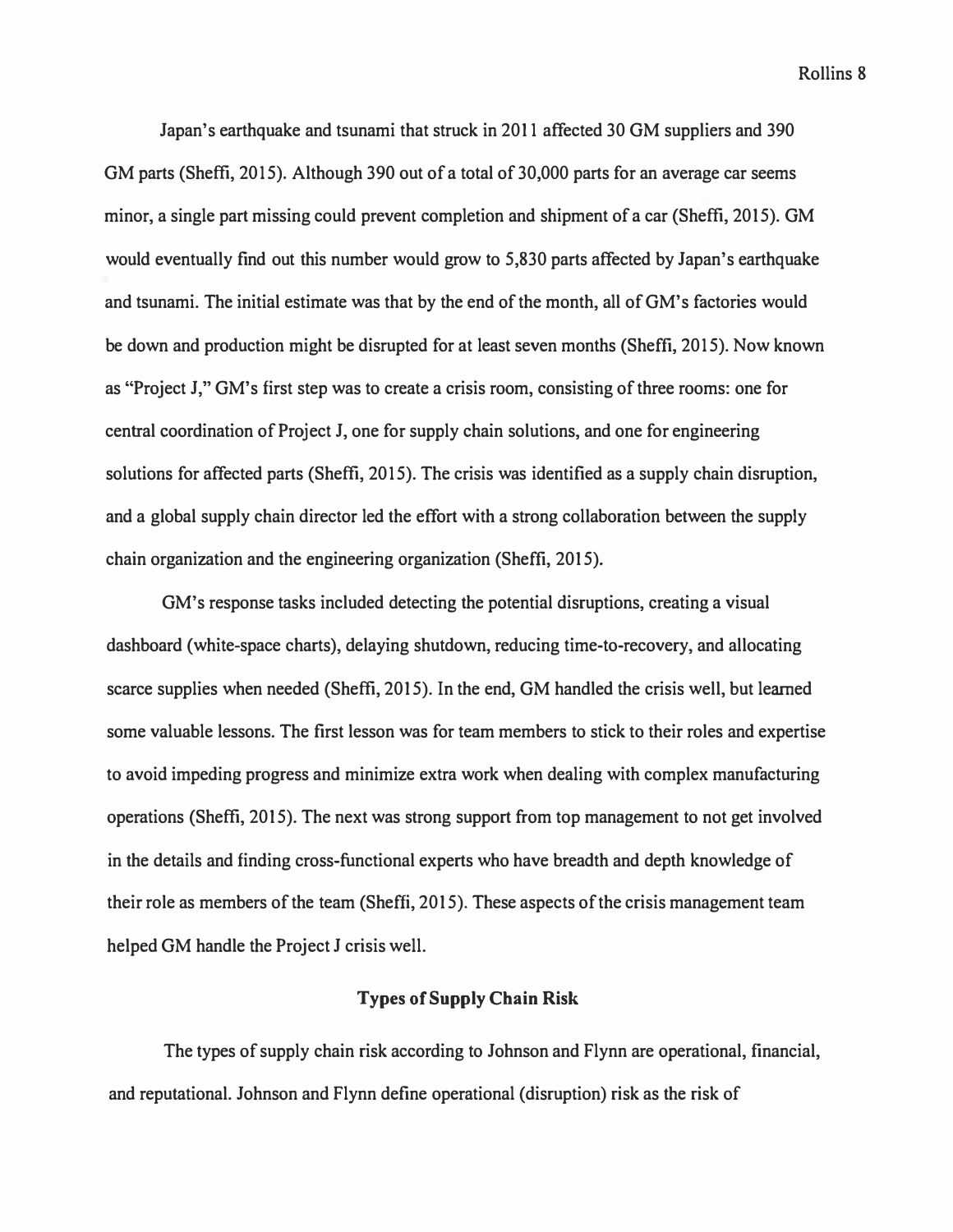*interruption of flow of goods or services (2015). Operational risk encompasses all factors beyond the purchaser or supplier's control, this could mean catastrophic events such as earthquakes and other natural disasters and strikes and accidents. Another type of risk is financial, the risk that the price of the goods or services acquired will change significantly (Johnson & Flynn, 2015). The fluctuating price of oil is an example of financial risk. The last type of risk is reputational, risk in*  which legal and ethical supply issues may affect the company's reputation, internal, and external *communication decisions, and behavior of supply personnel (Johnson & Flynn, 2015). Political scandals where bribery and kickbacks take place are an example of reputational risk. This paper focuses on operational (unknown) and reputational (known) risk. Risk can further be classified as purchasing and logistics risk.* 

# **Purchasing Risk**

*The release of Samsung's Galaxy Note 7 in September 2016 led to Samsung initiating a global recall due to the devices smoldering, smoking, and catching fire. The replacement batteries were having the same issue which led to the Galaxy Note 7's discontinuation in October of that year. Samsung claims in a Wall Street Journal article that manufacturing and battery design problems with suppliers led to the recall of 2.5 million devices (Martin & Jeong, 2017). Samsung experienced purchasing risk with battery suppliers. The effects can be damaging, Samsung disclosed \$5 billion in losses and lost sales from the phone recall (Martin & Jeong,*  2017). The root cause of the battery malfunction is still to be determined (as of February 2017) *but two of Samsung's battery suppliers were having the issue of overheating batteries (Martin & Jeong, 2017). Outside investigators are still coming to conclusions but some statements have been made that the battery casing was not big enough, causing deformations (Martin & Jeong,*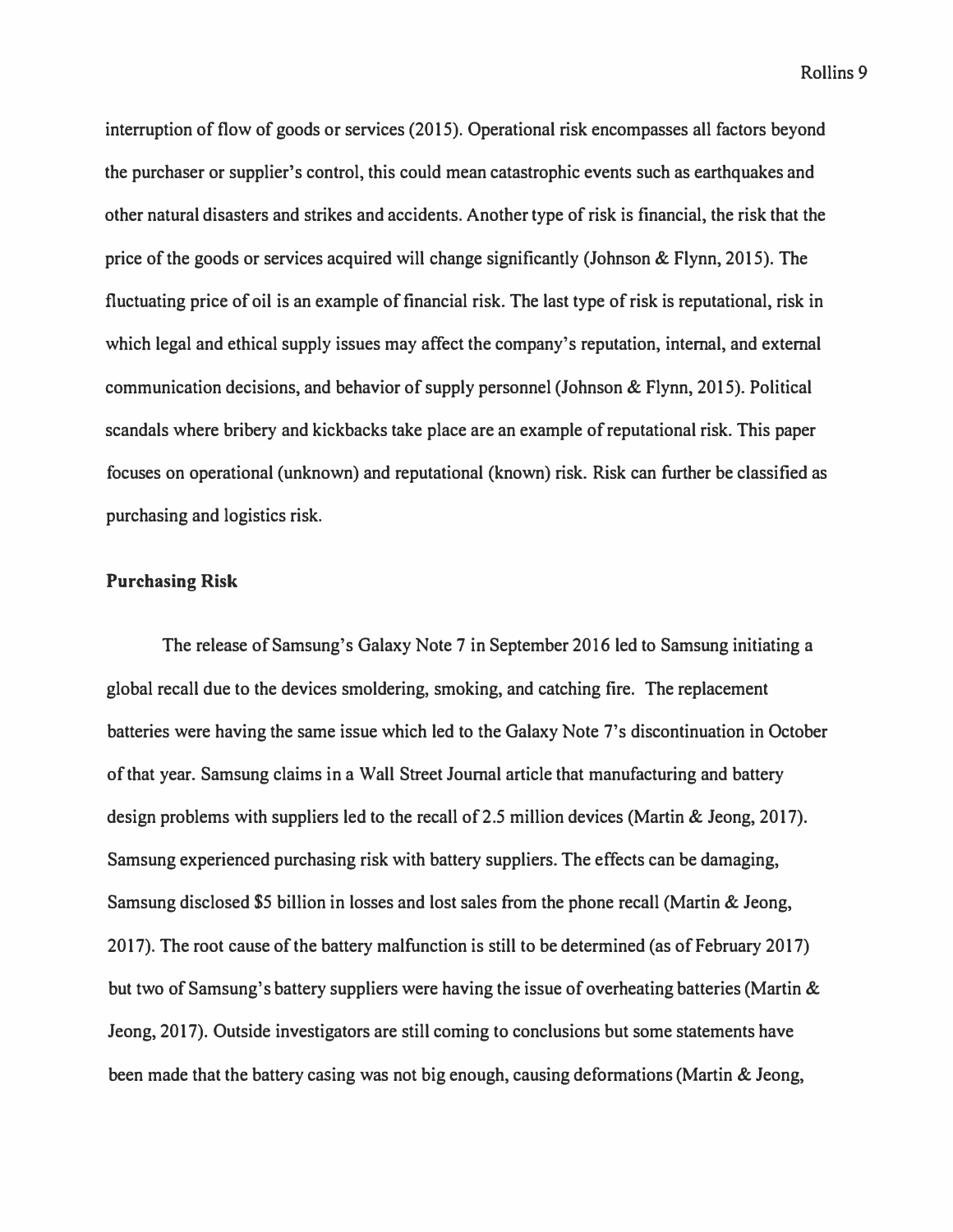*2017). To prevent something like this from happening again, Samsung implemented safety measures during the design stage, an eight-step safety check after production begins, and created an external panel of battery experts (Martin & Jeong, 2017). Samsung also has delayed the launch of the Galaxy S8 due to the incident. This has been a costly lesson for Samsung, something that could have been prevented.* 

*To reduce purchasing risk, Dr. Yossi Sheffi discusses ways to mitigate risks. "The major risks for the purchasing function are those of clerical errors and poor judgement in supplier selection" (Smeltzer & Siferd, 1998). Dr. Yossi Sheffi further states that key sources of supply risk come from critical, low-spend, low-volume items because "They can lack a high priority for suppliers more focused on larger-volume products" (Syed, 2016). To mitigate risk on lowvolume items, Dr. Sheffi suggests procurement managers hold more inventory because carrying costs are low for low-spend items (Syed, 2016). Another suggestion is to ensure low volume items do not have unique engineering specifications for the buying company, therefore, these items can be purchased from another supplier if necessary (Syed, 2016). Lastly, Dr. Sheffi states another approach to mitigate risk, to consolidate procurement operations with one supplier or to sign a long-term contract with suppliers of low volume product (Syed, 2016).* 

*There are two theories to help mitigate purchasing risk. The "Transaction cost theory views negotiating, monitoring and enforcing contracts as transactions, all of which have associated costs" (Smeltzer & Siferd, 1998). "By reducing the number of transactions, management can reduce the associated costs" and opportunism, the self-interest seeking with deceit (Smeltzer & Siferd, 1998). There is less opportunity for error with less transactions. The resource dependency theory states that "Dependency creates risks, making goals more difficult to*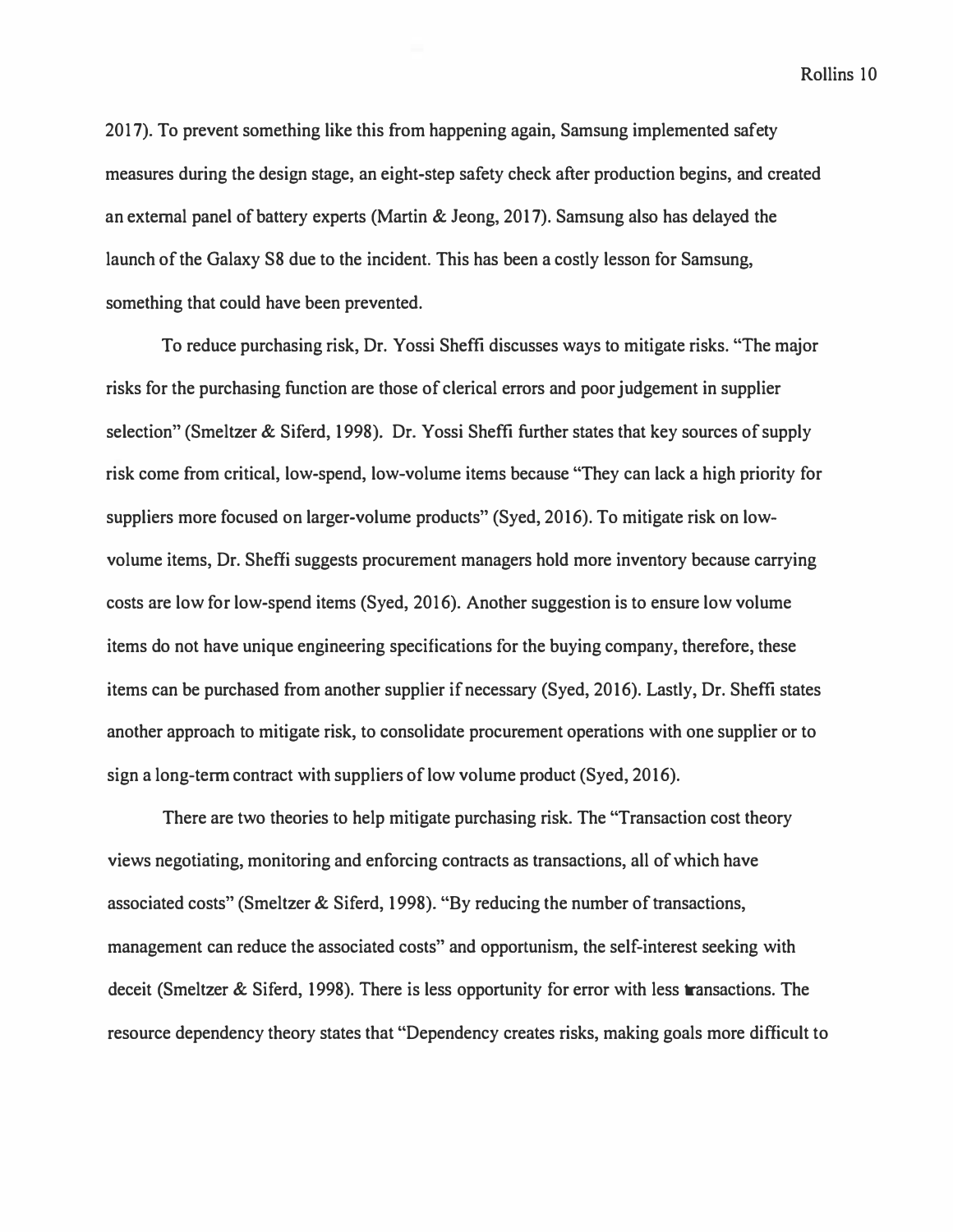achieve, and increasing the potential for extreme consequences" (Smeltzer & Siferd, 1998). Minimizing costs and dependency can help mitigate risk in purchasing.

Risk-sharing contracts are also often offered to buyers from suppliers to coordinate channel partners when facing uncertain price and demand (Wakolbinger & Cruz, 2010). Risksharing contracts can be applied in the context of supply chain disruption risk in production and transaction processes (Wakolbinger & Cruz, 2010). Wakolbinger and Cruz found that information sharing can further increase the benefits of risk-sharing contracts or in other cases, information sharing and risk-sharing contracts can be substitutes (2010). When choosing suppliers, it is important to consider all options in deciding what type of relationship is desired. Wakolbinger and Cruz's "Models indicate that the beneficiary of reduced information-sharing costs is in some cases dependent on the negotiation power of participants and that it is also dependent on the type of risk-sharing contract used" (2010).

# *Reactive v. Proactive Supply Management*

The traditional approach to purchasing was to be reactive to internal customers (Smeltzer & Siferd, 1998). A reactive purchasing department receives an order from another department and places the order with a supplier, filling a need when told to do so (Smeltzer & Siferd, 1998). A reactive purchasing department is transaction-oriented and services other functions. More time is spent expediting than planning in a reactive purchasing department (Smeltzer & Siferd, 1998). The reactive purchasing department is evaluated on administrative costs and savings on material expenditures (Smeltzer & Siferd, 1998).

Smeltzer and Siferd (1998) examine proactive supply management, which is concerned with a different issue: risk management. Smeltzer and Siferd (1998) discuss proactive purchasing examples such as "Back-ward vertical integration, outsourcing, establishing supplier quality assurance programs, supplier development, supplier-purchaser data sharing, and risk-sharing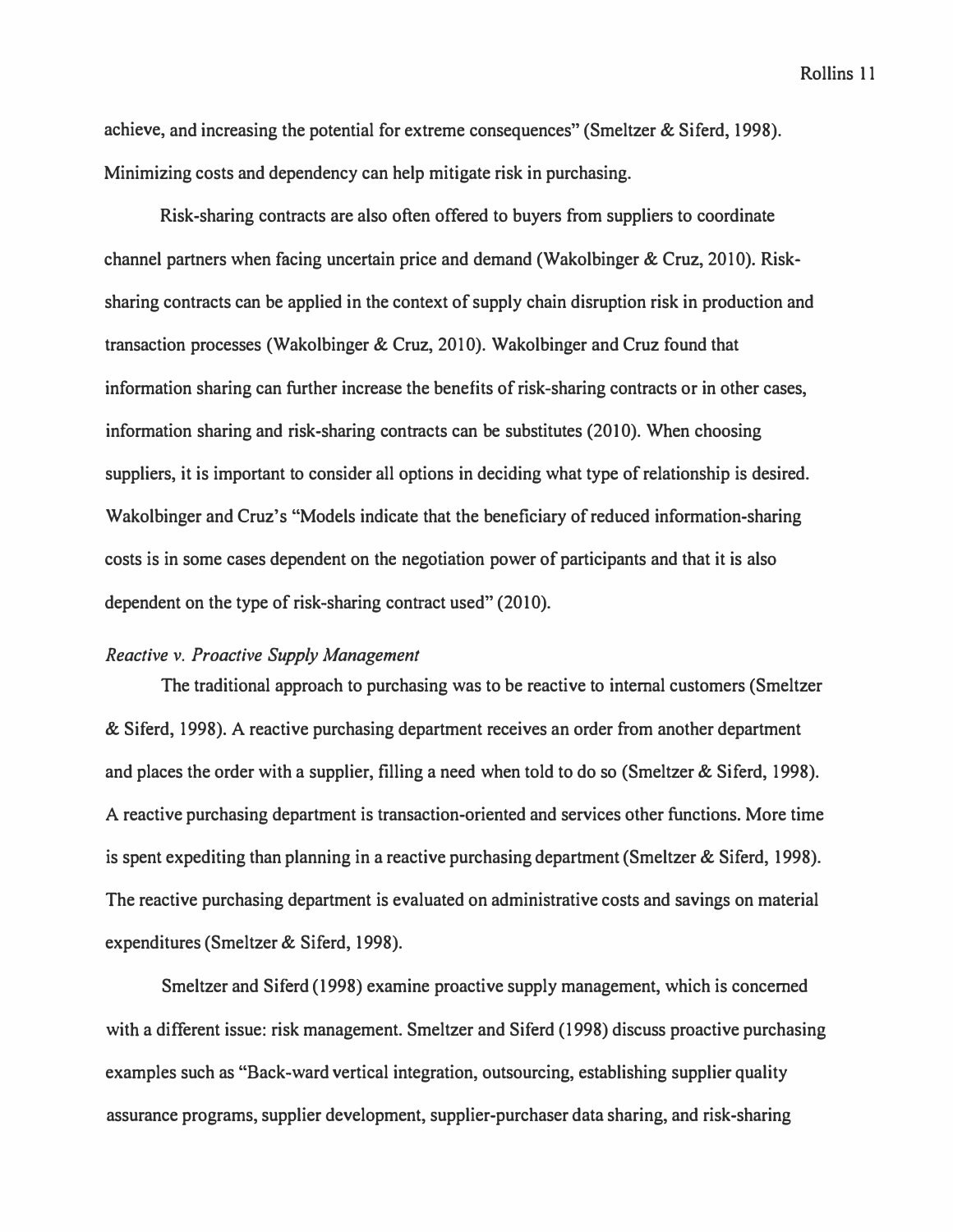with the supplier." This is the type of responsibilities we see in a lot of purchasing departments **today. Proactive purchasing can also be summarized through a transition from a transaction perspective to a supply management orientation (Smeltzer & Siferd, 1998). As this transition occurs, two shifts in focus are happening: "l. From internal processes to value-adding benefits 2.**  From tactical management to strategic management" (Smeltzer & Siferd, 1998). "Proactive purchasing management is the management of risk — it actually mitigates risk and, at the same **time, provides a higher return" (Smeltzer & Siferd, 1998). Proactive purchasing management includes activities that are beyond traditional administrative tasks and include "Reducing the supplier base, developing long-term alliances, achieving early supplier involvement, and outsourcing are activities" (Smeltzer & Siford, 1998).** 

**With a proactive purchasing department, highly competent purchasing professionals can manage risk through "Pursuing such activities as supplier certification programs, development of target costing with partners, outsourcing, and implementation of quality management programs" (Smeltzer & Siford, 1998). In addition, these professionals "Work to reduce routine administrative activities with such tactics as procurement cards and decentralization of routine**  tasks" (Smeltzer & Siferd, 1998). Mitigating supply chain risk can happen at the purchasing **level, where interactions between organizations occur. Having a knowledgeable purchasing team can make more informed, smarter decisions to effectively reduce risk.** 

**The importance of some suppliers over others is a concern raised through the Pareto rule, where 80% of spend will be with 20% of suppliers. Managing relationships with these 20% of suppliers must be done appropriately or else this allots for higher risk. There is a trend to reduce the number of suppliers to foster good relationships, cut costs, and reduce complexity, by doing this you are increasing value, but also increasing risk (Mangan & Lalwani, 2016). This tradeoff is**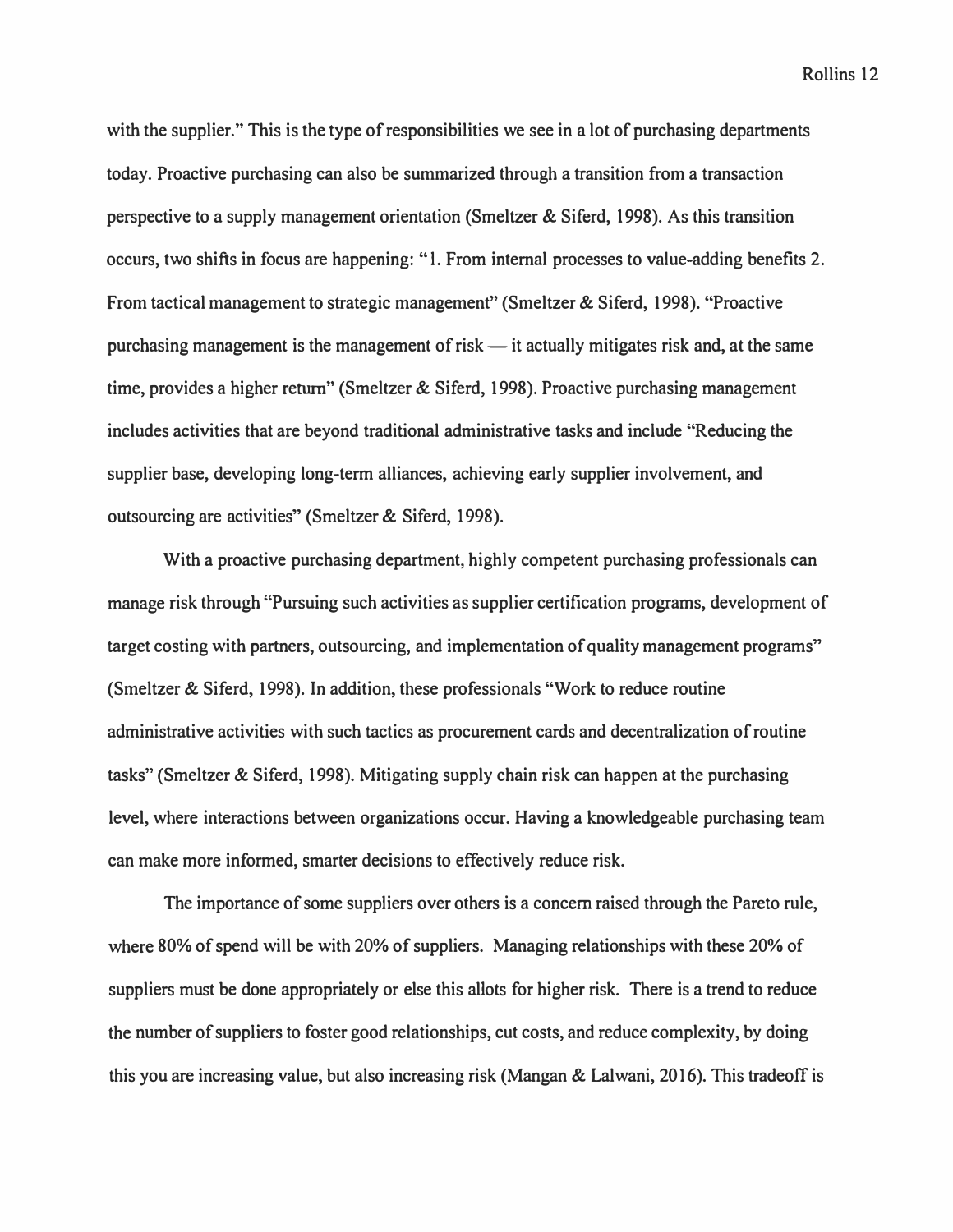balanced with the idea that collaboration must be carefully selected with a few suppliers and *ensuring the resources necessary for successful collaboration are developed.* 

#### *Global Sourcing Risk Management*

*In an increasingly global environment, it is important to note how risk management can be applied to global sourcing. There is a trend of increased global sourcing to attain benefits of low cost labor, cheaper raw materials, and access to technology (Khan & Zsidisin, 2012). However, with these benefits of global sourcing comes many challenges such as currency fluctuations, political changes, economic changes, long and variable lead times, increases in inventory, quality considerations, inventory ownership, and availability of legal recourse (Khan & Zsidisin, 2012).* 

*Khan and Zsidisin (2012) created a framework for incorporating risks that includes a two-step process: audit the global procurement process and identify and implement appropriate strategies. The purpose of auditing the global procurement process is to find out if the cost savings indeed match the expected savings (Khan & Zsidisin, 2012). Once the audit is complete, several strategies can be utilized to overcome barriers found in the audit. Strategies include: global organizational and total cost focus through perfonnance measurement, long-tenn relationships, internal and external integration, standardization across products, staggered new product introductions, and training (Khan & Zsidisin, 2012).* 

*Khan and Zsidisin (2012) further define the types of risk for global sourcing as cost, quality, lead time, and security. Cost risk can become pertinent when vital components of sourcing are excluded. Sources of cost risk include: additional costs of inventory (in-transit, stock-outs, obsolescence, and damages), currency fluctuations, rising wage rates, cost of ensuring security, expedited airfreight, and cost of intellectual property loss (Khan & Zsidisin, 2012). Quality risks were found to be a routine occurrence in Khan and Zsidisin's studies such as*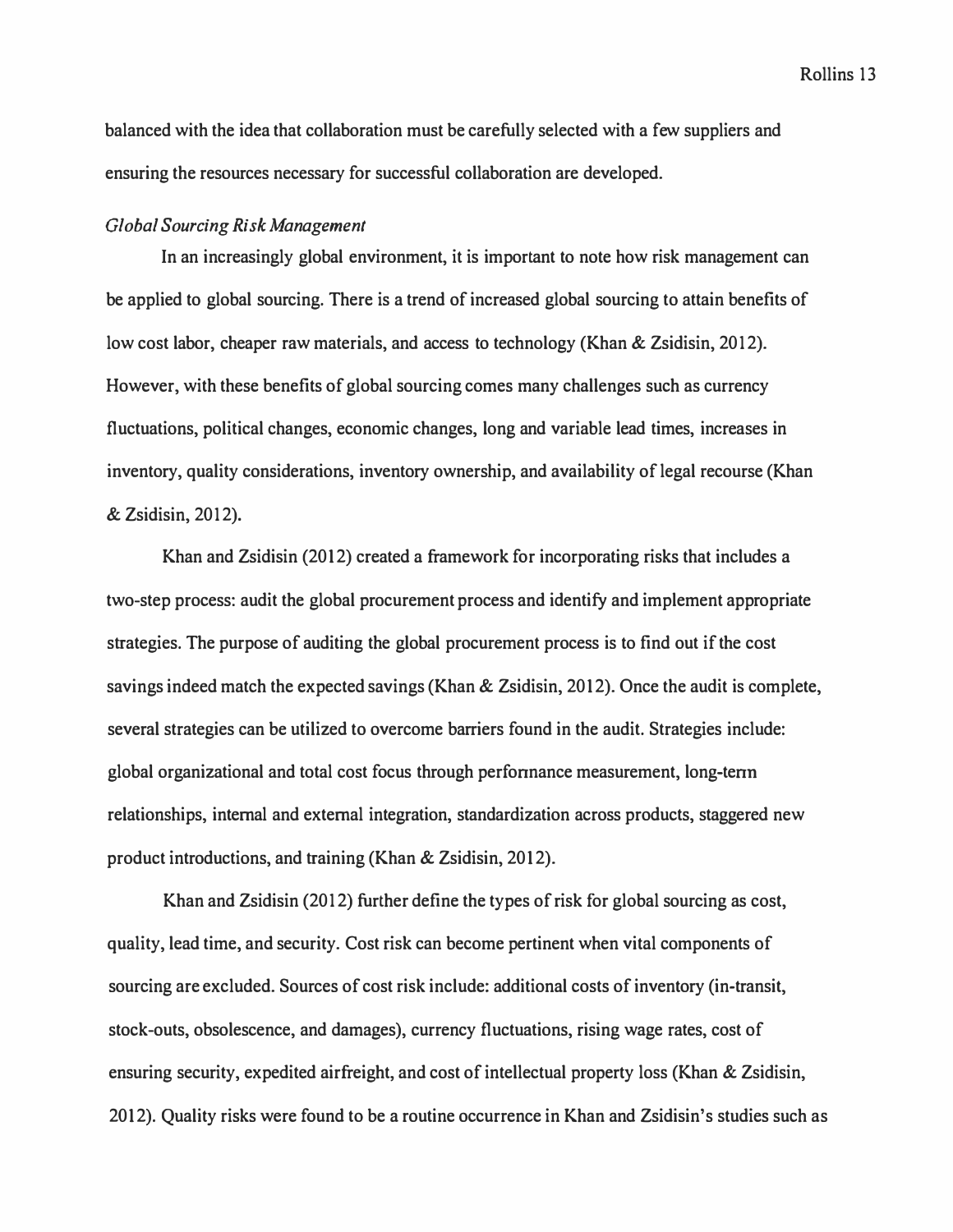**the global supplier's lack of capacity to replace defective parts and materials. Lead time risks can result from delays at customs, port congestion, capacity constraints, and geopolitical issues (Khan & Zsidisin, 2012). The cost of lead time risk and product cost needs to be balanced carefully because increased lead time increases inventory and impacts the service level provided to customers (Khan & Zsidisin, 2012). Lastly, security risks include information systems security, infrastructure security, and freight breaches from terrorism, vandalism, crime, sabotage, and piracy (Khan & Zsidisin, 2012). These pose as potential risks to the loss or adulteration of goods and the potential exploitation for criminal purpose (Khan & Zsidisin, 2012). Purchasing risks should be identified and examined to determine root cause.** 

**Khan and Zsidisin attribute reasons why companies are subject to these types of risks to regional parochialism, or narrow-mindedness, focusing on cost as the main driver of global sourcing decisions, lack of visibility, lack of information sharing, increased rate of new product introductions, rigidity to change single or dual sourcing patterns, and lack of training (Khan & Zsidisin, 2012). Regional parochialism refers to the prevalence of local metrics that are regionally aligned and focused on lowering regional purchase costs rather than being optimized at a global level (Khan & Zsidisin, 2012). To make financials look good, companies focused on per piece cost, although Khan and Zsidisin found that some companies factor in transportation and buffer costs, their practices were not advanced. Lack of visibility and access of relevant information is a barrier to conducting accurate analysis and making informed decisions (Khan & Zsidisin, 2012). This is from a lack of information sharing which is caused by a lack of technology integration and silo-oriented mentality and lack of trust (Khan & Zsidisin, 2012).** 

**Customers demanding newer, more customized products with aggressive lead times has caused more frequent and higher new product introductions. This in tum increases complexity**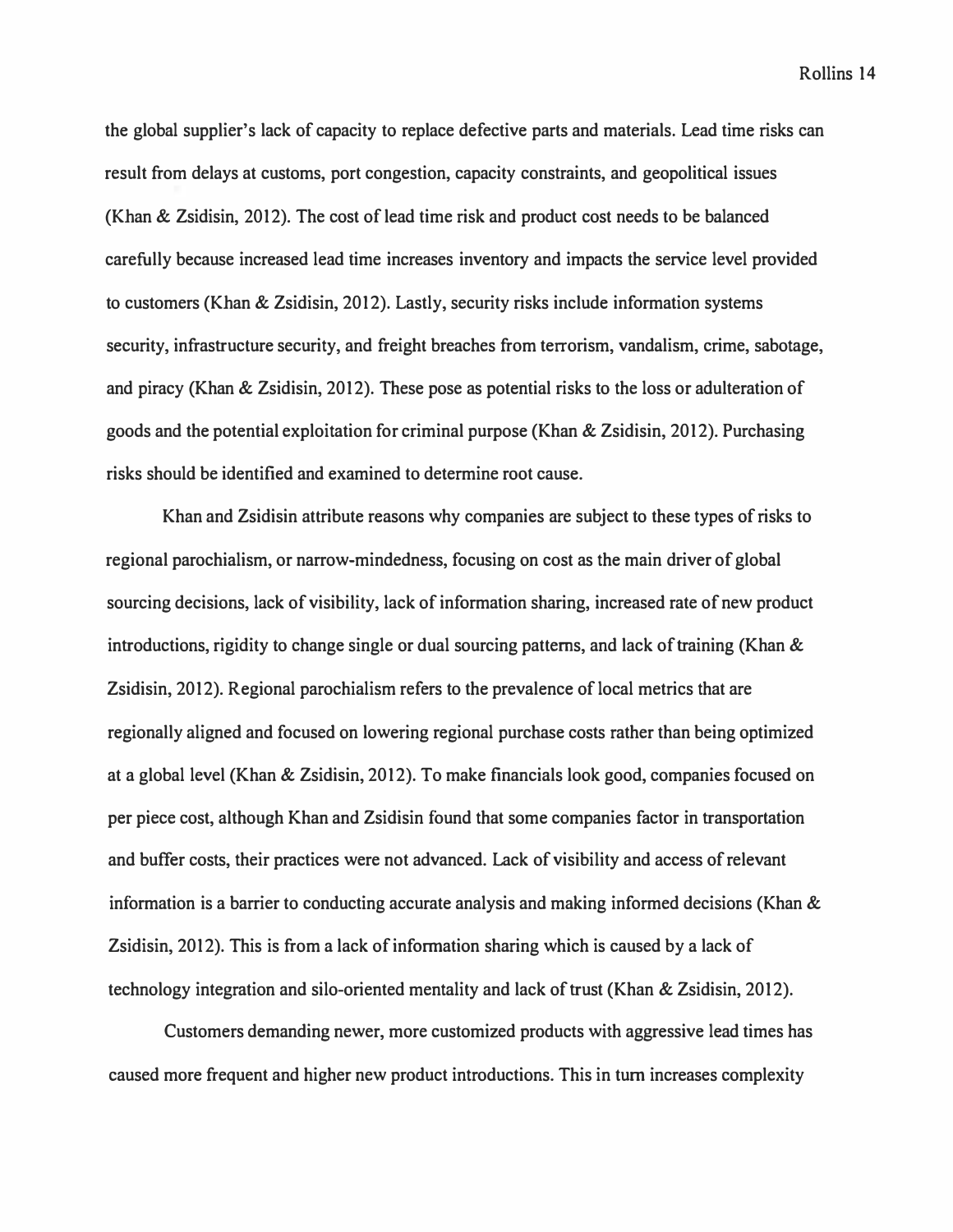*for suppliers and increases lead time risks (Khan & Zsidisin, 2012). Product complexity results in more inventory and fewer economies of scale, which requires more management attention (Bowersox et al., 2010). This becomes a business need to balance marketing and supply chain perspectives to maximize profit. Offering the latest and greatest product in a timely manner proves to be more challenging and complex.* 

*Khan and Zsidisin have found that companies get stuck in the traditional way of doing things and are reluctant to changing sourcing patterns even if having too many suppliers was a problem. "Lack of training can lead to poor supplier quality management, supplier management with an emphasis only on price negotiation, inadequate competitive bidding processes, and incomplete total landed cost analyses" (Khan & Zsidisin, 2012). Investing in the training of an organization's purchasing department can help reduce the costs of poor supplier selection, quality, and price negotiation.* 

# **Logistics Risk**

*It is difficult to monetize supply chain losses when they first occur, there can be lasting unforeseen consequences. An example of a logistics supply chain loss is with Korea's largest shipping company, Hanjin Shipping. Hanjin Shipping went bankrupt on August 31, 2016, causing the world's seventh-largest emergency bankruptcy filing (Wiener & Walters, 2017). Mariners and their cargo were stuck at sea during the shipping industry's peak season, the yearend shopping season (Wiener & Walters, 2017). The bankruptcy court of Korea was receptive of granting relief to facilitate Hanjin Shipping's rehabilitation procedure, but the outcome of Hanjin Shipping's rehabilitation remains to be determined (as of February 2017) (Wiener & Walters, 2017). Hanjin Shipping's bankruptcy can be attributed to overcapacity and declining freight rates as well as the political and institutional structure of South Korea (Wiener & Walters, 2017). It is*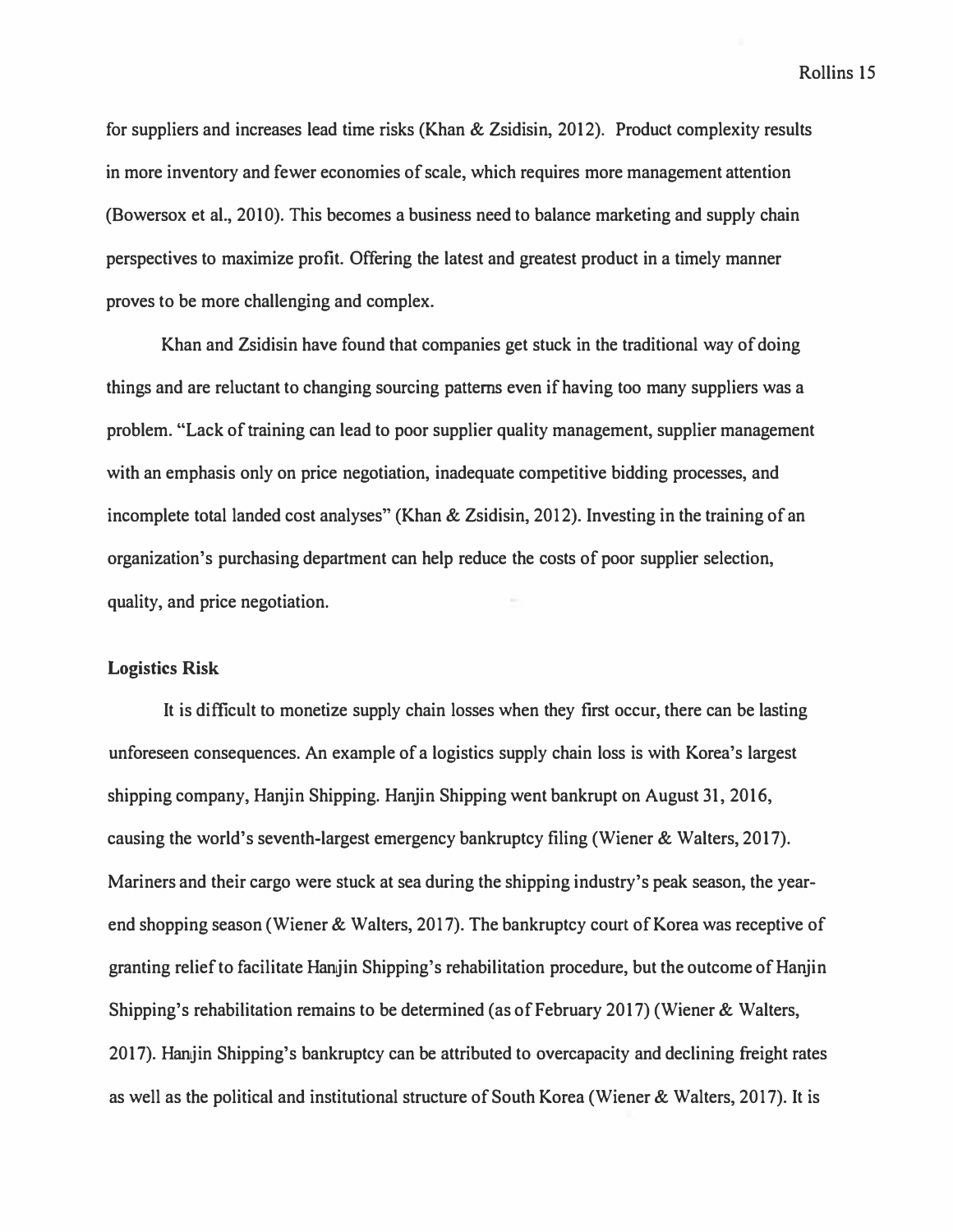**important to note that although the shipping company had notable supply chain issues, other factors such as political and institutional structure affected the supply chain.** 

A study conducted by Linköping University surveyed 177 logistics managers from **Swedish manufacturing companies and found the least common area to collaborate with supply chain partners was strategic planning (Sandberg, 2007). Another study found that higher levels of flexibility by retailers resulted in higher levels of retailer-supplier collaboration, which in tum resulted in higher levels of time-based logistics service quality (Richey, Adams, Dalela, 2012). In addition, the study also found retailers investing in technologies that are compatible with suppliers are better equipped to leverage the technology for collaborative advantage (Richey, Adams, Dalela, 2012). A study published in the Journal of Business and Behavioral Sciences found larger sized organizations practiced some global supply chain risk management but try to avoid it while smaller sized organizations lack needed strategies to mitigate or avoid global supply chain risks and just accept these risks (Varzandeh, Farahbod, & Zhu, 2016). Companies of all size should be actively engaging in risk management.** 

# *Types of Logistics Risk*

**Traditionally, insurance specialists were the ones responsible for risk, concentrating on facilities, employees, and export/import shipping losses (Cavinato, 2004). Now, risk is factored in to all business processes and functions and all sizes of organizations.** 

**Risk in logistics has broadened to encompass more than goods being lost or damaged in transport. Joseph L. Cavinato has categorized logistics risk in to five "sub-chains:" physical, financial, informational, relational, and innovational (2004, p. 384). The physical risk is the traditional view of risk in logistics, it can be transportation disruption, damage of goods, inability to access inventories, and manufacturing discontinuity (Cavinato, 2004, p. 385). Financial risks can include settlement process disruption (in accounts payable and accounts receivable),**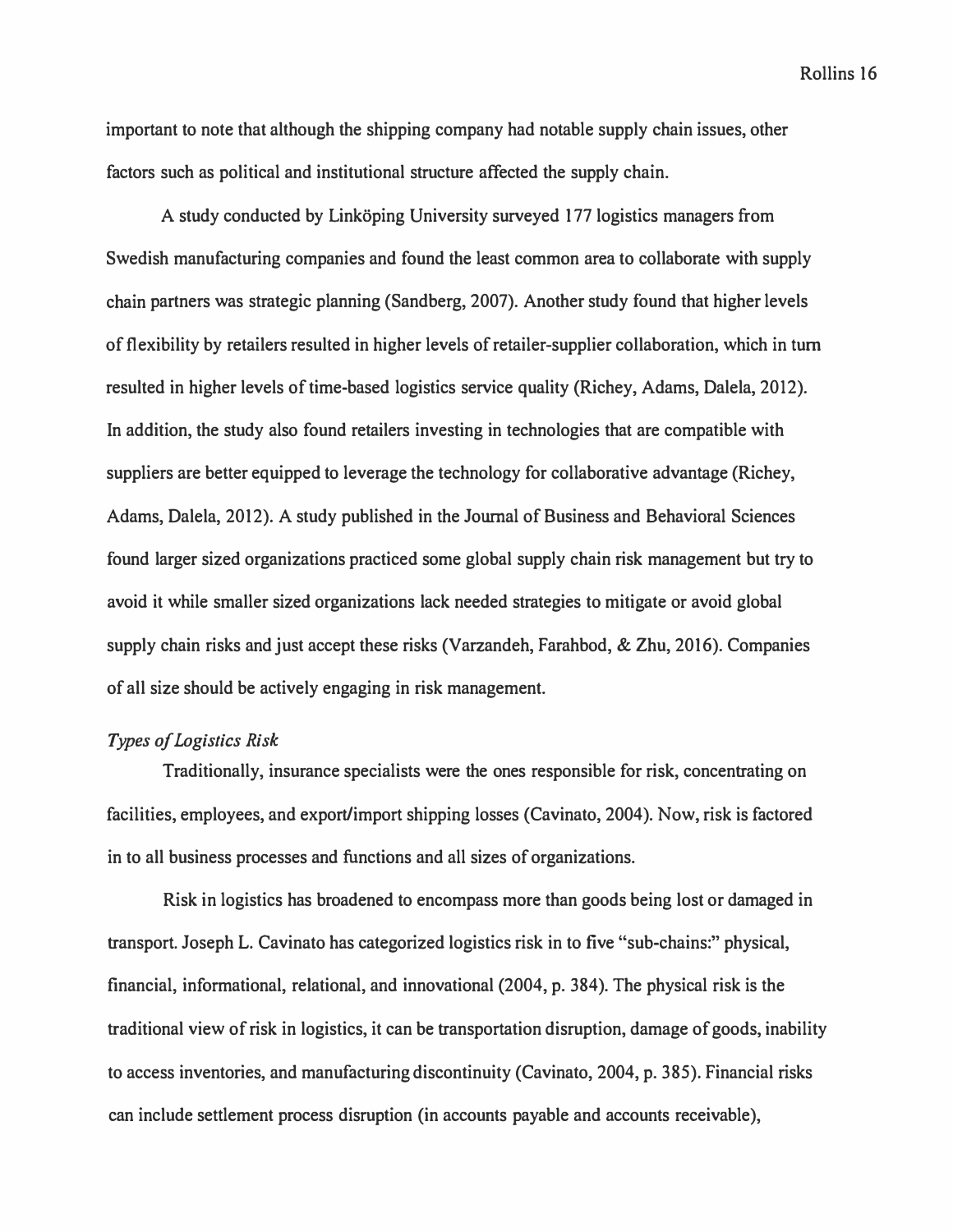*improper investments, and the lack of cost transparency in the supply chain (Cavinato, 2004, p. 385). Informational "sub-chains" foster efficiency, security, and access of information (Cavinato, 2004, p. 385). Informational risk can involve the investment in an information system that is not capable or efficient in its intended purpose and future business needs (Cavinato, 2004, p. 385). Next, relational risk is the linkages between buyers, sellers, and logistics parties. These relationships can vary with the traditional arm's length approach and collaborative and joint venture approach-each having different value and risk (Cavinato, 2004, p. 385). Lastly, innovational "sub-chains" map the discovery, flow, creation, and market processes within a firm and its suppliers (Cavinato, 2004, p. 385). Stagnant supply chains are more prone to risks and costs because they are not innovating with new market demands. Optimizing these five categories can help build an agile supply chain, one that allows for flexibility.* 

# *Global Logistics Risk Management*

*Competition in the third-party logistics market is intense and requires more attention on sustainability with the rapid increase of online shopping and global supply chain environment (Wang, Jie, & Abareshi, 2015). To allow companies to focus on their core competencies, logistics is one of the many functions organizations are outsourcing. In a study with 98 Australian third-party logistic providers, empirical evidence provides logistics capability in innovation, flexibility, and information technology mitigates supply chain uncertainty and risk (Wang, Jie, & Abareshi, 2015). Although courier firms had a high logistics capability, implementing new technology had the lowest average mean out of the capabilities, below optimizing business processes and operation flexibility. The authors (Wang, Jie, & Abareshi, 2004) suggest third-party logistic providers hone in on continuously implementing new technology and ideas in to daily business operations to further develop their logistics capability.*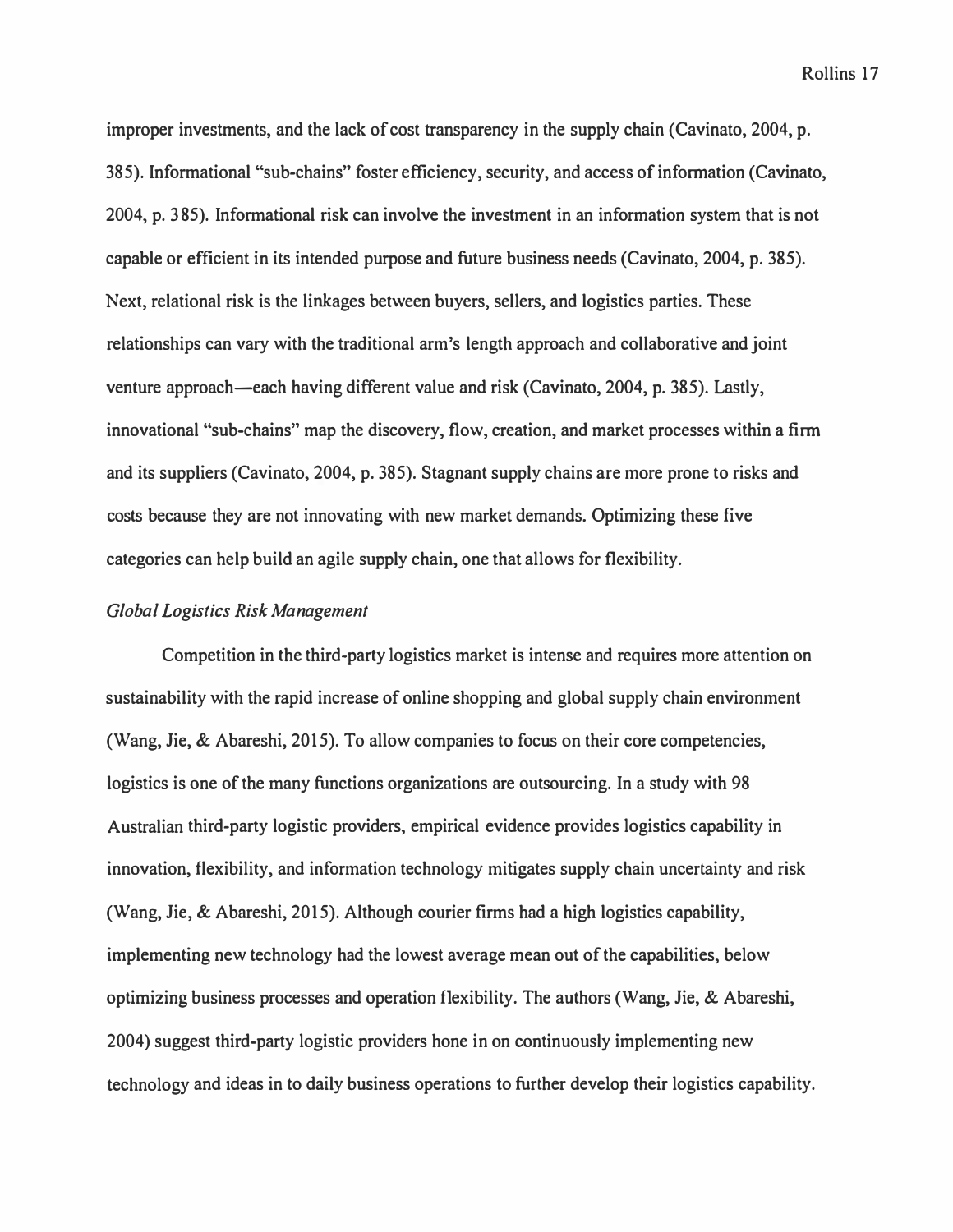Companies choosing to outsource logistics could have an advantage if the courier firm is implementing new technology, optimizing business processes, and operation flexibility.

A publication in the International Journal of Logistics Management discussed logistics outsourcing in terms of supply chain vulnerability and supply chain risk management. Logistics outsourcing is increasingly used for its benefits, but can increase the vulnerability of the supply chain, which is especially dangerous with increasing disruptions expected (König  $\&$  Spinler, 2016). Making the decision to outsource logistics should be a carefully thought-out process to determine benefit.

#### **Internal Integration**

For collaboration to work successfully outside the organization, organizations have a better chance if they already collaborate successfully internally (Fontanella & Sabeth, 2002). Two key internal supply chain functions, purchasing and logistics, can integrate to prevent supply chain disruption and mitigate supply chain risk. Logistics and purchasing information sharing can be integrated to enhance the overall value of supply chain collaboration.

A study published in the Journal of Operations Management explored the factors that enable and inhibit the internal integration of operations, purchasing, and logistics. The level of integration was determined by how much manufacturing, logistics, and purchasing interacted, collaborated, and worked to arrive at mutually acceptable outcomes. Mark Pagell defines integration in his publication as "A process of interaction and collaboration in which manufacturing, purchasing and logistics work together in a cooperative manner to arrive at mutually acceptable outcomes for their organization" (2004 ).

The enablers of internal integration across these three functions were goal setting and rewards, cross-functional activities at lower levels (Kaizen), and plant level data shared in formal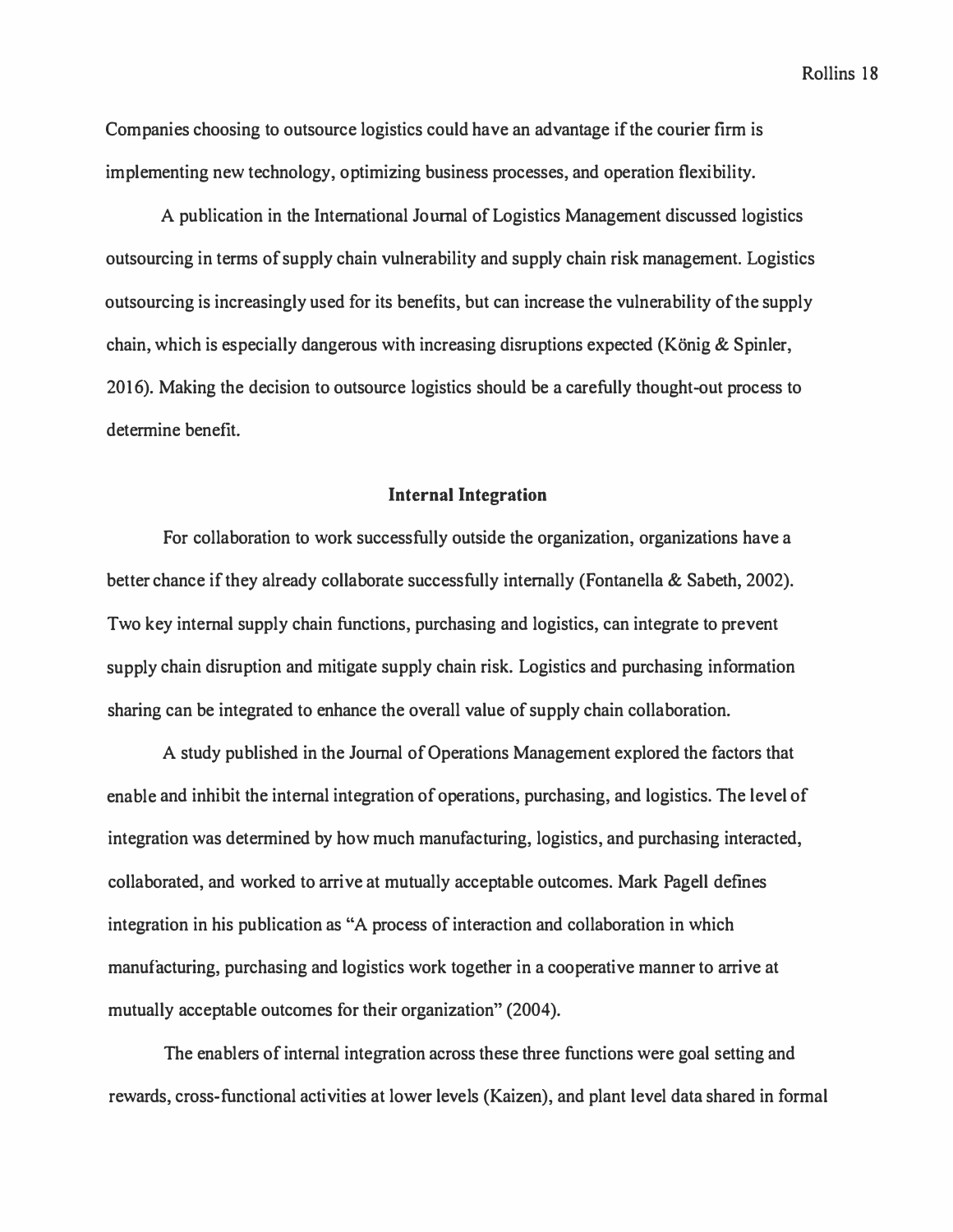**meetings {Pagell, 2004). The inhibitors of internal integration are a disconnect on cost, layout of facility, limited understanding of other functions {lack of rotation), and no informal mechanisms to create interaction (Pagell, 2004 ).** 

**There is evidence that integration is partially a result of open communication of problems and opportunities in the supply chain (Pagell, 2004). Organizational structure and culture play a role in keeping communication open. There is evidence that real-time and informal communication is preferable to formal and scheduled communication. Issues brought up in realtime are addressed quicker and informal communication increases the chances of impacted managers to talk about it (Pagell, 2004). For informal communication to take place an antecedent could be the layout of the facility, or how easily it is to get to other departments (Pagell, 2004}. Informal communication was much more likely to take place if employees from different functions were near one another (Pagell, 2004). Another enabler is creating cross-functional teams to overcome isolation in the facility and create linkages between functions. Job rotations also aid in creating a greater organizational understanding (Pagell, 2004). In addition, people tend to perform the activities for which they are rewarded, therefore, measurement and reward systems positively influenced the level of integration (Pagell, 2004). Aligning a department's strategic goals with business strategy and knowing how other department managers make and prioritize decisions are important parts of integration (Pagell, 2004 ).** 

**Dan Howe, Senior Manager of Strategic Risk Management at General Motors (GM), gave insight on how purchasing and logistics work together. In Mr. Howe's role, he identifies strategic long term risk, emerging risks, and cross-functional risk. Risk in GM spans across many departments and can include purchasing, logistics, engineering, and customer care and after sales service. The GM supply chain relies on quick, automated information such as electronic data**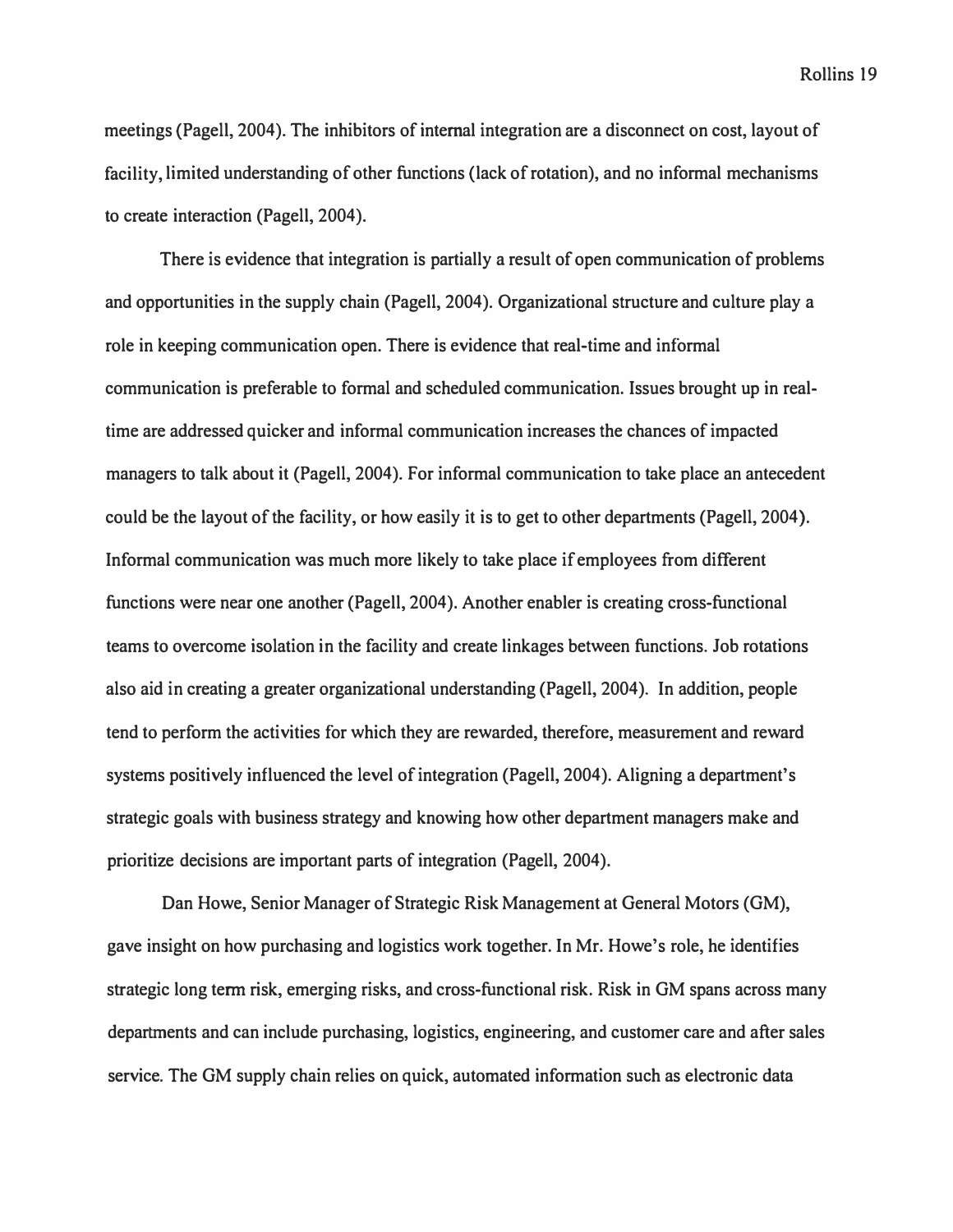interchange (EDI) to make informed decisions and collaborate. The supply chain works on an exception basis, looking for things that were supposed to happen but did not. If there are problems, these are communicated through email, text, or phone call to solve.

Dan's role is mainly focused on securing material availability. Looking at supplier risk profiles is especially important when selecting suppliers. Many factors such as environment, location, political, and if the location is natural disaster prone go in to making these decisions. Original equipment manufacturers (OEMs) are now expected to know their whole supply chain as more regulations surface such as conflict minerals. Not only looking at Tier 1 but multiple tiers of the supplier base is becoming more important, but more complex. The shorter the supply chain, the less risk. Dan sees a trend of suppliers moving closer and offering more locations closer to production facilities due to the costs of transportation.

At GM, purchasing and logistics now work together to calculate total landed cost, sometimes referred to as enterprise cost or total logistics cost. Total landed cost is the sum of costs related to performance and administration of order processing, inventory, transportation, warehousing and materials handling, and facility network (Bowersox et al., 2010). There must be a balance between purchasing, which is concerned with the cost of the product and logistics, which is concerned with the cost of transportation. Total landed cost gives an expansive view of a product rather than just cost per unit.

#### **Supply Chain Risk Management (SCRM)**

"Prevention is better than cure" (Waters, 2011). It is always better to avoid harm rather than look for restitution after it has occurred (Waters, 2011). Supply chain risk management (SCRM) is defined as "The management of supply chain risks through coordination or collaboration among the supply chain partners so as to ensure profitability and continuity" (Tang,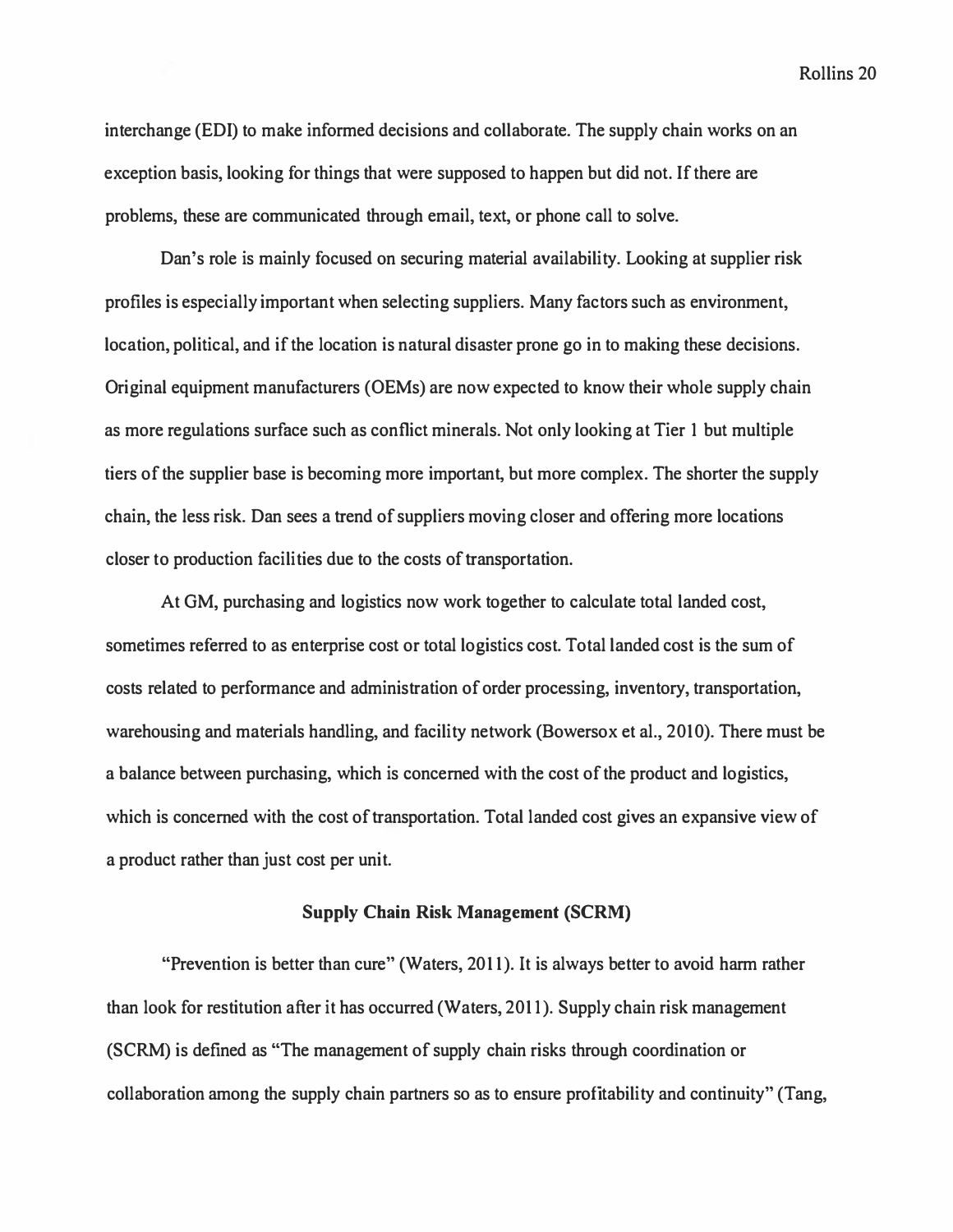2006). The three areas of investment in risk management and resilience are detection, prevention, and response, which help reduce the duration, likelihood, and magnitude of supply chain disruptions (Sheffi, 2015). Supply chain risk management is continual and should happen at every stage to ensure risks are mitigated. SCRM also needs the support of senior management to ensure managers consider risk in decisions made.

To mitigate the impact of supply chain risks, there are four basic approaches: supply management, demand management, product management, and information management (Tang, 2006). These approaches are intended to improve supply chain operations via coordination or collaboration (Tang, 2006). Supply management focuses on five inter-related issues: supply network design, supplier relationship, supplier selection process, supplier order allocation, and supply contract (Tang, 2006). Demand management considers shifting demand across time, shifting demand across markets, and shifting demand across products (Tang, 2006). To compete with market share, many manufacturers expand their product lines within product management. "While product variety may help a firm to increase market share and revenue, product variety can increase manufacturing cost due to an increase in manufacturing complexity" (Tang, 2006). Product variety also increases inventory cost due to demand uncertainty (Tang 2006). Product management strategies include: postponement, process sequencing, and product substitution (Tang 2006). Lastly, information management can be classified under durable and non-durable goods and can be managed through information sharing, vendor managed inventory, and collaborative forecasting (Tang 2006). These risk management strategies help companies prepare for supply chain disruptions. When disruptions occur, the supply chain can react quickly and minimize costs with the optimization of supply management, demand management, product management, and information management.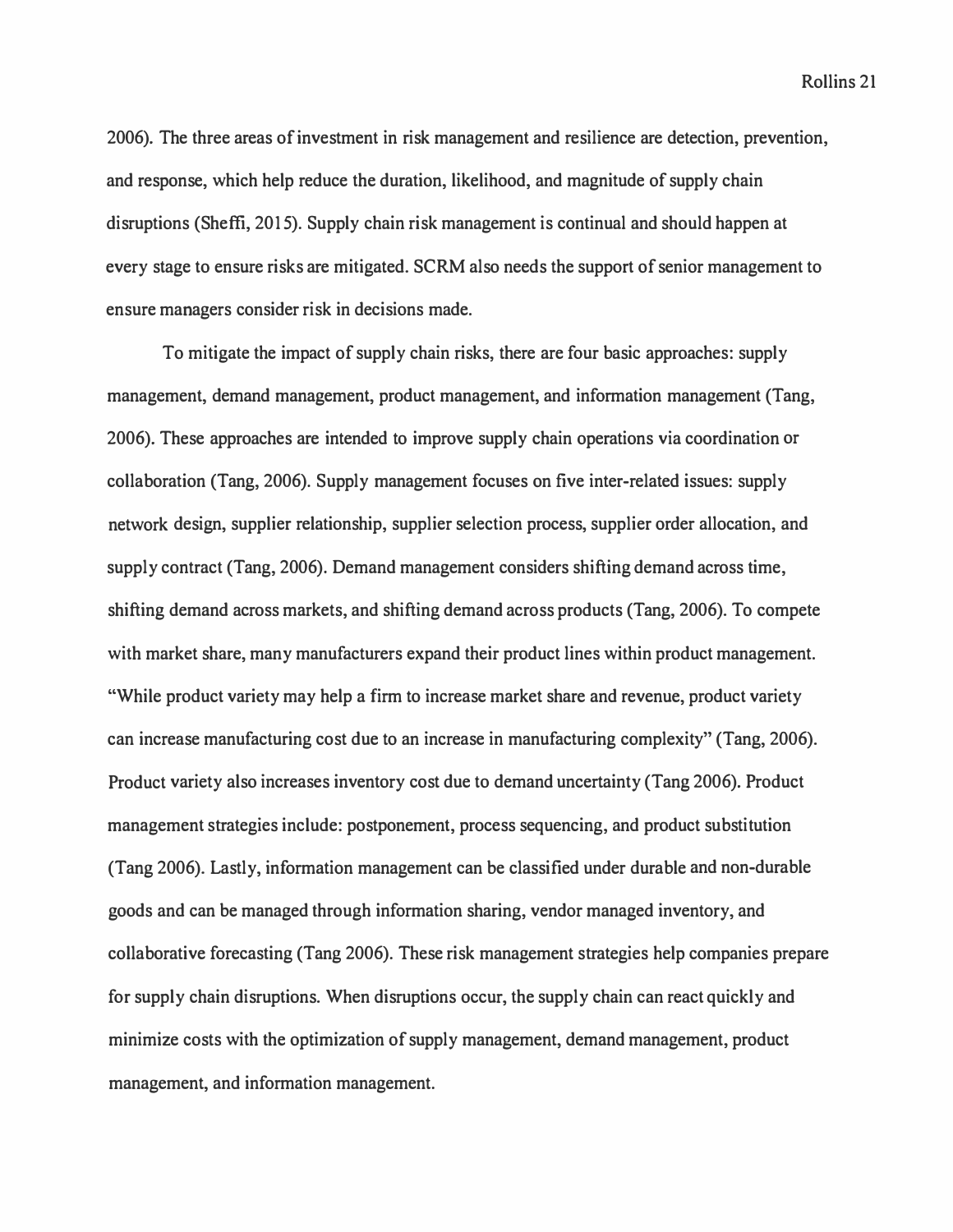*The enterprise risk management (ERM) model was taught by Gregory L. Schlegel in the APICS Supply Chain Risk Management Seminar on March 16, 2017. The basic ERM model steps involve defining internal risk environment, inserting risk in to business strategy, identifying disruptive events, risk assessment, risk response, information and communication, and risk event monitoring. The primary value of ERM is to increase risk awareness, avoid or mitigate risk, increase certainty in meeting strategic and operational objectives, and eliminate silos (Advisen, Zurich, RIMS, 2013). The ERM model can be utilized by small, medium, and large organizations. However, organizations can approach risk differently.* 

*How will your firm view risk? Hajmohammad and Vachon further discuss four risk mitigation strategies: risk avoidance, monitoring-based risk mitigation, collaboration-based risk mitigation, and risk acceptance. The supply chain risk management strategies are options for analyzing internal risk environments, the first step of the ERM model. Risk avoidance is a strategy aimed to eliminate risk by removing the risk source (Hajmohammad & Vachon, 2015). Monitoring-based risk mitigation focuses on assessing supplier's processes against performance criteria to verify compliance (Hajmoharnmad & Vachon, 2015). The collaboration-based risk mitigation strategy aims to improve partnership with suppliers through jointly developed environmental and social solutions (Hajmohammad & Vachon, 2015). These three risk mitigation strategies are considered proactive strategies while the last strategy, risk acceptance, is a reactive strategy. Risk acceptance retains risk by taking no further actions and budgeting for damage control (Hajmohammad & Vachon, 2015). In this case, companies simply do not care to root cause the issue or do not see it as significant and just budget for the implication.*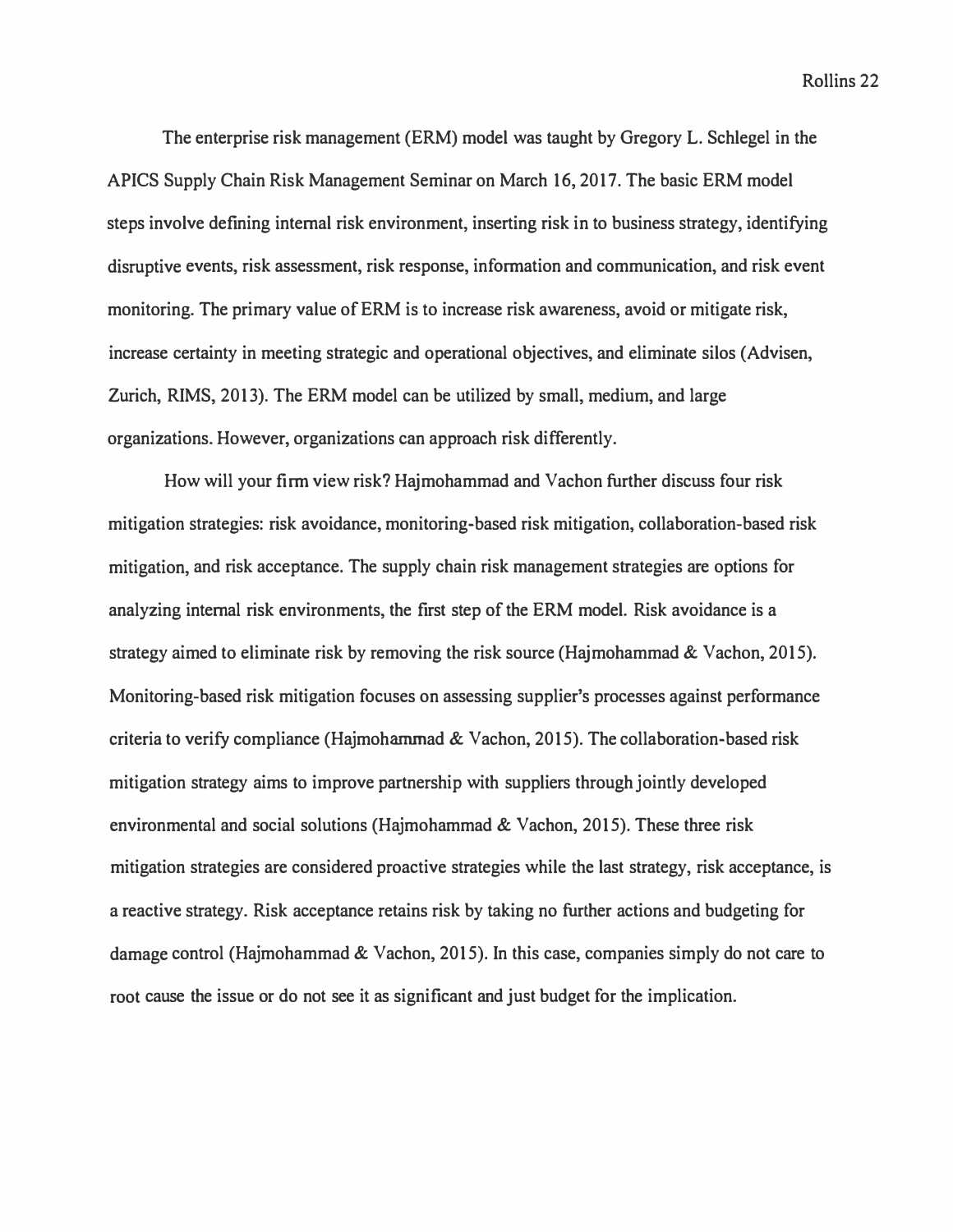# **Applying SCRM in Purchasing and Logistics**

Risk can be very emotional for people. When people think about risk, negative thoughts and emotions often start to form. Risk stems from uncertainty or lack of full and timely information, this can cause people to panic and think the worst. It is many people's instinct to resist change and fear the uncertain. However, with the right change management initiative people can learn to embrace change and proactively manage risk. We cannot predict the future but what we can control how we react to it and respond to supply chain disruptions. If we have options in a disruption crisis, this is likely to be calming. People can think about the situation rationally and take steps toward a solution. Preparing for supply chain disruptions can better equip us to prepare for the unknown and reduce the negative effects of a supply chain disruption.

In the APICS Supply Chain Risk Management Seminar instructed by Gregory L. Schlegel, it was stated that generally, earning a greater reward requires enduring greater risk. Whether it is a reward from people, assets, capabilities, or resources, the greater the stakes, the greater the reward. This is true in any size of an organization. This idea solidifies the fact that organizations must plan for supply chain disruptions and be prepared. If organizations are better equipped for supply chain disruptions, what might be a crisis for one company may be an opportunity for another.

The 2011 Thailand floods left many hard drive suppliers unable to get product to their customers. As told by Gregory L. Schlegel, some hard drive suppliers were proud to have recognized they were to be situated on a flood plain ahead of time. These suppliers proactively elevated their plants to avoid water damage and purchased insurance to protect against potential floods. When the floods hit, the machines in the plants were not damaged, but getting product in and out of the plant was the challenge. Workers were rowing on boat in raw material and rowing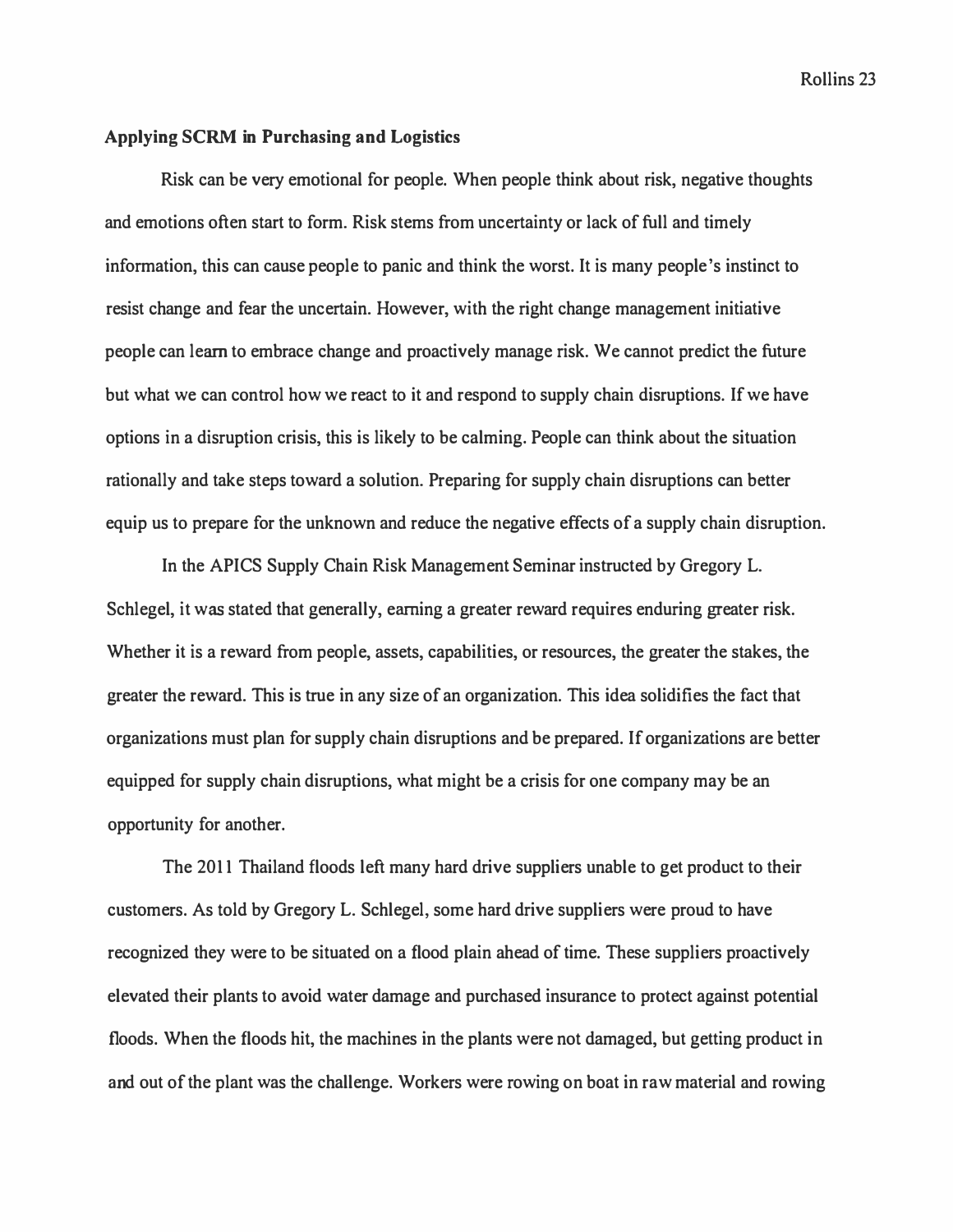**out finished product. Many companies were affected especially in the camera industry. This example demonstrates the importance in considering purchasing risk and logistics risk when choosing suppliers. Although the hard drive suppliers thought about potential flood damage, they were not thinking about the logistics of getting product in and out of the facility. The customer, when choosing hard drive suppliers also did not consider this aspect, the purchasing side. Purchasing and logistics risk are essential in evaluating suppliers. However, one customer had an advantage because they supplied some hard drives outside of Thailand and seized this opportunity to get ahead of their competition. This company could mitigate the effects of the supply chain disruption and create an opportunity to sell more product that their competitors could not supply.** 

**Purchasing and logistics risk are considered two distinct classifications of risk. Although they are integrated and together make up supply chain risk, it is important to note their differences. To combat purchasing risk, suppliers focus on purchasing approach, purchasing view, supplier quality/order management, commodity/cost management, supplier integration, and supplier performance while logistics is focused on warehouse replenishment, distribution management, transportation/delivery management, and delivery commitments (APICS SCRM Seminar). These elements in purchasing and logistics risk are important for the smooth flow in the distribution of products. Through purchasing and logistics risk classification and distinction companies can pinpoint specific vulnerabilities in the supply chain. By separating the elements of a supply chain, it is easier to identity potential problem areas and risk. In the hard drive supplier example, it would have been better to distinguish purchasing and logistics risk early on. The customers of the hard drive suppliers in Thailand looked at purchasing risk and saw they were of low cost, insured, and situated above the flood plain. If customers had looked in to the**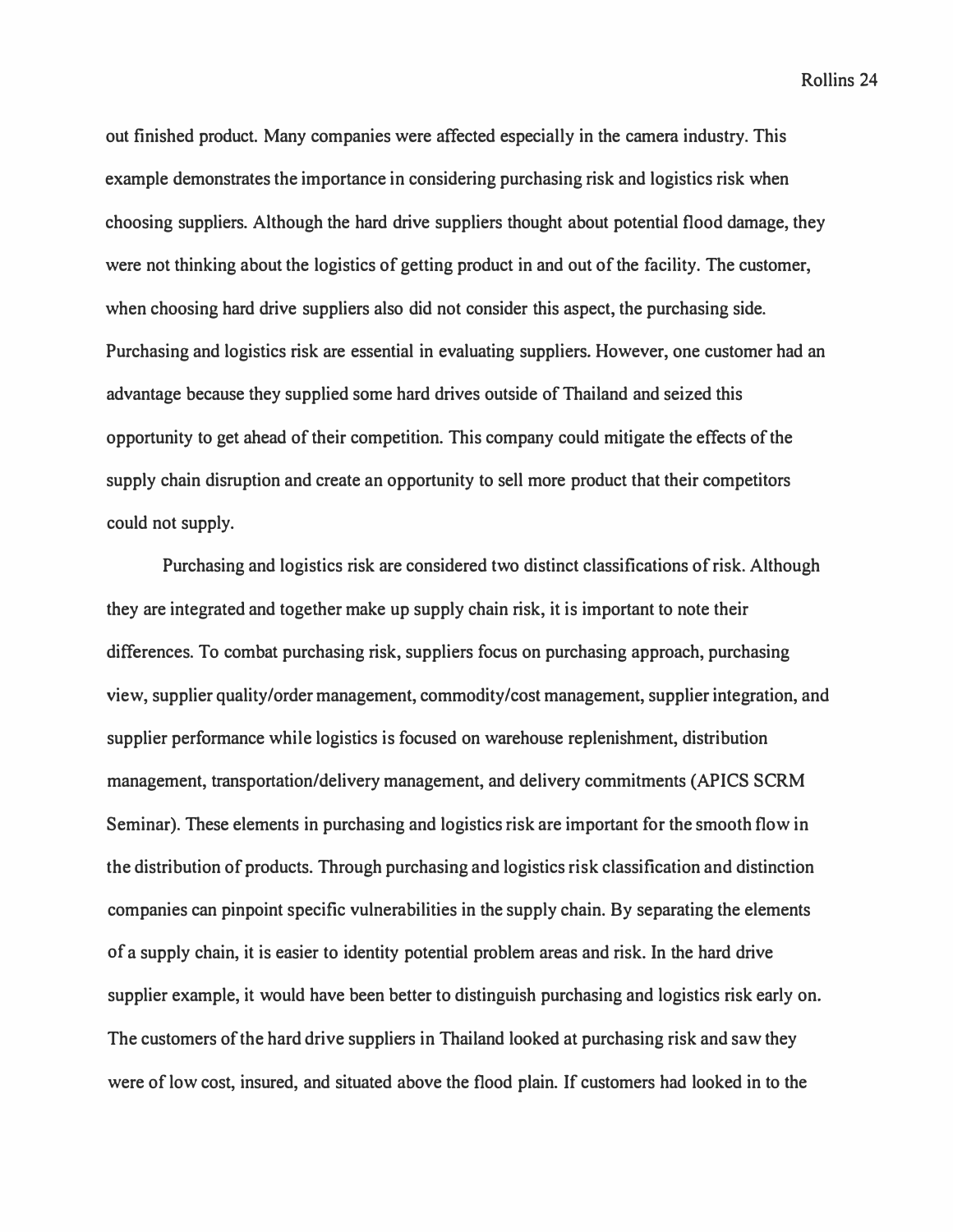logistic risk of the Thailand location, they maybe would have thought twice about single sourcing the hard drive supplier.

# **Modeling Supply Chain Risk**

Visibility in the supply chain stimulates recognition of risks. LLamasoft, headquartered in Ann Arbor, Ml, is a software and services company that develops and markets technology to model and optimize supply chain networks. LLamasoft states that modeling technology can be used to create living models of a company's end-to-end supply chain with the ability to redesign and re-optimize when forecasted changes or unplanned events occur. It is important for companies to identify their individual risks because what might be a risk for one company might not be for another, the same idea goes with products even within the same company. According to LLamasoft, the biggest risk a company can have is not natural disaster related, but not being competitive daily with other companies on the market. LLamasoft's white paper identifies three elements of an effective supply chain risk management strategy:

1) Visibility: What is the current structure and flow of goods through my supply chain? 2) Scenario analysis: What if we try this? How would my costs or service be affected by this? 3) Rapid response: How should I react to an unplanned event?

LLamasoft models risk to better understand inventory placement, service and performance metrics, product demand forecast, production footprint, network structure, and transportation. Through assessing, prioritizing, analyzing, and planning, software modeling companies can better equip a customer to respond to a supply chain disruption. For a company to be able to prevent supply chain risks, they must be able to detect them first. Modeling the supply chain end-to-end will provide better visibility and detection of risks.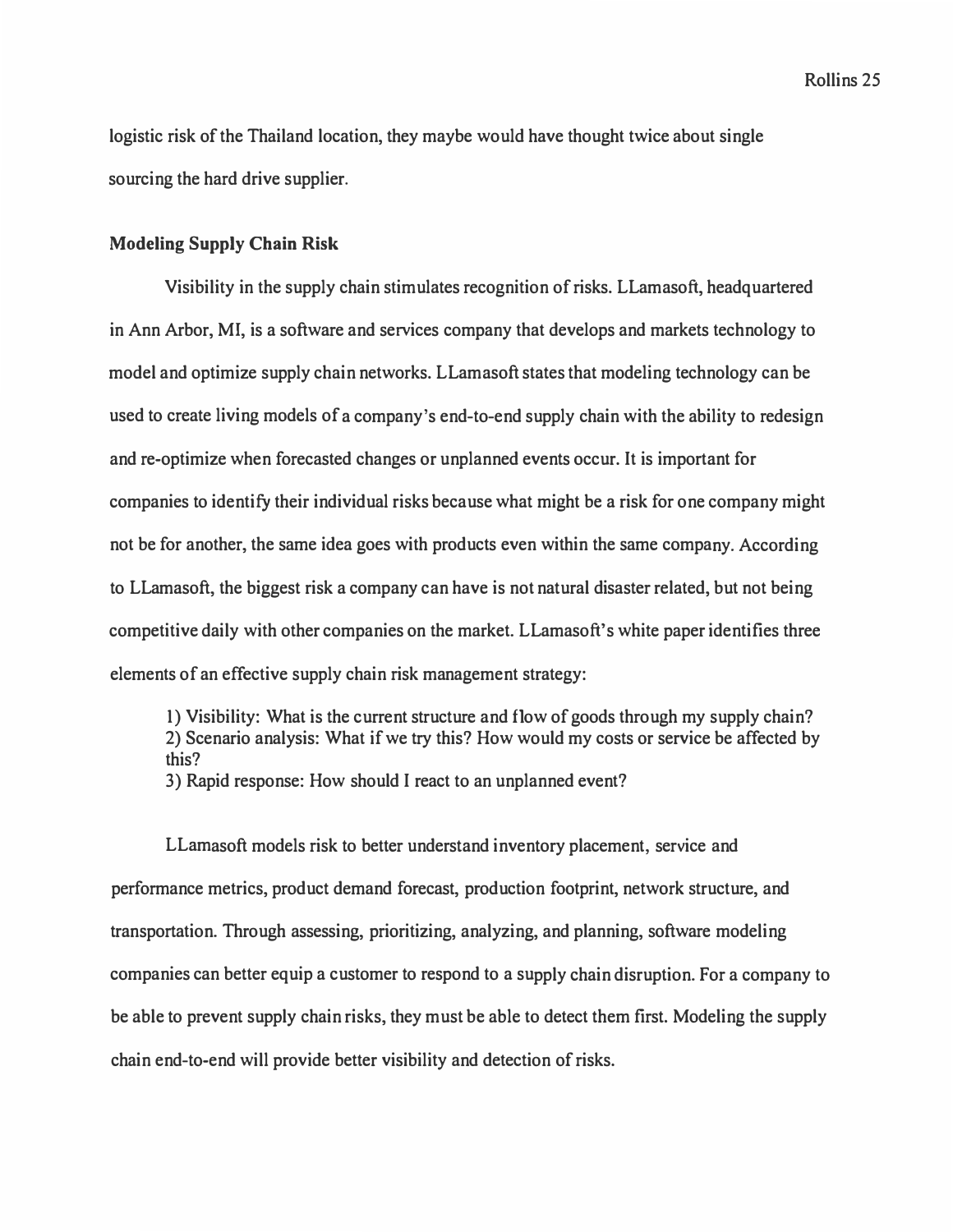#### **Supply Chain Collaboration**

Mark Williams, Demand Management Specialist at QAD, Inc. stated in an interview at Supply Chain Brain that customers today expect on time, rapid, and complete delivery, but at the same time supply chains have become lengthened and global. Williams states that relying on a forecast no longer makes the cut. Collaborating with customers then collaborating with suppliers is imperative to fulfil customer demand. The book, *Supply Chain Collaboration* by Mei Cao and Qingyu Zhang defines supply chain collaboration as "A long-term partnership process where supply chain partners work closely together to achieve common goals and mutual benefits" (p. 58, 2013). Supply chain collaboration is an emerging discipline and is not feasible with all supply chain players. Much research has been conducted on the benefits of supply chain collaboration and how collaboration can be used to mitigate risk.

#### **Supply Chain Collaboration Categories**

Generally, a long, narrow supply chain is riskier than a short, wide one (Waters, 2011). A supply chain that works together and has visibility and free information flows is less susceptible to risks than one that is in isolation. Supply chain collaboration can be put in to two categories: process focus and relationship focus. The business process focus of supply chain collaboration is where "Two or more supply chain partners work together toward common goals and achieve more mutual benefits than can be achieved by acting alone" (Cao & Zhang, p. 55, 2013). Supply chain collaboration can also be viewed with a relationship focus, "The formation of close, long term partnerships where supply chain members work jointly and share information, resources, and certain degrees of risk in order to accomplish mutual objectives" (Cao & Zhang, p. 55, 2013). In the relationship focused supply chain collaboration, partners share risk. By sharing the risk, each supply chain partner's risk is mitigated.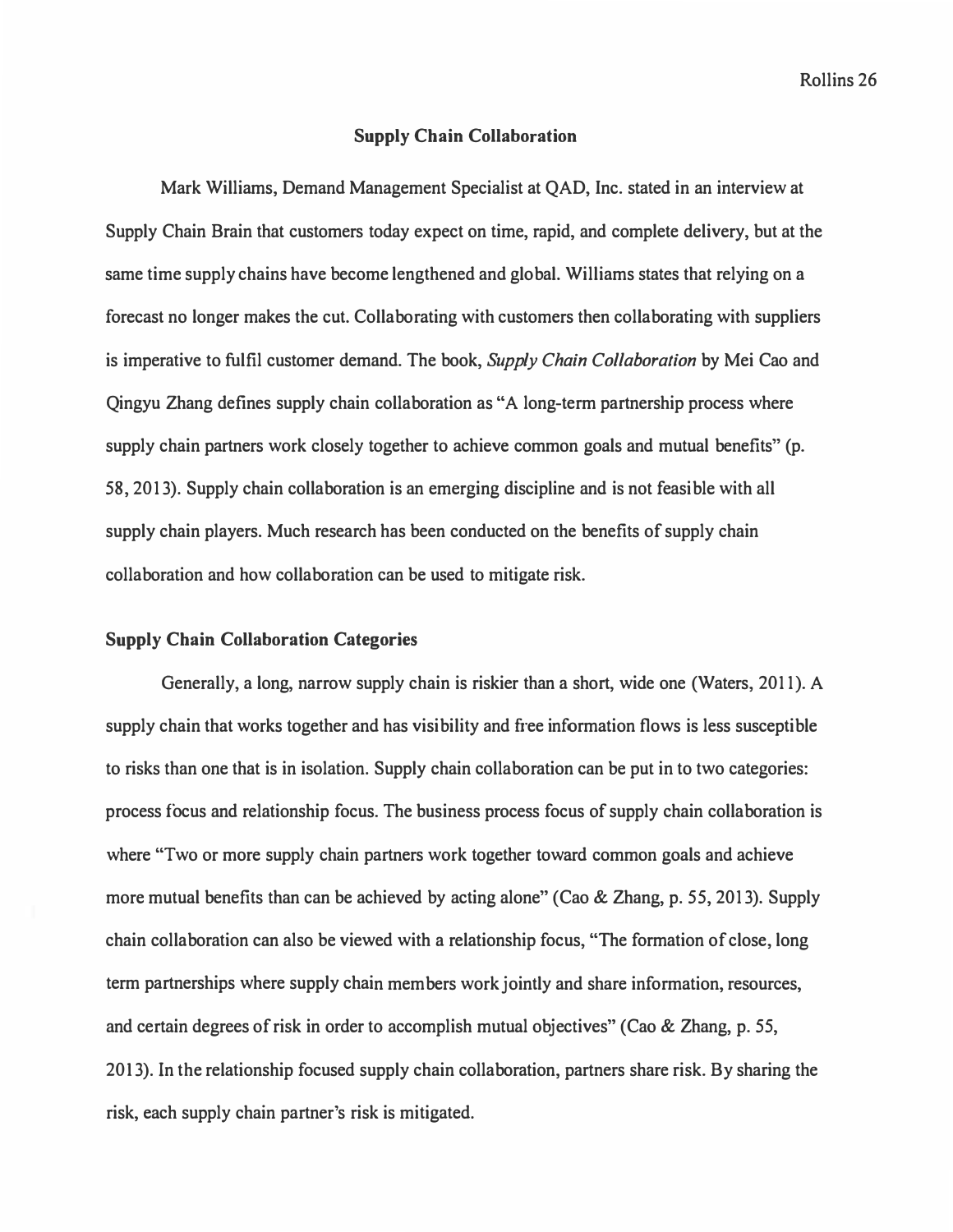**Supply chain collaboration is not a "one size fit all" concept, it must be customized and tailored to each supply chain and its members. Cao and Zhang state seven components for defining collaboration: information sharing, goal congruence, decision synchronization, incentive alignment, resource sharing, collaborative communication, joint knowledge creation (2013). Firms that have learned to collaborate successfully internally are most successful in building collaborative relationships outside of the organization than those that do not collaborate internally (Fontanella & Sabeth, 2002). Internal collaboration is a prerequisite to external supply chain collaboration.** 

#### **Recipe for Supply Chain Collaboration**

**There are conditions that can lead to or affect supply chain collaboration such as IT capability, inter-organizational systems, organizational culture, and trust (Cao & Zhang, 2013). These factors combined can create an environment where successful supply chain collaboration can take place. Each of these conditions are examined below.** 

# *Information Technology (IT) Resources*

**Information technology is an** *enabler* **of supply chain collaboration. It facilitates**  communication across the globe with supply chain players. The results from a Linköping **University study indicate that the use of electronic data interchange (EDI) and internet-based alternatives for information sharing facilitate transferring information, but not the content of the information, or the extent the information is adjusted for the receiver (Sandberg, 2007). Although a company may have the means to transfer information, this does not mean the receiver will interpret and utilize the information to its full potential. Sharing data tailored to the receiver's needs will allow it to become more valuable and have a greater impact on planning efficiency and performance in the supply chain (Sandberg, 2007). IT resources include IT**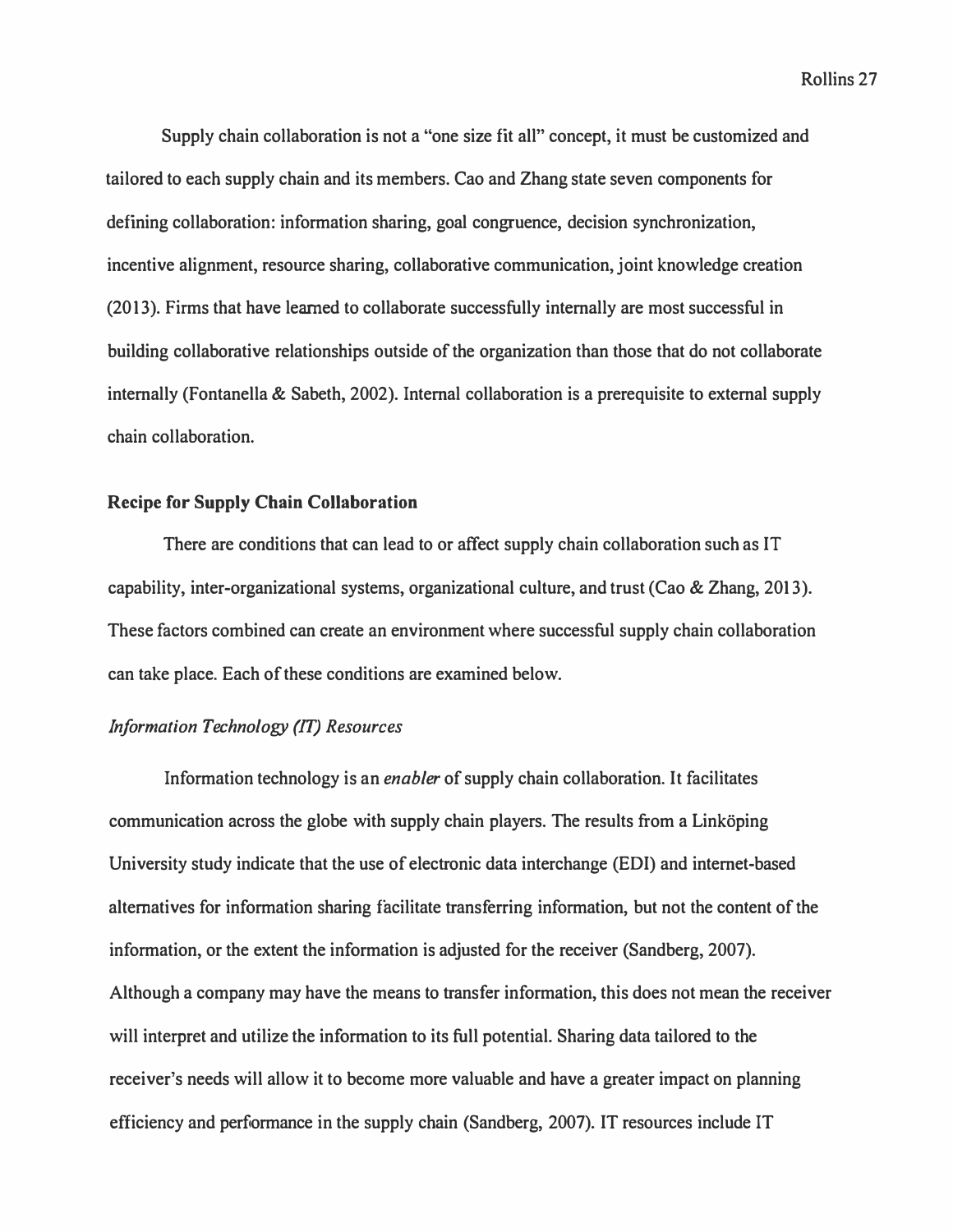infrastructure flexibility, how systems can be reconfigured to support different business applications and IT expertise, the knowledge of staff provides for technical and business solutions (Cao & Zhang, 2013). Laying the groundwork for successful information sharing, IT resources are essential in today's world.

# *Inter-organizational Systems (!OS) Appropriation*

Inter-organizational systems (IOS) is the infonnation technology spanning firm boundaries between two or more companies (Cao & Zhang, 2013). IOS can be used for integration, communication, and intelligence between supply chain partners (Cao & Zhang, 2013). It is these IT elements together that foster supply chain partners to work together and facilitate the transfer of information in an effective, efficient way.

# *Collaborative Culture*

The IT tangible resources help lay the groundwork for collaboration but intangible elements further develop supply chain collaboration with the premise of relationship building. Collaborative culture is defined as "The norms, beliefs and underlying values with relationship orientation shared in a firm regarding appropriate business practices in the supply chain" (Cao & Zhang, 2013, p. 41). It is an organizational trait, not an individual trait and is a shared meaning among people (Cao & Zhang, 2013). Collaborative culture encompasses collectivism - the "we" rather than "I" consciousness, long term orientation relationship building with supply chain partners, power symmetry - the belief that supply chain partners have equal say, and uncertainty avoidance – the extent to which a firm feels threatened (Cao & Zhang, 2013). Fabricating this culture as an organization and transpiring it with supply chain partnership building will create an environment of mutual benefit.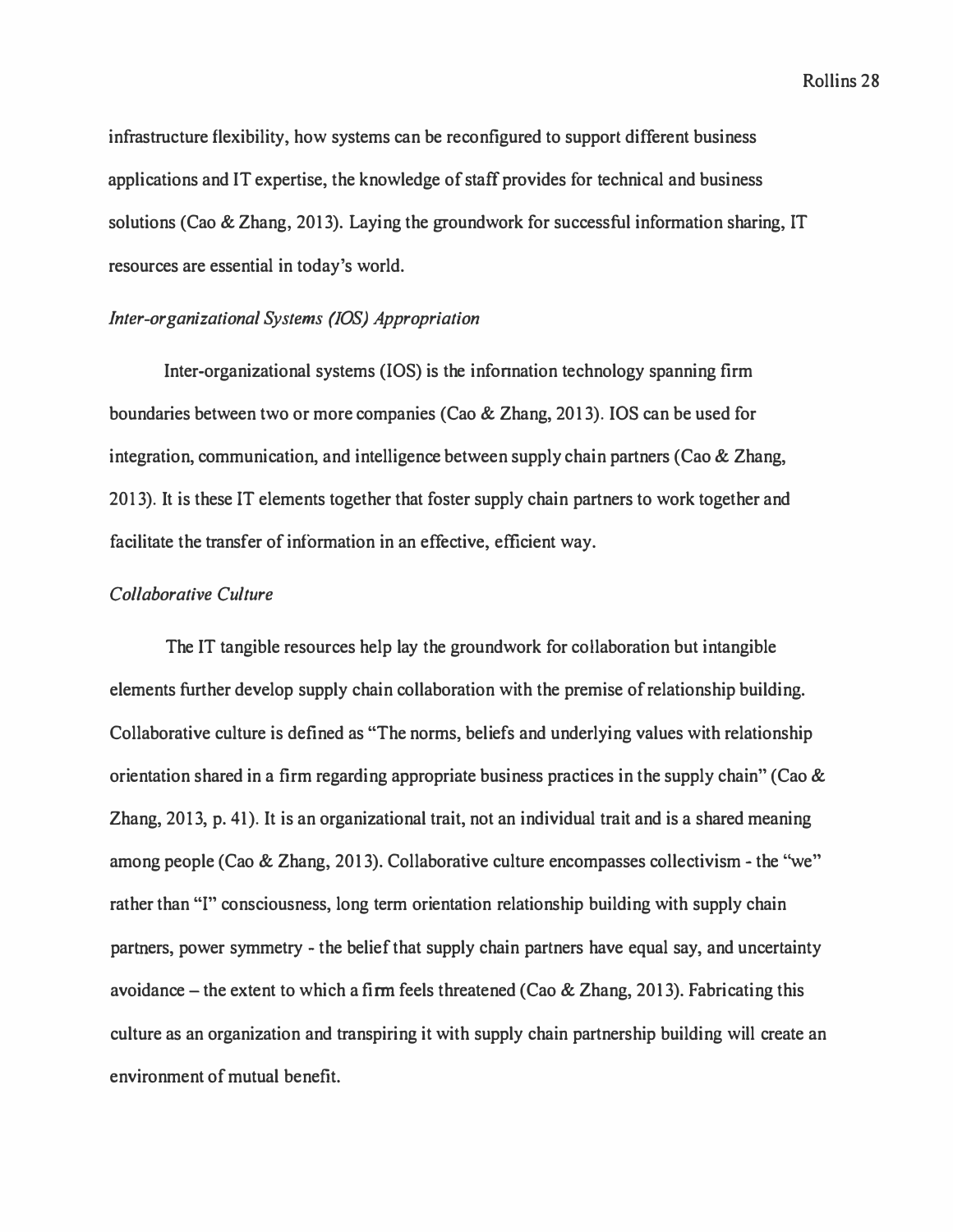### *Trust*

**To further enhance collaborative culture, trust is the belief in the reliability that supply chain partners will perform work based on expectations, regardless of the ability to check and monitor the work (Cao** & **Zhang, 2013). To validate trust, creditability creates confidence in a supply chain partner's predictability, reliability, honesty, and competence (Cao & Zhang, 2013). Good intentions can best be explained through benevolence, how a firm expects a supply chain partner to act, that is, fairly and not take unfair advantage of the firm if given the chance (Cao** & **Zhang, 2013). In a study testing the influence of trust on collaborative relationships in supply chains, it was found that trust is a critical factor in achieving supply chain collaboration (Kac, Gorenak,** & **Potocan, 2016). Shared values and communication have a positive influence on trust and opportunistic behavior has a negative influence on trust in supply chain collaboration (Kac, Gorenak,** & **Potocan, 2016). Trusting supply chain partners is the difference in a great collaborative relationship and a bad one.** 

# **Process Focused Integration**

# *Information Sharing*

**The book,** *Supply Chain Collaboration* **by Mei Cao and Qingyu Zhang defines information sharing as "The extent to which a firm shares a variety of relevant, accurate, complete and confidential information in a timely manner with its supply chain partners"** (p. **58, 2013). Information sharing is essential to supply chain collaboration, some describing it as the "heart" of supply chain collaboration (Cao & Zhang, 2013). When organizations foster strategic relationships and collaboration, the faster information will be disclosed (Varzandeh, Farahbod,** & **Zhu, 2016). "Information sharing promotes the opportunity for joint problem solving across**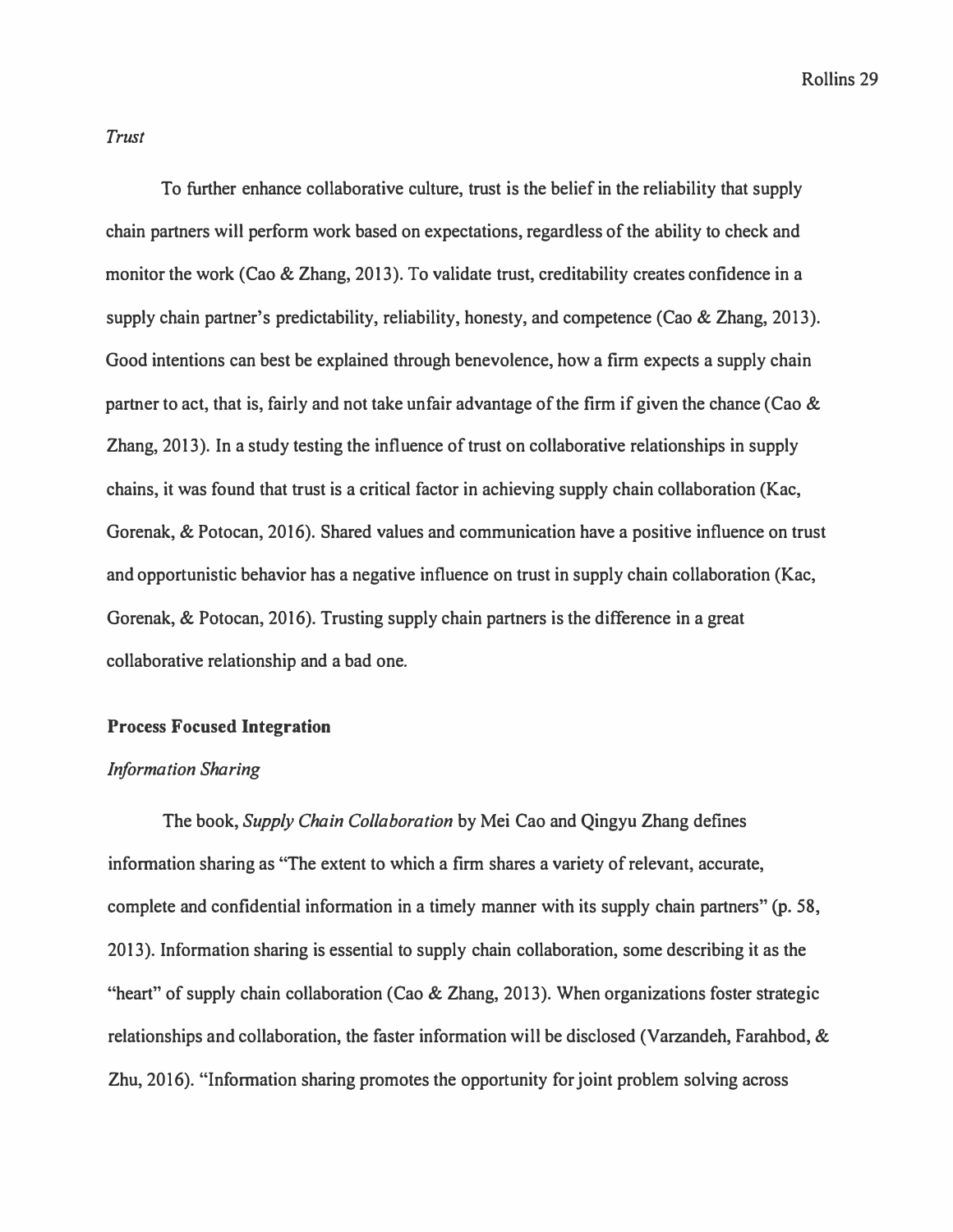**supply chain partners to implement best practices in the extended supply chain for identifying and managing disruption risks" (Wakolbinger & Cruz, 2010).** 

**The benefits of information sharing span throughout the organization and help the organization become more efficient. "Comprehensive information sharing would lead to a wide exposure to new ideas, technologies, or opportunities, which will in-tum reduce the risk of being unprepared for changes taking place in the firm's surroundings" (Skippari, Laukkanen, & Salo, 2016). Information sharing can help reduce risks in the supply chain. Information sharing has also led to reducing the bullwhip effect to enhance coordination in supply chain (Cao & Zhang, 2013). The ability for supply chain partners to see one another's information allows one another to monitor progress of products, thus supply chain partners can use this shared information to better fill demand more quickly (agile) with shorter order cycle times (Simatupang & Sridharan, 2008). Through information sharing, supply chain members can see key performance metrics and process data, which allows members to understand the bigger picture and make better decisions (Simatupang & Sridharan, 2008). Formal arrangements of information sharing include vendormanaged inventory (VMI), collaborative planning, and synchronized material movement.** 

**It was also found that the degree of process orientation, intensity of information sharing, and degree of joint planning are positively related to the experienced effects of collaboration (Sandberg, 2007). Wakolbinger and Cruz's models found that some members of a supply chain sometimes do not obtain benefits from information sharing. The more intense process orientation, information sharing, and degree of joint planning are shared, the more information sharing positively affects collaboration.** 

A study conducted by Linköping University surveyed 177 Swedish manufacturing **companies and found the type of information that was shared most frequently and easily by**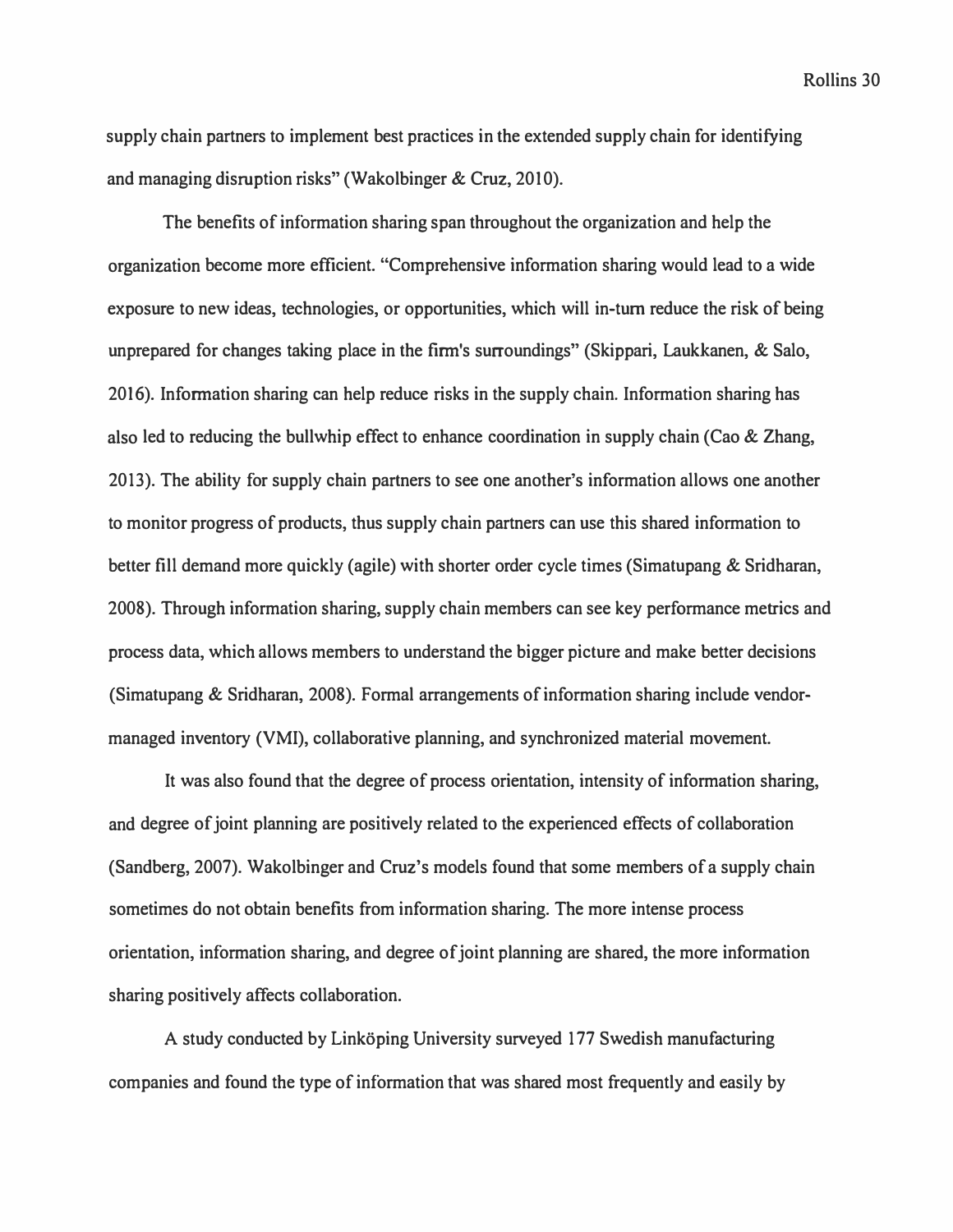respondents were forecasts (Sandberg, 2007). In a Supply Chain Brain executive briefing, Mark Williams speaks of collaborative planning, forecasting and replenishment (CPFR) to aid in customers and suppliers sharing forecasts and fulfilling demand. CPFR creates a means of constant integration between supply chain players which can lead to problem solving (Sandberg, 2007). Williams mentions it is important that this information is passed through the organization internally to the people who can get things done. Sales and operations planning is mentioned as the people who get things done, they promote the passing of information internally in the organization and look at commitments made in the past. Forecasting helps smooth out demand and sharing forecasts increases the affects collaboration has on the supply chain.

# *Goal Congruence, Decision Synchronization, Incentive Alignment, And Resource Sharing*

The other process-focused components of supply chain collaboration are stated and defined as followed:

- Goal congruence how supply chain partners perceive their own objectives against the accomplishment of the supply chain objectives
- Decision synchronization –supply chain partners coordinate activities in supply chain planning and operations to optimize supply chain benefits
- Incentive alignment  $-$  the sharing of costs, risks, and benefits amongst supply chain partners
- Resource sharing leveraging assets and making mutual asset investments among supply chain partners (Cao & Zhang, p. 58, 2013).

These elements ensure alignment of goals, decisions, incentives, and resources. Ensuring supply chain partners are aligned and transparent will create an environment where collaboration can thrive.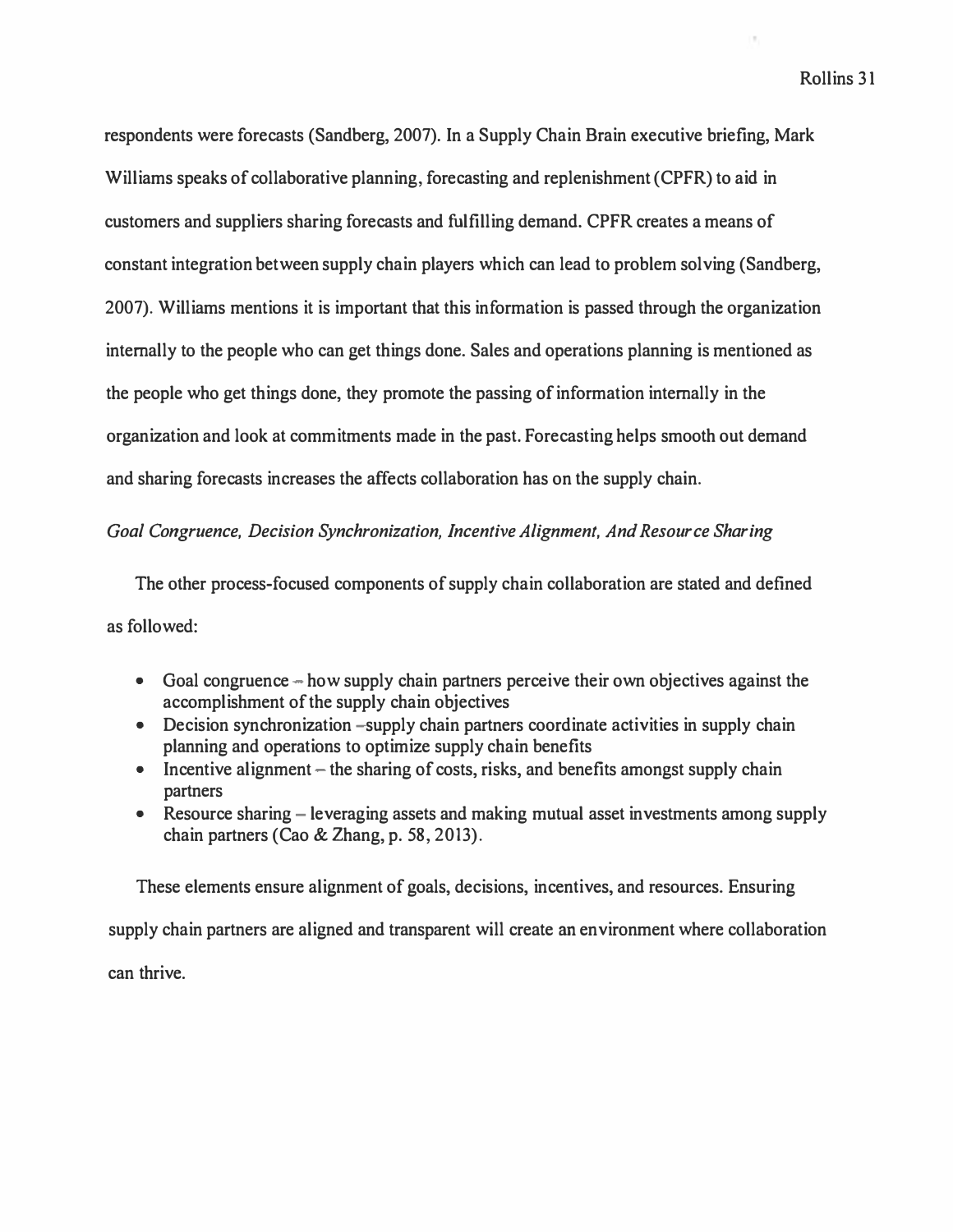#### **Relationship Focused Integration**

#### *Collaborative Communication*

**Collaborative communication is "The contact and message transmission process among supply chain partners in terms of frequency, direction, mode, and influence strategy (Cao & Zhang, p. 58, 2013). Open, frequent, two-way, multi-level communication is thought to be an indication of a strong partnership (Cao & Zhang, p. 65, 2013). Communication drives the process focused components of supply chain collaboration. Without the foundation of open communication, the information being shared may not be beneficial.** 

#### *Joint Knowledge Creation*

**Joint knowledge creation is "The extent to which supply chain partners develop a better understanding of and response to the market and competitive environment by working together" (Cao & Zhang, p. 58, 2013). The two types of knowledge creation initiatives are knowledge exploration and knowledge exploitation (Cao & Zhang, 2013). Knowledge exploration is to "Search and acquire new and relevant knowledge" (Cao & Zhang, p. 67, 2013) and knowledge exploitation is to "Assimilate and apply relevant knowledge" (Cao & Zhang, p. 67, 2013). Communication of the right and relevant knowledge and applying it will further create an efficient supply chain. The wrong knowledge wastes time and energy.** 

# **Benefits of Supply Chain Collaboration**

**Supply chain collaboration is getting more attention in academia and firms for its potential benefits. Collaboration can be used as a competitive advantage because it is not easily imitated. Supply chain collaboration takes time and resources to execute and does not happen**  overnight. The results from a Linköping University study indicate that respondents reported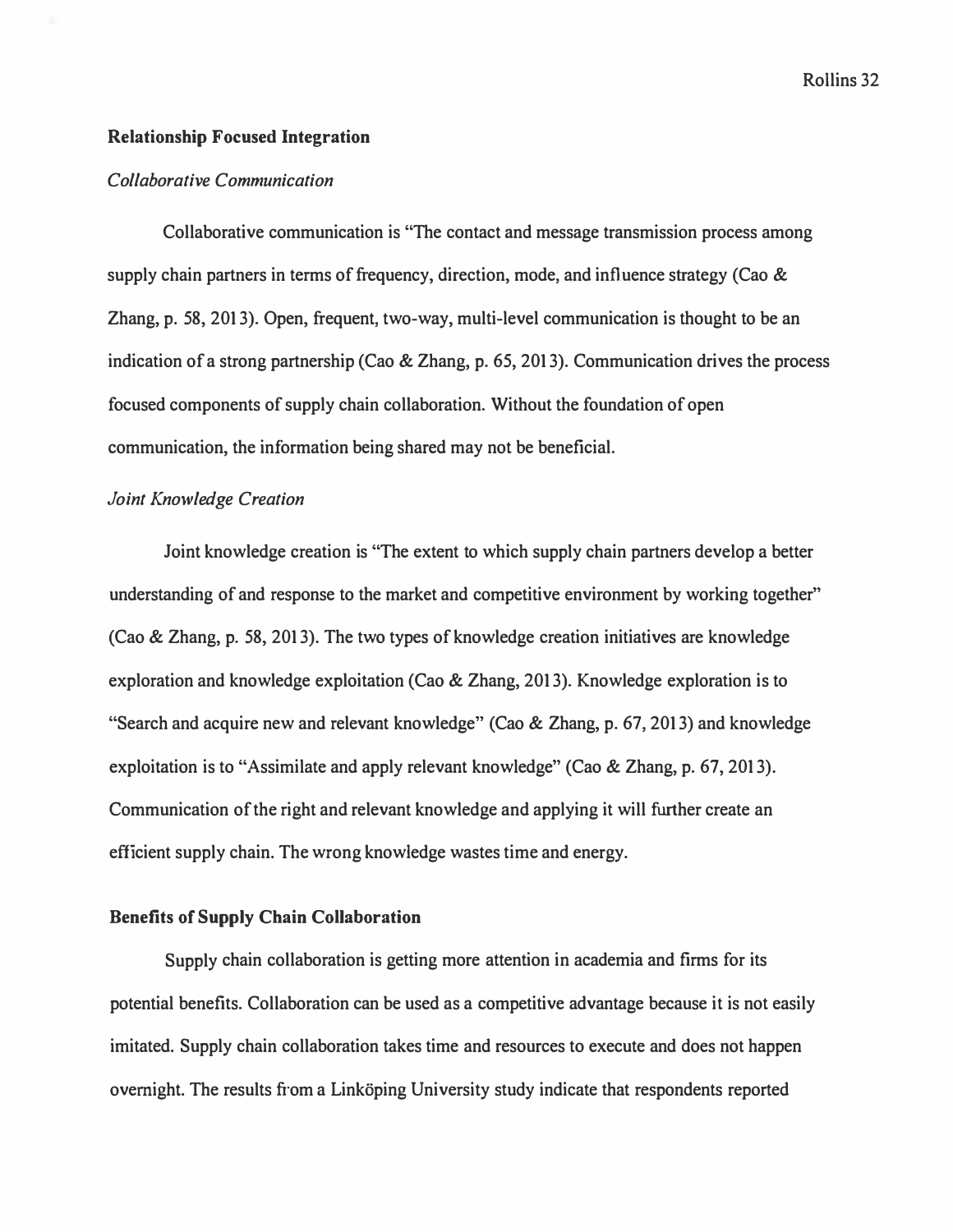more positive effects on service related issues than cost related issues in supply chain collaboration (Sandberg, 2007). Service is something that is carefully crafted and is not as cut and dry as cost issues. Understanding service is understanding relationships and many collaboration efforts focus on relationship building.

Firms strive to create value for their customers, this innovation and value is best done through collaboration with other supply chain members. A study with 203 manufacturing companies in Australia conducted by Jie Chen, Amrik S. Sohal, and Daniel I. Prajogo in 2013 found that supply chain risk can be mitigated through supply chain collaboration. In addition to mitigating risk other benefits of collaboration can include: "Increased knowledge creation capabilities, revenue enhancements, cost reductions, and increased operational flexibility to cope with high demand uncertainties" (Skippari, Laukkanen, & Salo, 2016, p. 25). Furthermore, supply chain collaboration provides ''Upstream and downstream visibility; reduces costs of inventory, premium services, and production scheduling; expands gross revenues; raises customer satisfaction through focused response; uses readily available information; and supports flexibility, outsourcing, and rebalancing of resources" (Fontanella & Sabeth, 2002, p. 25).

As demonstrated, supply chain collaboration is not a science but rather a mix of process and relationship focused factors. Before firms reap the benefits of collaboration, they will likely experience challenges.

### **Challenges of Supply Chain Collaboration**

Although collaboration is regarded by academicians and practitioners as important and can positively impact firm performance, adopting and implementing the frameworks of collaboration are not easy (Richey, Adams, Dalela, 2012). John Fontanella and Robert E. Sabath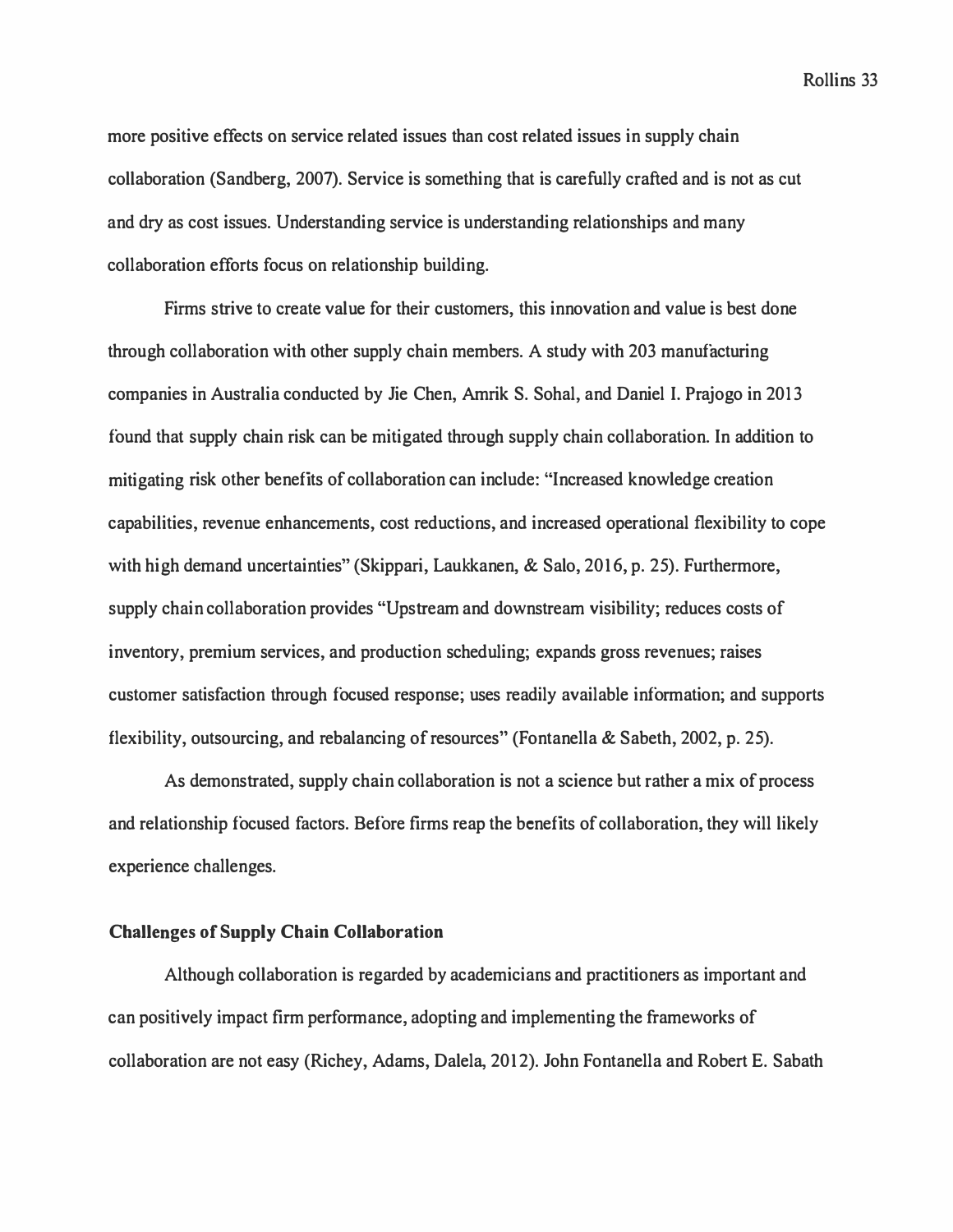describe supply chain collaboration as "The most used, the most frequently misunderstood, the most popular--and the most disappointing--strategy that has come along to date" (p. 24, 2002).

John Fontanella and Robert E. Sabath attribute the difficulty of implementing supply chain collaboration to "An overreliance on technology, a failure to differentiate the most profitable customers from the rest, and a lack of trust" (2002, p. 24). Other reasons can include: "Connectivity and inability to share information ... unwillingness to share information, unwillingness to share risks and rewards, inflexibility of organizational processes, safeguarding by managers and firms, resistance to change, lack of a shared vision, and short-term financial thinking" (Richey, Adams, Dalela, 2012, p. 35). Supply chain collaboration finessed poorly can also lead to "Internal squabbles, external blame, offloading of annoying responsibilities, increased costs, customer disappointment, and dropped responsibility" (Fontanella & Sabeth, p. 25, 2002). With these negative effects of collaboration, it is no wonder why collaboration with organizations is selective and not done with every supply chain player.

Skippari, Laukkanen, and Salo (2016) stated "One of the key challenges in the generation of collaborative innovation is to engage all actors into the innovation process, nurture interorganizational relationships, and consolidate the various, possibly conflicting interests and perceptions of actors towards a common goal." Supply chain collaboration must be customized for every partner and "Incremental benefits must be gained from the tailoring effort, which consumes managerial time and talent" (Cao & Zhang, p. 57, 2013). Supply chain partnerships for a whole supplier base is not feasible (Cao & Zhang, 2013). Organizations would lose money if they attempted to foster these relationships with every organization in the supply chain.

Erik Sandberg sums up the challenges of supply chain collaboration to two barriers: technology and humans. In a Linköping University study, respondents who reported more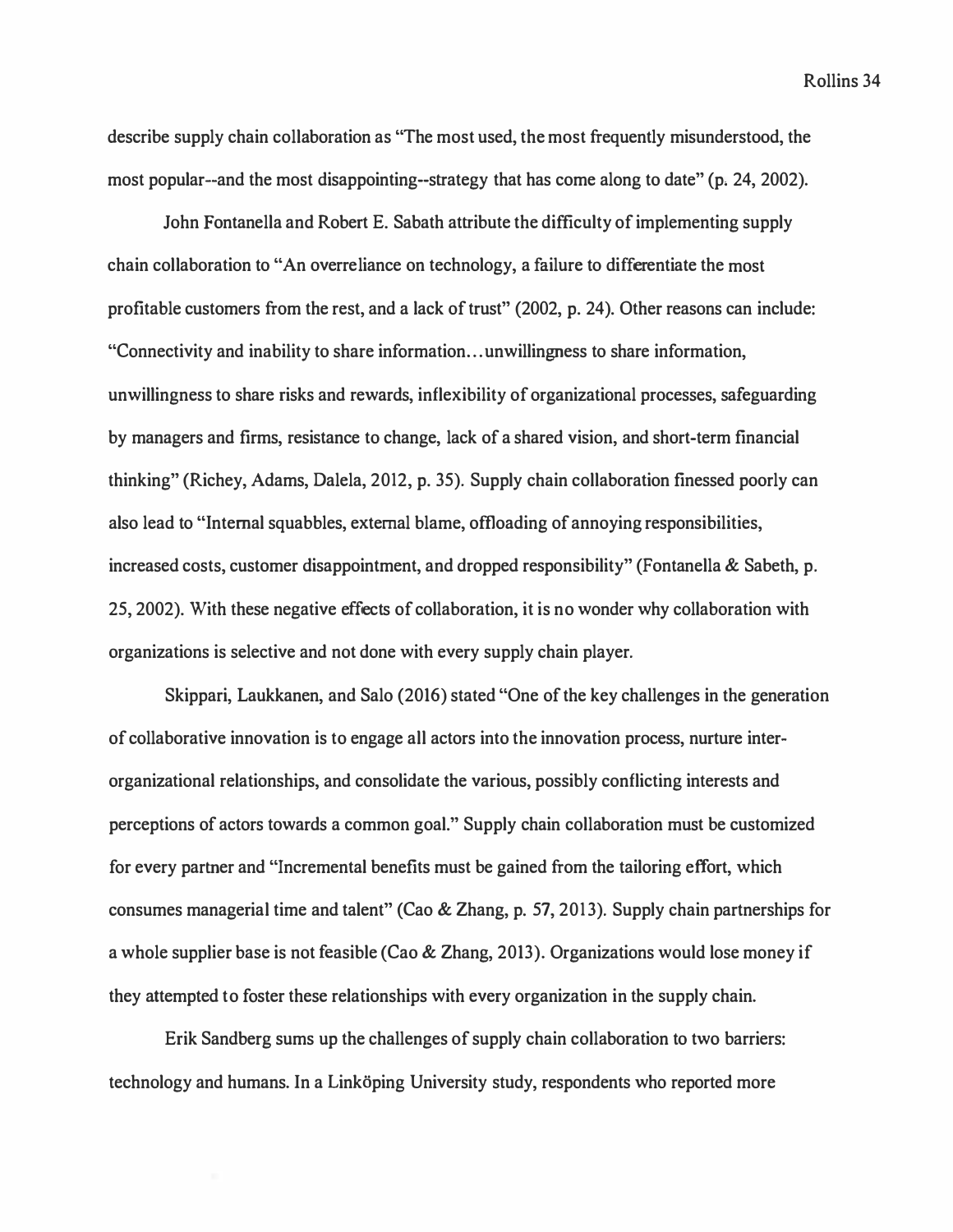**intensive information sharing experienced more technology related problems (Sandberg, 2007). Technology problems can result in more time and resources dedicated to fixing the technology. In addition, the involvement of top management in ongoing collaboration is positively related to the intensity of collaboration through more frequent information sharing and joint operational planning (Sandberg, 2007). Effective supply chain collaboration is to be more successful when it is driven by top management.** 

The Linkoping University study also found that most of the respondents' collaborations **are concerned with operational issues, not strategic issues (Sandberg, 2007). Erik Sandberg goes on to state that only when strategic issues are involved in collaboration can a shift happen toward a completely integrated supply chain (2007).** 

**There are a lot of elements that need to orchestrate together smoothly for supply chain collaboration to take effect, however, when done correctly the results and benefits can prove endless. Therefore, many companies are practicing this concept and perfecting it. Although there are frameworks, there is not a comprehensive take on supply chain collaboration.** 

#### **Implementing Supply Chain Collaboration**

**While there are clear challenges to supply chain collaboration, many seek for the benefits of collaboration. Firms first need to decide if collaboration is right for them in certain business scenarios, most relationships do not require cross-enterprise collaboration and can involve mainline business arrangements such as basic contracting and sourcing (Bowersox, Closs, & Stank, 2003). Once the decision is made to pursue a collaborative relationship, how is collaboration implemented?** 

**The framework displayed in Figure 1 outlines cross-enterprise competencies and capabilities in to three processes: leadership, planning and control, and operational. Process**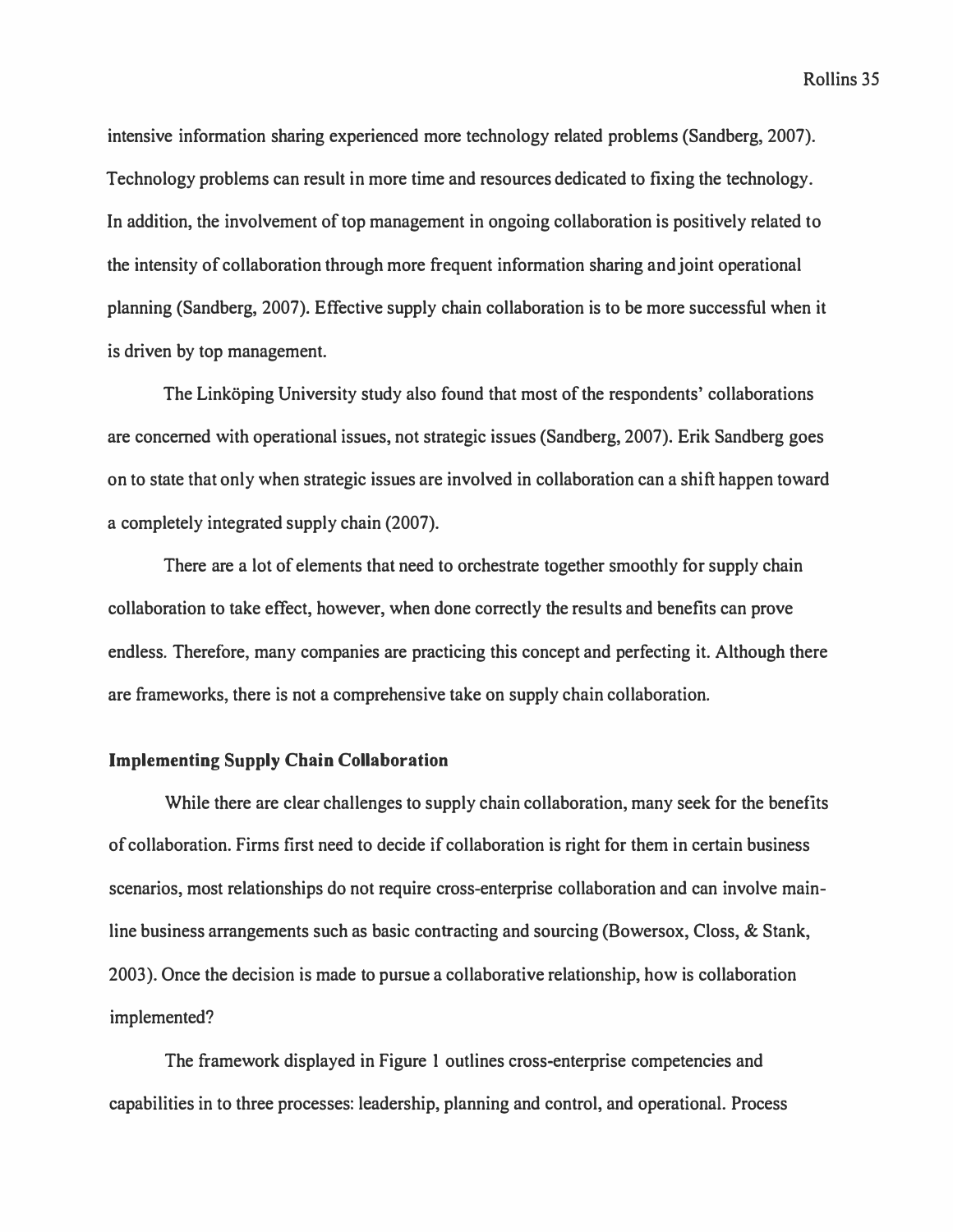*change using this framework is initiated first by "Identifying and reaching managerial consensus on existing collaborative competency" and secondly, "Comparing consensus results to a benchmark average of high-achieving firms in comparable industries" (Bowersox, Closs, Stank, 2003). To begin, both organizations must exchange product-service value and market accommodation. Next, leadership must provide a mental framework for collaboration by identifying roles, guidelines, information sharing, and risk sharing (Bowersox, Closs, Stank, 2003). The planning and control process must then create technology, planning, and measurement (Bowersox, Closs, Stank, 2003). Integrated operations require customer, integration, and material/service supplier integration (Bowersox, Closs, Stank, 2003). Lastly, information and cash flow will materialize between the organizations.* 



*Figure 1. A cross-enterprise collaboration framework to implement supply chain collaboration. Adapted from "How to Master Cross-Enterprise Collaboration," by D. J. Bowersox, D. J. Closs, and T.P. Stank, 2003, Supply Chain Management Review, p. 26. Copyright 2003 by Framington: Peerless Media, LLC.*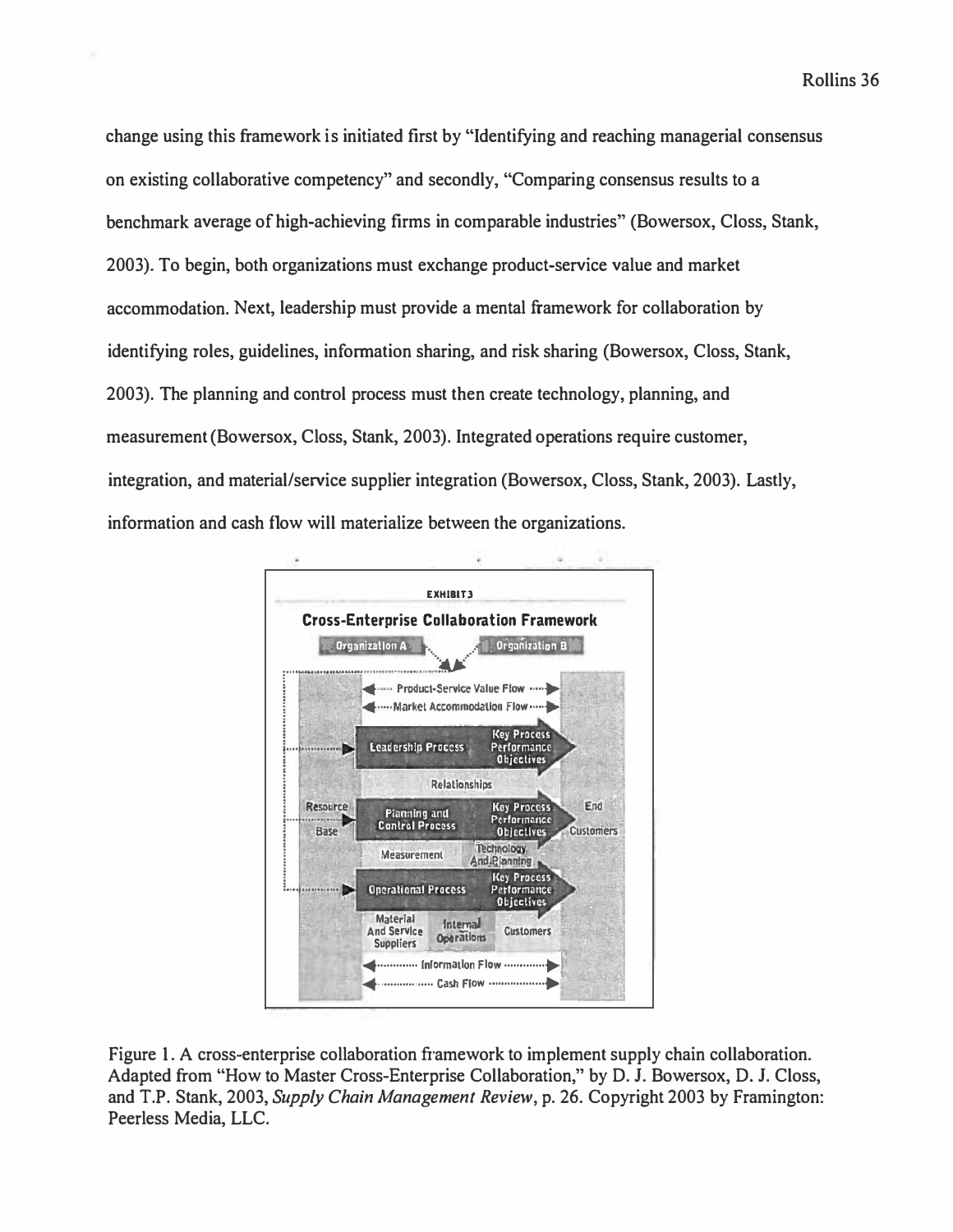*This framework from Figure 1 should be used as a roadmap to detail specific jobs and functions and provide a guide to management in the quest for supply chain collaboration.* 

# **Resilient and Agile Supply Chains**

*Dan Howe sees resiliency as not so much about what happens, but how fast you can recover. As supply chain disruptions become more common in a global and interconnected business environment, building a resilient and agile supply chain has become more important*  now than ever. The trend of operating a lean supply chain removes slack that could have *absorbed minor variations (Waters, 2011). Balancing the lean principles of efficiency and*  resilience will allow a supply chain to run efficiently but also be ready for supply chain *disruptions when they arise.* 

*Supply Chain Management Review defines supply chain resilience as "The ability to adapt, change, and respond quickly to threats as they arise" (2016). Resilient supply chains are able remain agile when threats arise. Risk is based on uncertainty, which always exists. Therefore, there must be flexibility built in to the supply chain to deal with unforeseeable events. Building a resilient and agile supply chain could mean radically changing, or reengineering, the existing supply chain. Table 1 describes features of a resilient supply chain. The physical features and relationships attributes listed in the table are what create stronger and risk adverse supply chains.*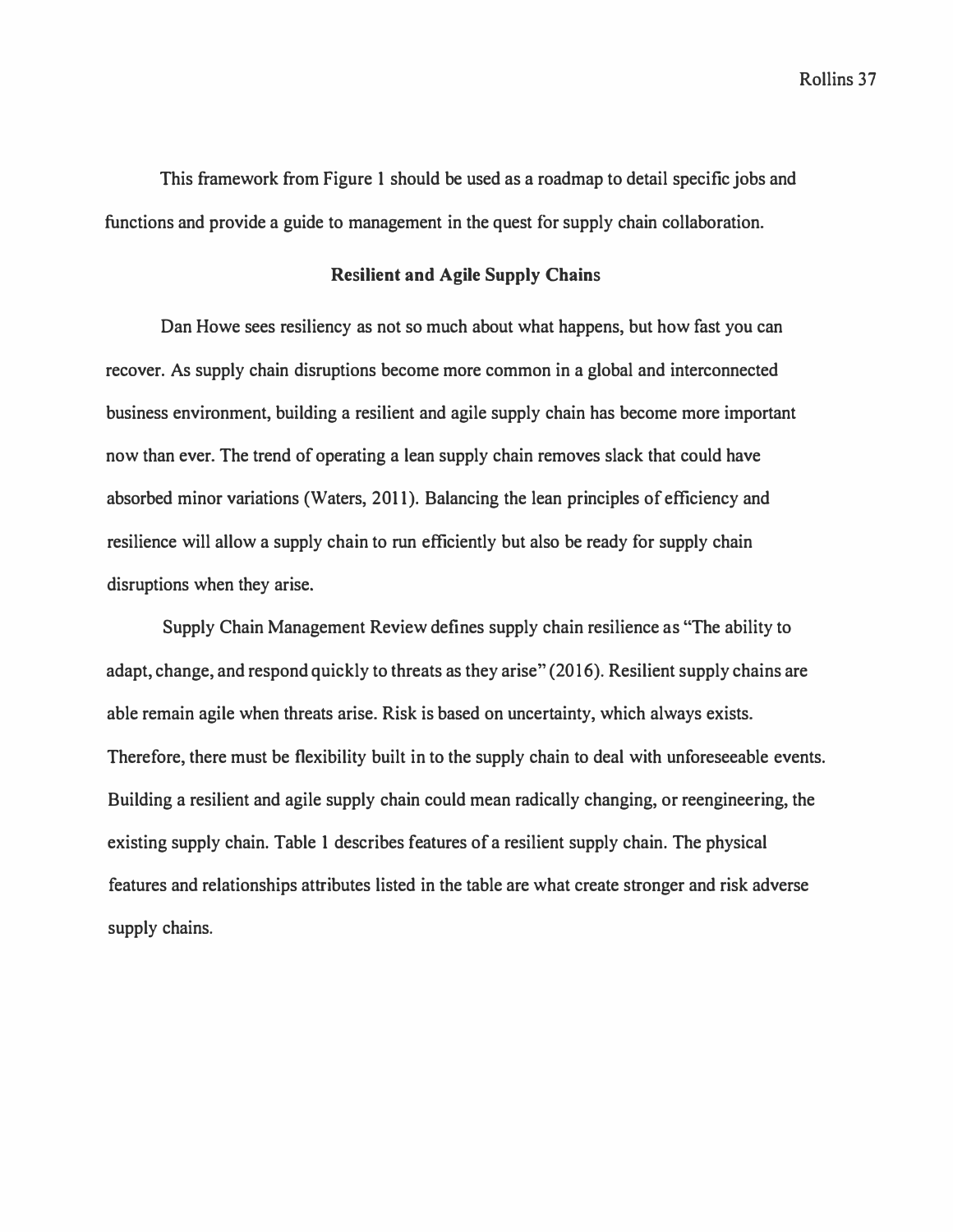| <b>Physical Features</b>      | <b>Relationships</b>     |
|-------------------------------|--------------------------|
| • Design is matched to demand | · Collaboration          |
| • Parallel paths              | • Confidence in partners |
| • Shorter supply chains       | • Visibility             |
| • Shape of the supply chain   | • Process convergence    |
| • Higher stocks               | • High velocity          |
| • Spare capacity              |                          |
| • Agility                     |                          |
| • Downstream decoupling point |                          |

Table l. Features of a resilient supply chain. Adapted from *Supply Chain Risk Management: Vulnerability and Resilience in Logistics, Second Edition* by Donald Waters, 2011, *Kogan Page*  Copyright Donald Waters © 2011, Publisher: Kogan Page.

The features of a resilient supply chain are what most companies strive for. Getting there can be more difficult. Supply chain risk management and supply chain collaboration are a means to build resilient and agile supply chains.

# **Contingency Planning**

While risk management is important, without a recovery plan, the probability that an organization can operate in the aftermath of a severe supply chain disruption decreases significantly (Supply Chain Management Review, 2016). Flexible operations can avoid the worst effects of disruptions and the supply chain can continue to work normally, but sometimes, the effects are too severe for even the most flexible supply chains (Waters, 2011). Disasters have two essential features: "l) Events are very rare, with such a low probability of occurrence that they do not even register as anticipated risks; and 2) there are very severe consequences when an event occurs" (Waters, 2011). Although some disasters are rare, some attention should still be directed toward them. "Ignoring risks may compromise business continuity and impact stock performance" (Khan & Zsidisin, 2012). Contingency plans are used in the case of emergencies and as a last resort. It is a "Plan B" in case of an unforeseeable event.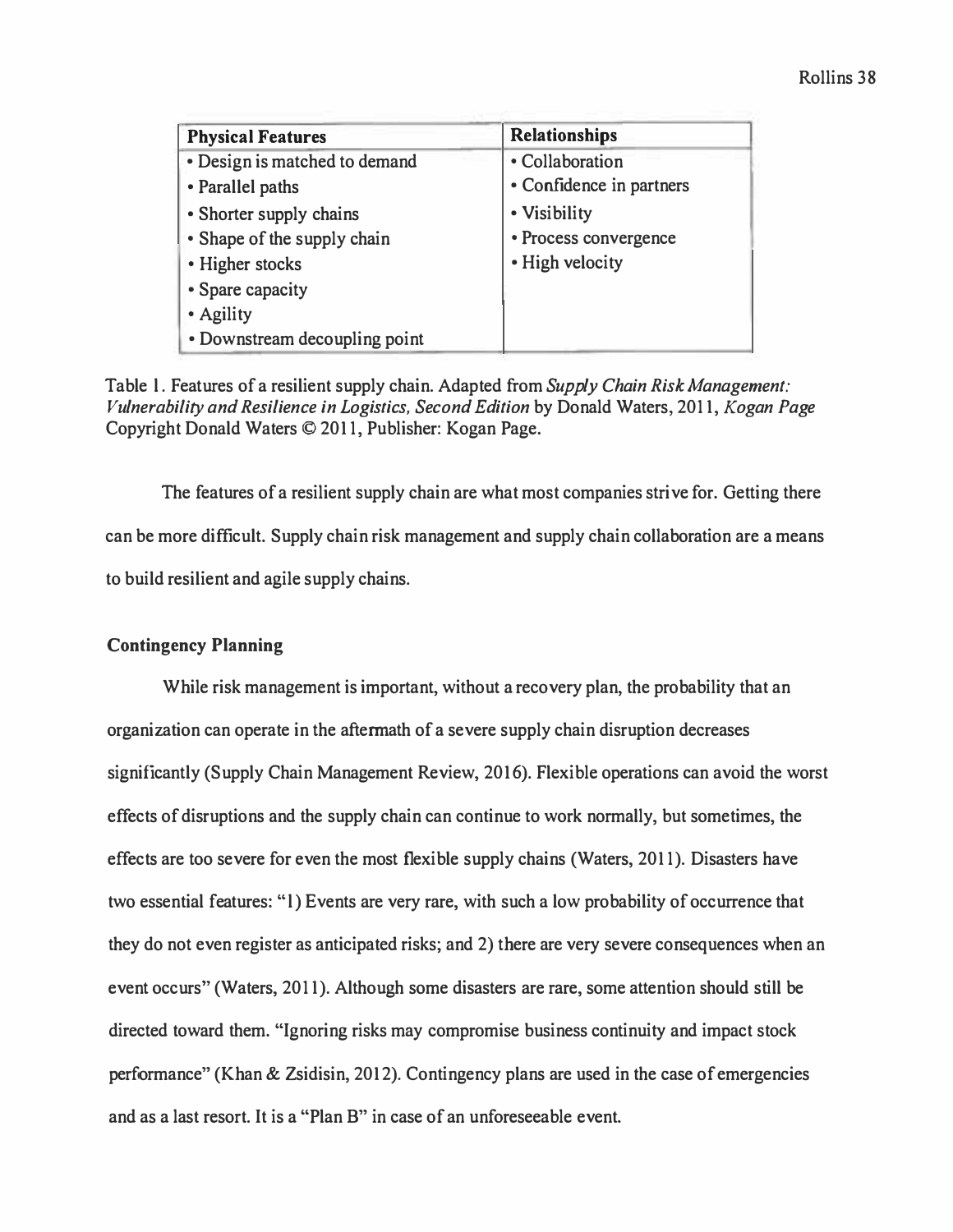**In the interview with Dan Howe, it was noted that he is more concerned with supplier's business continuity planning rather than GM's. Working with suppliers to create plans to ensure materials are readily available is a top priority to ensure there is little to no downtime at plants, which can be extremely costly. Contingency plans are only** *as* **good** *as* **its members. In the examples of Samsung and Chipotle, it was difficult to pinpoint the root cause of the issue because investigations had to be made within multiple tiers of suppliers globally. Looking at the financial health of suppliers is important to determine if suppliers are likely or unlikely to be able to bounce back from a major supply chain disruption. Knowing suppliers can withstand major mishaps can help create a more resilient and agile supply chain.** 

# **Business Continuity**

**Business continuity management are the "Methods that ensure the essential business functions continue to work through an emergency" (Waters, 2011). This differs from crisis management, the "Designs procedures to deal with severe, unexpected disruption to a supply chain, however the disruptions were caused, and return the chain to working** *as* **quickly** *as*  **possible" (Waters, 2011). Donald Waters (2011) puts it simply, "Risk management deals with identified risk, crisis management deals with unidentified risk, and business continuity management ensures that core operations work normally."** 

**To initiate business continuity management (BCM), Donald Waters (2011) provides six steps: initiate the process of BCM, define the requirements of BCM and develop a strategy to achieve them, assess the risks, prepare the business continuity plan, implement the business continuity plan, and continually monitor and adjust plans for changing conditions. Assessing the risks means identifying vulnerable operations with the supply chain, analyzing the impact if a key operation is no longer available, and design options for handling an emergency (Waters,**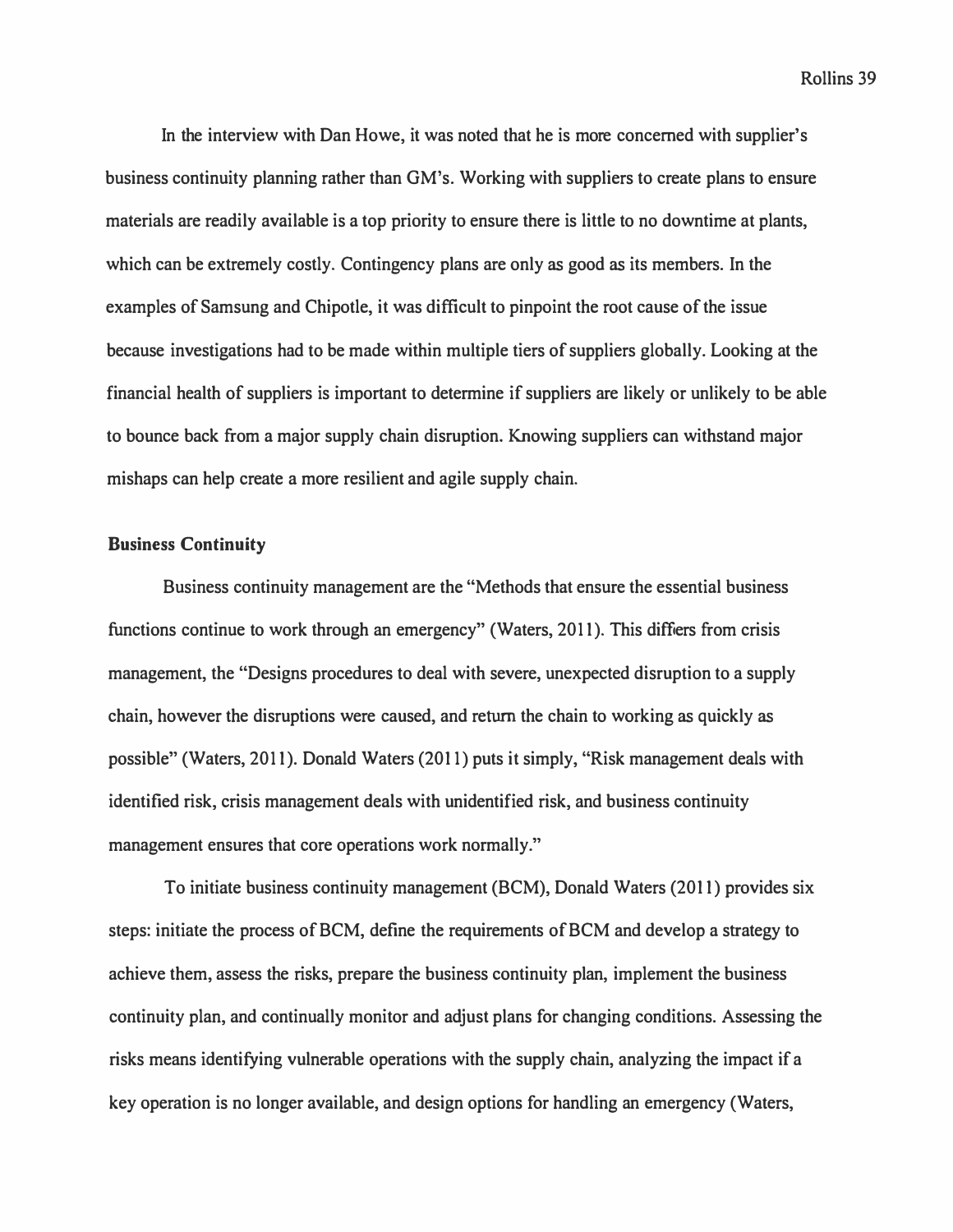2011). The business continuity plan should be detailed in procedures, communication, descriptions of roles of all support functions, and arrangements for backup (Waters, 2011 ). Implementing the business continuity plan can include training and drills of employees and supply chain participants. The business continuity plan can be the difference in a supply chain loss or supply chain opportunity.

# **Future Research**

This paper discusses how collaboration can be used to manage supply chain risk. Although theories and studies were mentioned, differentiating theory and practice is important for this topic. Exploring companies that wish to implement or improve their supply chain through collaboration is an interesting topic in putting collaboration theory in to practice. Little has been done to implement supply chain risk strategies and collaboration framework for specific cost savings and benefits. Using the cross-enterprise framework from Figure 1 to determine if this guide and others could be successfully implemented would be interesting.

# **Conclusion**

Supply chain risk management and collaboration are a journey. These principles are emerging and currently there is not a comprehensive set of tools for SCRM or supply chain collaboration. In an increasingly uncertain, complex, and global supply chain environment, companies, no matter the size, must continually incorporate supply chain risks in to business strategy. Distinguishing purchasing and logistics risk helps to pinpoint potential risks. The increase in supply chain disruptions and evolving responsibilities of supply chain professionals further demonstrate the need for innovation. Emerging supply chain risk management strategies and supply chain collaboration frameworks pertaining to the distribution of products can work to help build a resilient and agile supply chain.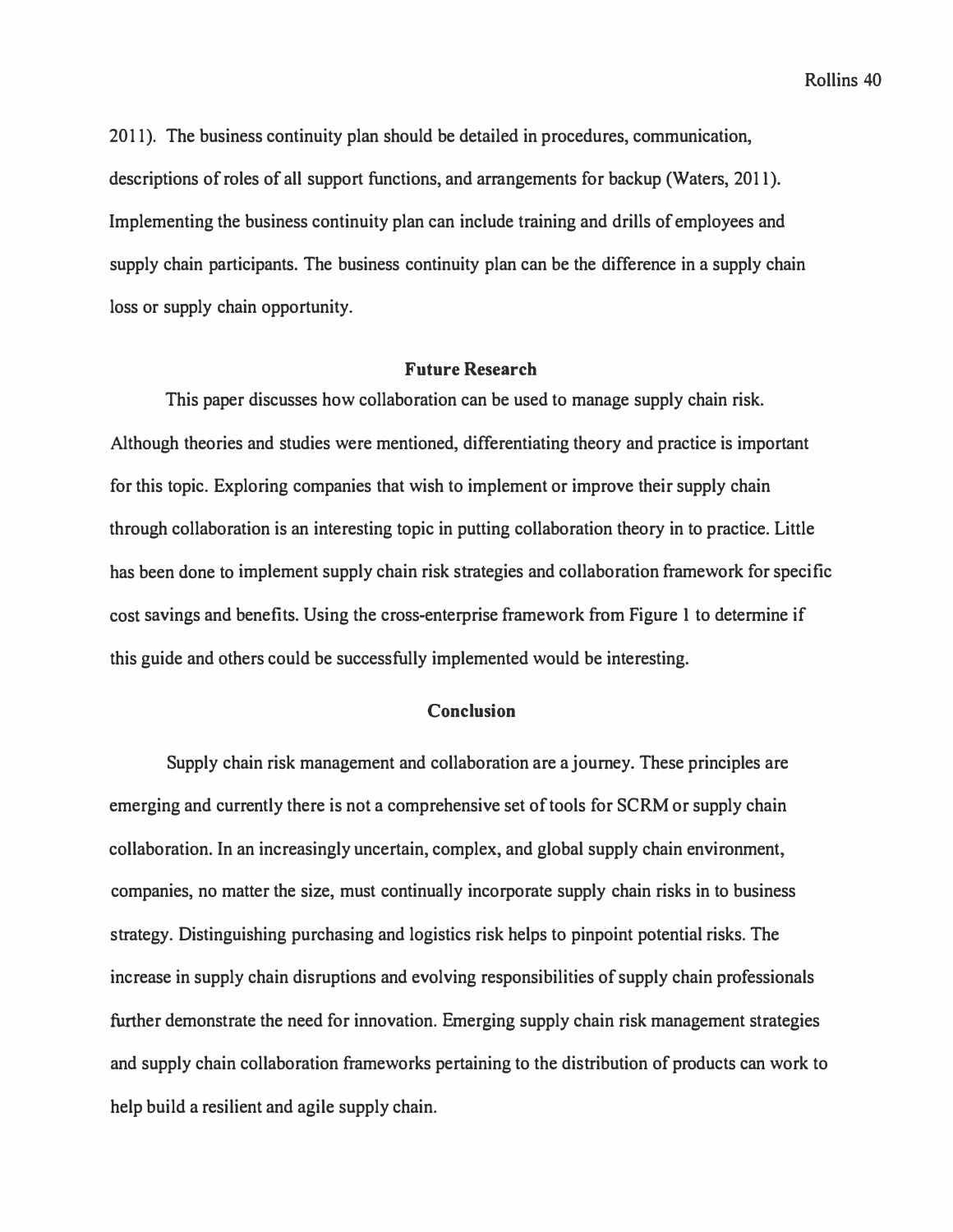#### **References**

**2013 RIMS Enterprise Risk Management (ERM) Survey (pp. 1-14, Rep.). (2013). Advisen.** 

**Alcantara, P., & Riglietti, G. (2016, November). SUPPLY CHAIN RESILIENCE REPORT 2016 (Rep. No. 8). Retrieved February 24, 2017, from Business Continuity Institute/Zurich website:** 

**http://www.bcifiles.com/BCI\_SupplyChainResilienceReport\_2016.pdf** 

- Banker, S. (2016, May 31). General Motors Embraces Supply Chain Resiliency. Retrieved March 07, 2017, from https://www.forbes.com/sites/stevebanker/2016/05/31/generalmotors-embraces-supply-chain-resiliency/#28401b543684
- **Bowersox, D. J., Closs, D. J., Cooper, M. B., & Bowersox, J. C. (2010).** *Supply Chain Logistics Management* **(4**th **ed.). New York, NY: McGraw-Hill Higher Education.**
- **Bowersox, D. J., Closs, D. J., & Stank, T. P. (2003). How to master cross-enterprise collaboration. (advantage). Framington: Peerless Media, LLC.**
- **Cao, Mei, and Qingyu Zhang. Supply Chain Collaboration, edited by Mei Cao, and Qingyu Zhang, Springer London, 2012. ProQuest EBook Central,**  http://ebookcentral.proquest.com/lib/emich/detail.action?docID=1081742.
- **Cavinato, J. L. (2004). Supply chain logistics risks: From the back room to the board room. International Journal of Physical Distribution & Logistics Management, 34(5), 383-387. doi:I0.1108/09600030410545427**
- **Chen, J., Sohal, A. S., & Prajogo, D. I. (2013). Supply chain operational risk mitigation: a collaborative approach. International Journal of Production Research, 5 1(7), 2186-2199. http://dx.doi.org/10.1080/00207543.2012. 727490**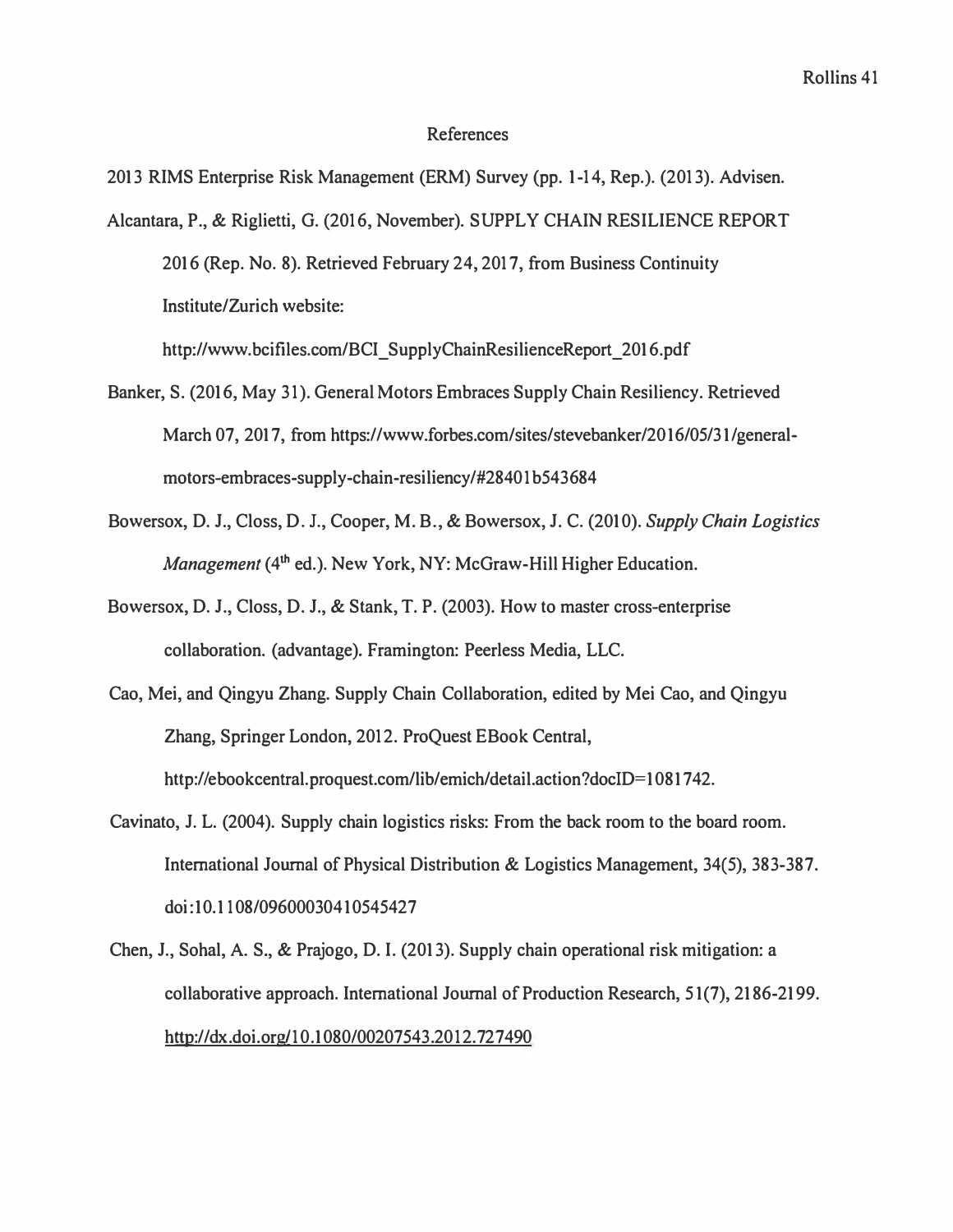**Executive Briefing. (n.d.). Retrieved February 1 1, 2017, from** 

**http://www.supplychainbrain.com/content/videos/2011-videos/apics-2011 /makingcollaboration-work/** \

- **Fontanella, J., & Sabath, R. E. (2002, July-August). The unfulfilled promise of supply chain collaboration. (Strategy). Supply Chain Management Review, 6(4), 24+. Retrieved from http://go.galegroup.com.ezproxy .emich.edu/ps/i.do?p=ITOF &sw=w&u**<sup>=</sup>**lom \_ emichu&v =2.1 &it=r&id=GALE% 7CA89076990&asid=3586IB8e77228ef6761165b l 8d809794**
- **Hajmohammad, S. and Vachon, S. (2016), Mitigation, Avoidance, or Acceptance? Managing Supplier Sustainability Risk. J Supply Chain Manage, 52: 48-65. doi:10.1111/jscm.12099**
- **Haraguchi M, Lall U. Flood risks and impacts: A case study of Thailand's floods in 2011 and**  research questions for .... International Journal of Disaster Risk Reduction (2014), **http://dx.doi.org/10.1016/j.ijdrr.2014.09.00Si**
- **Johnson, P.F., & Flynn, A.E. (2015).** *Purchasing and Supply Management* **(15**th **ed.). New York, NY: McGraw-Hill Education**
- **Khan, 0., & Zsidisin, G. A. (2012). Handbook for supply chain risk management: case studies, effective practices, and emerging trends. Retrieved January 28, 2017, from http:/ /library. books24x7 .com.ezproxy.emich.edu/ assetviewer .aspx?bookid=44944&chun kid=759299423&rowid=SO-.eMenuToggle**<sup>=</sup>**O&leftMenuState**<sup>=</sup>**l**
- **Kain, H. (2016, November 4). Protectors of the Brand. Retrieved January 27, 2017, from**  http://www.scmr.com/article/protectors of the brand
- **Kac, S. M., Gorenak, I., & Potocan, V. (2016). the influence of trust on collaborative relationships in supply chains. E+M Ekonomie a Management, (2), 120.**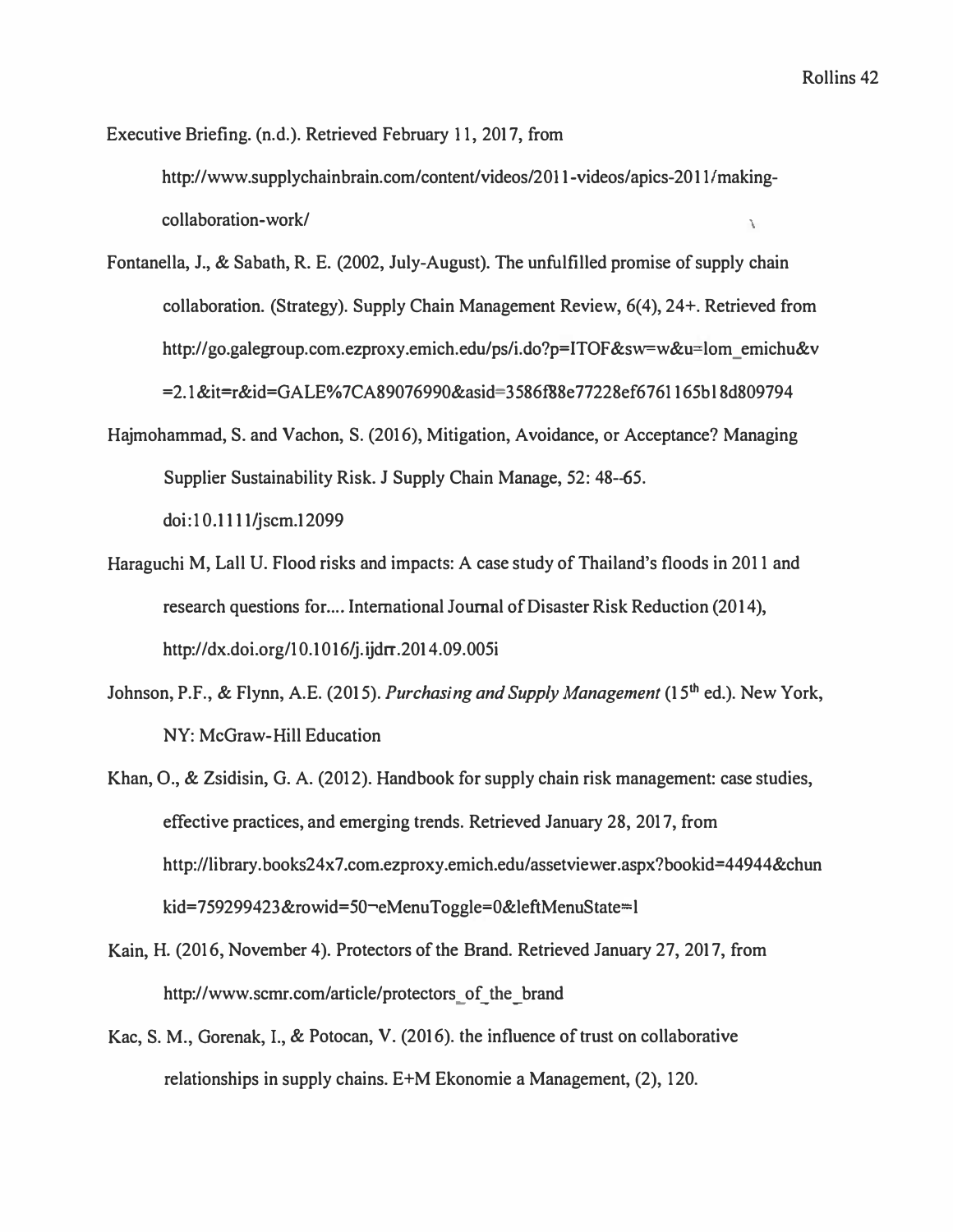- König, A., & Spinler, S. (2016). The effect of logistics outsourcing on the supply chain vulnerability of shippers: Development of a conceptual risk management framework. The International Journal of Logistics Management, 27(1 ), 122-141. doi: 10.1108/IJLM-03- 2014-0043
- Mangan, J., & Lalwani, C. (2016). Global logistics and supply chain management. Chichester: John Wiley & Sons.
- Martin, T. W., & Jeong, E. (2017, January 22). Samsung Blames Galaxy Note 7 Overheating on Problems at Suppliers. Retrieved February 06, 2017, from https://www.wsj.com/articles/samsung-blames-galaxy-note-7-overheating-on-problemsat-suppliers-1485136013
- Mika Skippari, Mikko Laukkanen, Jari Salo, Cognitive barriers to collaborative innovation generation in supply chain relationships, Industrial Marketing Management, Available online 25 August 2016, ISSN 0019-8501,

http://dx.doi.org/l 0.1016/j .indmarman.2016.08.002.

(//www.sciencedirect.com/science/article/pii/SOO 19850116301663)

- Pagell, M. (2004). Understanding the factors that enable and inhibit the integration of operations, purchasing and logistics. Journal of Operations Management, 22(5), 459-487. doi:10.1016/j.jom.2004.05.008
- Richey, R. G., Adams, F. G., & Dalela, V. (2012). Technology and flexibility: Enablers of collaboration and time-based logistics quality: Technology, flexibility, collaboration, and time. Journal of Business Logistics, 33(1), 34-49. doi:10.1111/j.0000-0000.2011.01036.x
- Sandberg, E., Linköpings universitet, Tekniska högskolan, Logistik, & Institutionen för ekonomisk och industriell utveckling. (2007). Logistics collaboration in supply chains: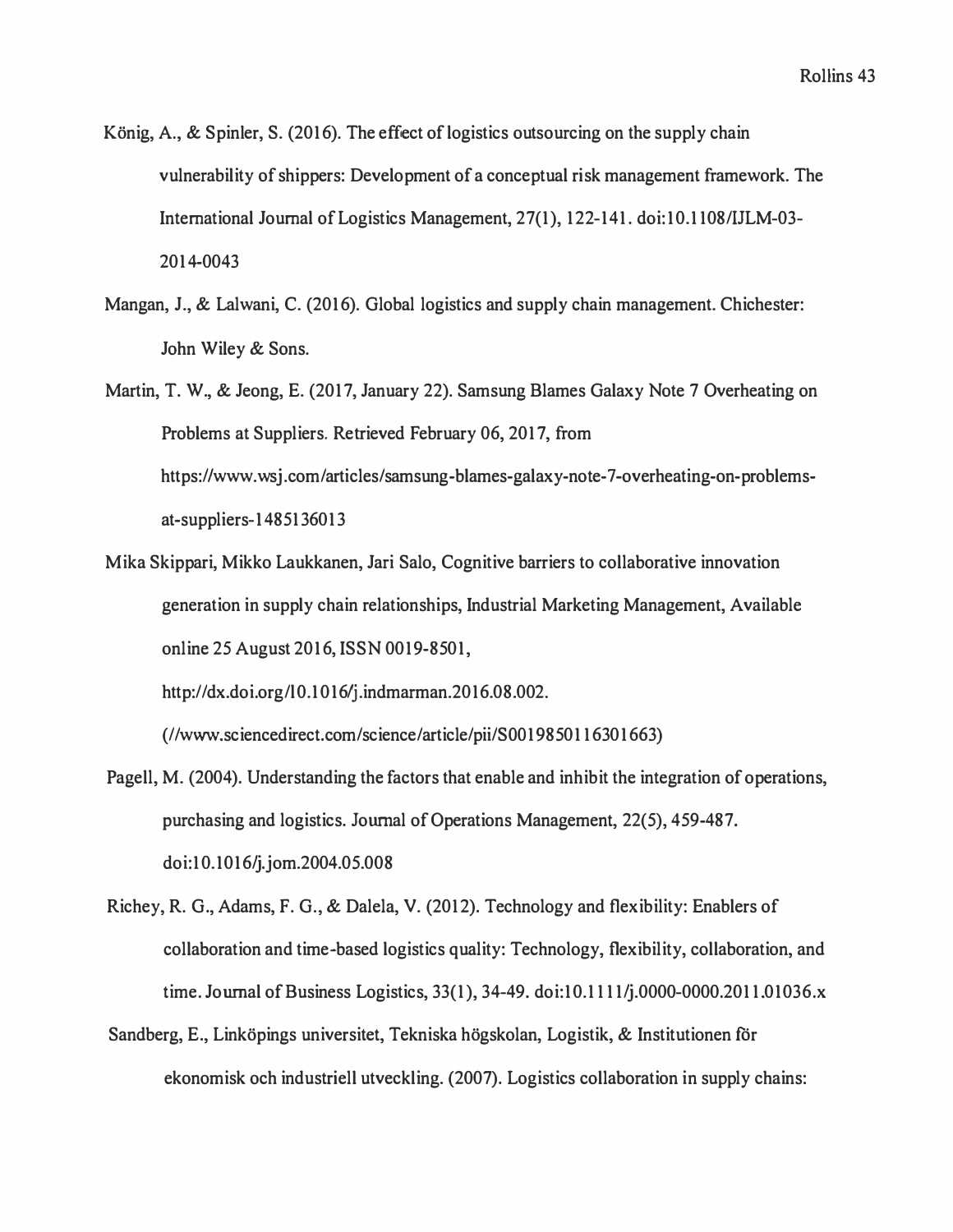**Practice vs. theory. The International Journal of Logistics Management, 18(2), 274-293. doi:10.1108/09574090710816977** 

- **Sheffi, Y. (2015). The power of resilience: How the best companies manage the unexpected. Cambridge, Massachusetts: The MIT Press.**
- **Simatupang, T. M., & Sridharan, R. (2008). Design for supply chain collaboration. Business Process Management Journal, 14(3), 401-418. doi:http://dx.doi.org/10.1108/14637150810876698**
- **Smeltzer, L. R., & Siferd, S. P. (1998). Proactive supply management: The management of risk. International Journal of Purchasing and Materials Management, 34(1), 38-45. Retrieved from**

**http://ezproxy.emich.edu/login?url=http://search.proquest.corn/docview/235 197307?acco untid=l <sup>0650</sup>**

**Supply Chain Management Review. Hitting the Mark: Supply Chain Resilience. (2016, June 9). Retrieved February 07, 2017, from** 

**http://www.scmr.com/article/hitting\_the\_mark\_supply\_chain\_resilience** 

- **Syed M. Zubair Bokhari - XDIMENSION SOLUTIONS. (2016, August 29). Category: Procurement and Sourcing. Retrieved January 27, 2017, from**  http://www.scdigest.com/ontarget/16-08-29-6.php?cid=11176
- **Tang, C.S., Perspectives in supply chain risk management, International Journal of Production Economics, Volume 103, Issue 2, October 2006, Pages 45 1-488, ISSN 0925-5273, http://dx.doi.org/10. l 016/j.ijpe.2005.12.006.**